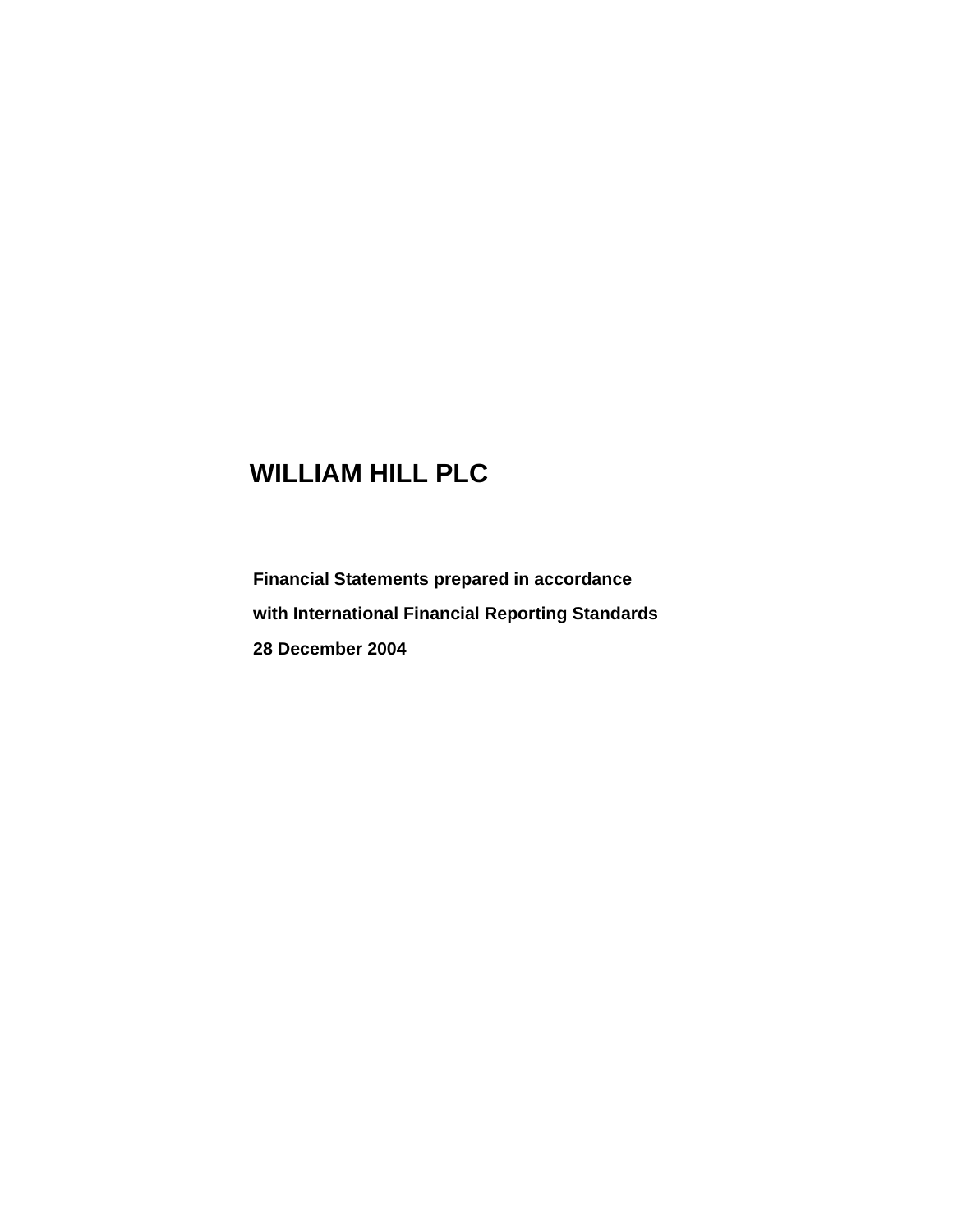# **Report and financial statements 2004**

| <b>Contents</b>                   | Page        |
|-----------------------------------|-------------|
| Independent audit report          | 1           |
| Consolidated income statement     | 2           |
| Consolidated balance sheet        | 3           |
| Consolidated cash flow statement  | 4           |
| Statement of accounting policies  | $\mathbf 5$ |
| Notes to the financial statements | 12          |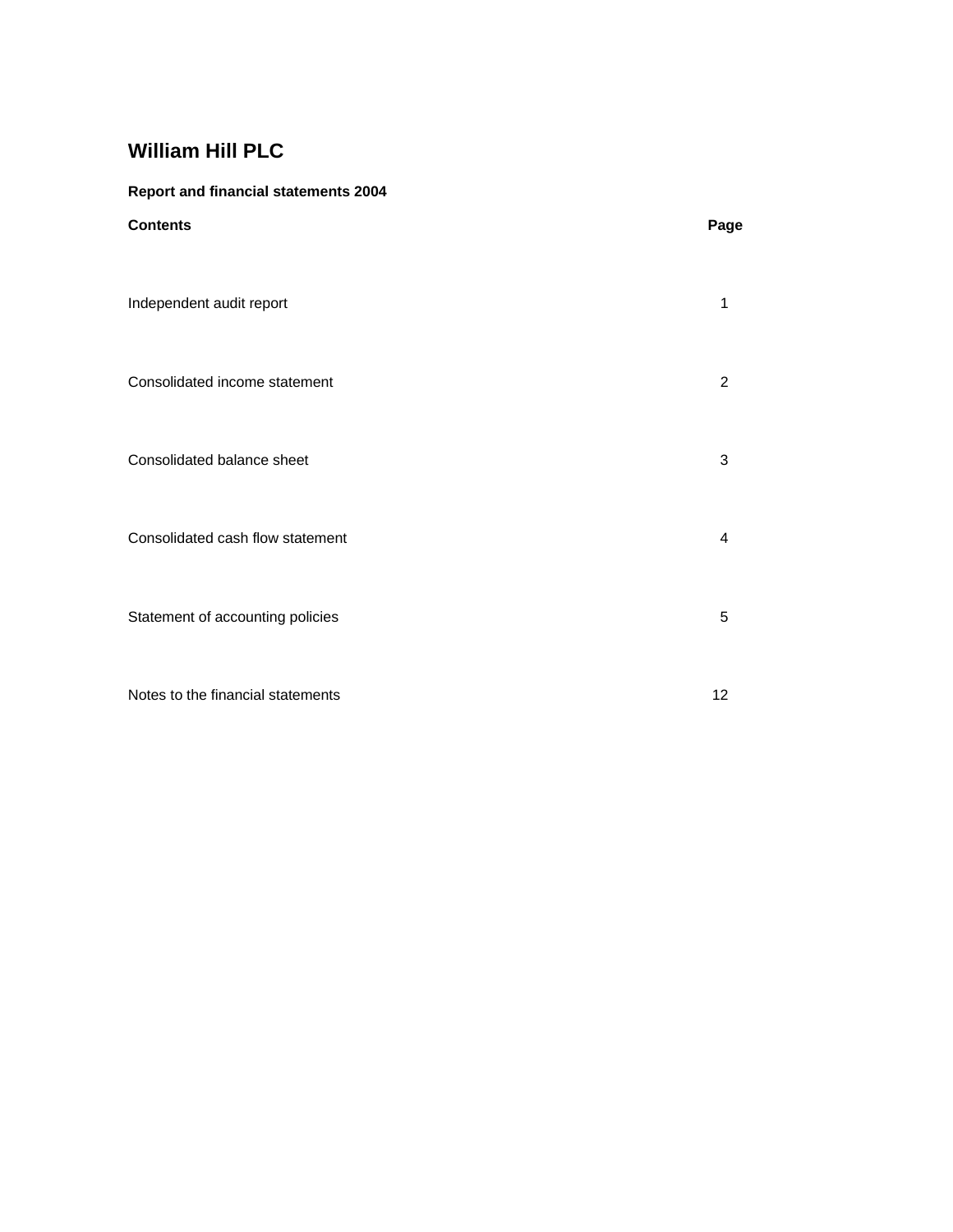### **INDEPENDENT AUDITOR'S REPORT TO THE BOARD OF DIRECTORS OF WILLIAM HILL PLC ON IFRS PRO-FORMA FINANCIAL INFORMATION**

In accordance with our letter of engagement dated 16 February 2005 we have audited the accompanying pro-forma IFRS consolidated statements of income, balance sheet, cash flows, accounting policies and the related notes 1 to 37 for the 52 week period ended 28 December 2004 (together "the IFRS pro-forma financial information"). This IFRS pro-forma financial information is the responsibility of the Company's directors. It has been prepared as part of the Company's conversion to International Financial Reporting Standards (IFRSs). Our responsibility is to express an opinion on this IFRS pro-forma financial information based on our audit.

Our audit report is made solely to the Company in accordance with our engagement letter. Our work has been undertaken so that we might state to the Company those matters we are required to state to them in an auditor's report and for no other purpose. To the fullest extent permitted by law, we do not accept or assume responsibility to anyone other than the Company, for our work, for this report, or for the opinions we have formed.

### **Basis of audit opinion**

We conducted our audit in accordance with International Standards on Auditing. Those Standards require that we plan and perform the audit to obtain reasonable assurance about whether the pro-forma IFRS financial information is free of material misstatement. An audit includes examining, on a test basis, evidence supporting the amounts and disclosures in the pro-forma IFRS financial information. An audit also includes assessing the accounting principles used and significant estimates made by management, as well as evaluating the overall presentation of the pro-forma IFRS financial information. We believe that our audit provides a reasonable basis for our opinion.

#### **Emphasis of matter**

Without qualifying our opinion, we draw attention to the fact that the 'Basis of accounting' as outlined in the Statement of accounting policies explains why there is a possibility that the accompanying IFRS Balance Sheet as at 28 December 2004 may require adjustment before constituting the final opening IFRS Balance Sheet for statutory reporting.

#### **Opinion**

In our opinion, the accompanying pro-forma IFRS financial information as at 28 December 2004 has been prepared, in all material respects, in accordance with the basis set out in the Statement of accounting policies, 'Basis of accounting' section.

**Deloitte & Touche LLP**  Chartered Accountants London 2 March 2005

*Neither an audit nor a review provides assurance on the maintenance and integrity of the website, including controls used to achieve this, and in particular whether any changes may have occurred to the financial information since first published. These matters are the responsibility of the directors but no control procedures can provide absolute assurance in this area.* 

*Legislation in the United Kingdom governing the preparation and dissemination of financial information differs from legislation in other jurisdictions.*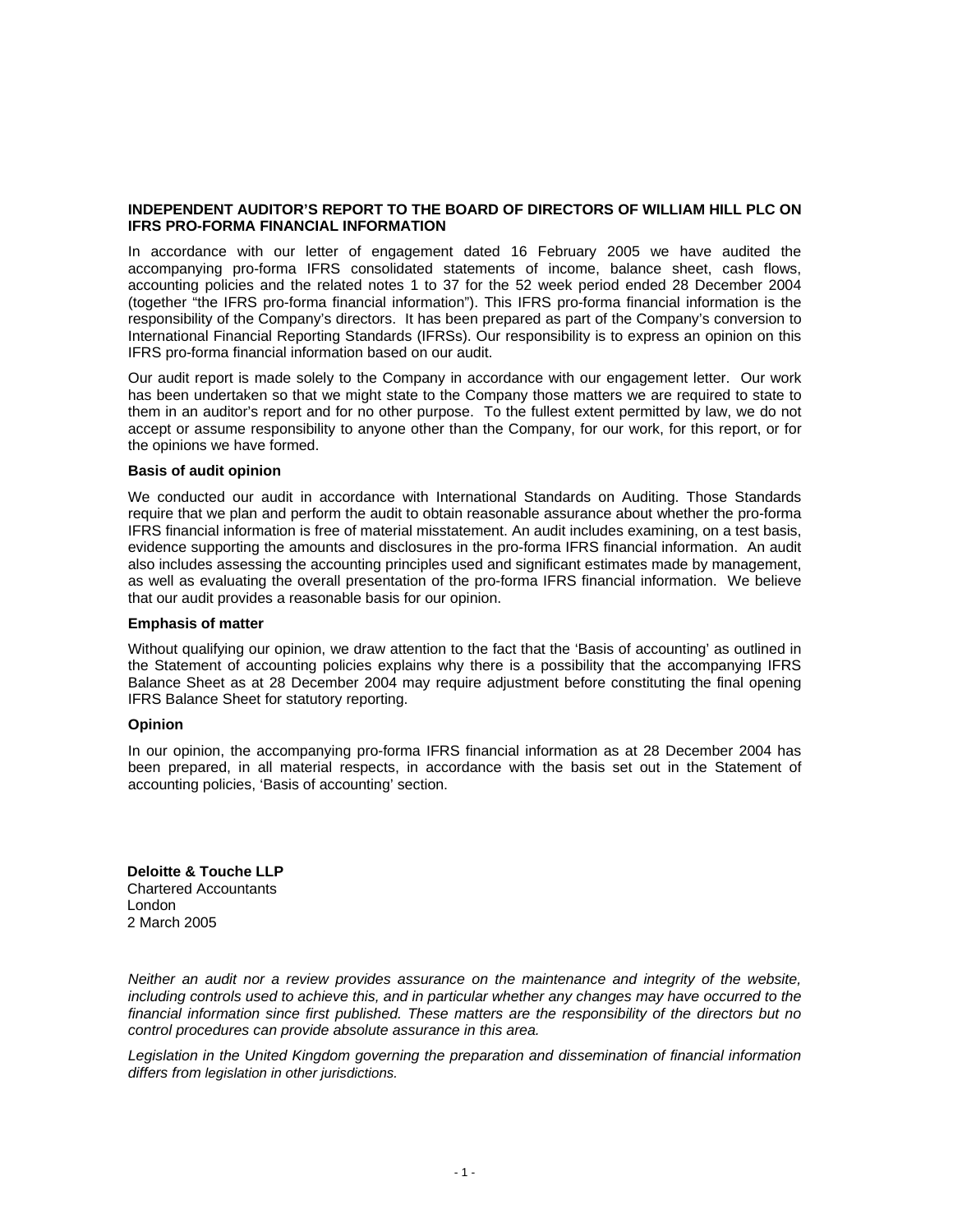# **Consolidated Income Statement**

for the 52 weeks ended 28 December 2004

| 52 weeks    |  |
|-------------|--|
| ended       |  |
| 28 December |  |
| 2004        |  |

|                               | <b>Notes</b> | £m         |
|-------------------------------|--------------|------------|
| Revenue                       | 1,2          | 8,287.7    |
| Cost of sales                 |              | (7, 726.3) |
| <b>Gross profit</b>           | 2            | 561.4      |
| Other operating income        |              | 4.3        |
| Other operating expenses      |              | (334.8)    |
| Share of results of associate | 3            | 2.1        |
| <b>Operating profit</b>       | 2,4          | 233.0      |
| Investment income             | 6            | 1.9        |
| Finance costs                 | 7            | (28.6)     |
| <b>Profit before tax</b>      | 2            | 206.3      |
| Tax                           | 8            | (57.4)     |
| Profit for the period         | 28           | 148.9      |

| Earnings per share (pence) |    |      |
|----------------------------|----|------|
| <b>Basic</b>               | 10 | 36.3 |
| <b>Diluted</b>             | 10 | 35.7 |

All amounts relate to continuing operations for the current financial period.

### **Consolidated Statement of Recognised Income and Expense**

| for the 52 weeks ended 28 December 2004             | 52 weeks<br>ended<br>28 December<br>2004 |        |
|-----------------------------------------------------|------------------------------------------|--------|
|                                                     | <b>Notes</b>                             | £m     |
| Loss on cash flow hedges                            | 27                                       | (0.3)  |
| Actuarial loss on defined benefit pension scheme    | 34                                       | (10.7) |
| Tax on items taken directly to equity               | 20                                       | 2.6    |
| Net income recognised directly in equity            |                                          | (8.4)  |
| Transferred to income statement on cash flow hedges | 27                                       | 2.6    |
| Profit for the period                               |                                          | 148.9  |
| Total recognised income and expense for the period  |                                          | 143.1  |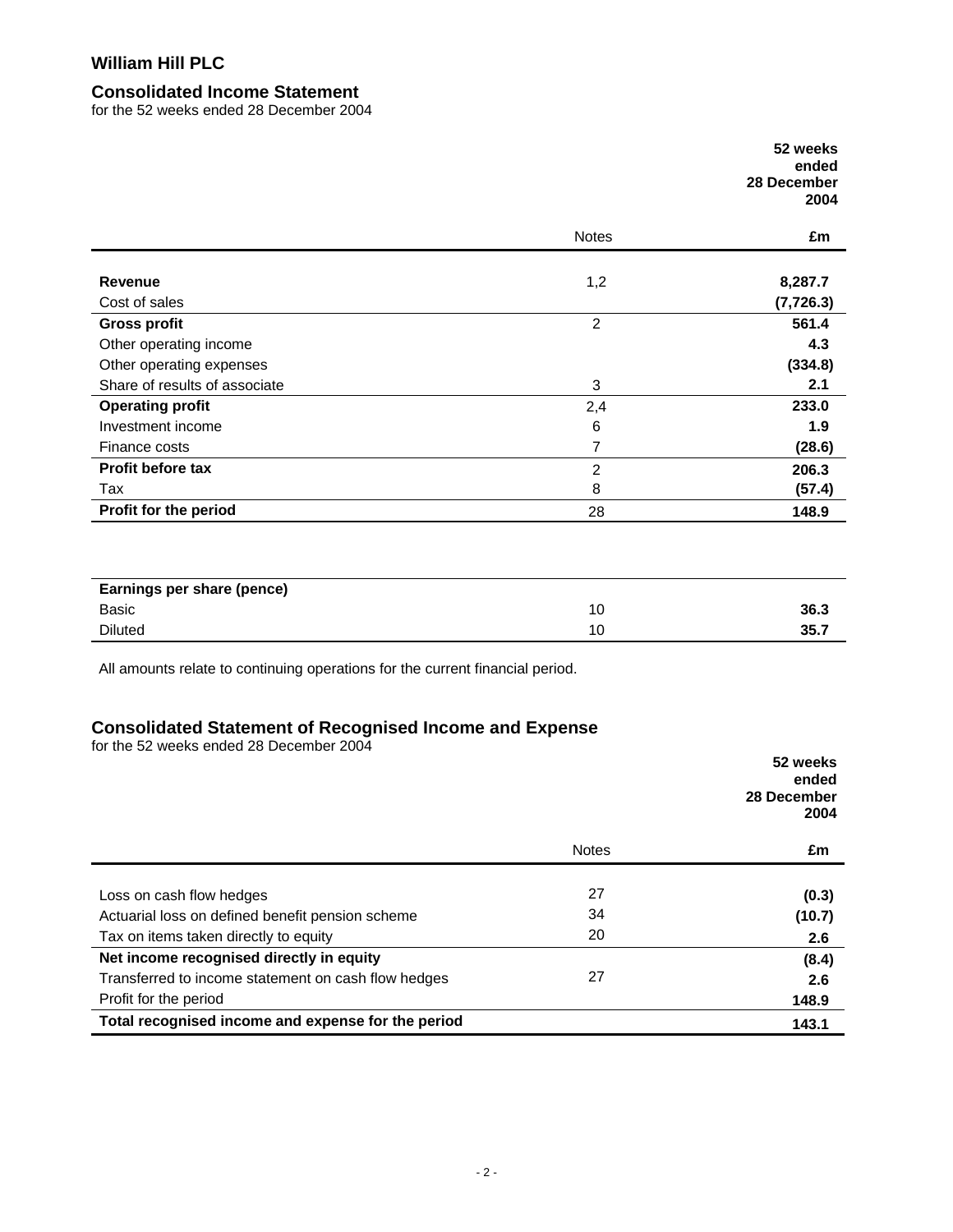# **Consolidated Balance Sheet**

as at 28 December 2004

|                                         |              | 28 December<br>2004 | 30 December<br>2003 |
|-----------------------------------------|--------------|---------------------|---------------------|
|                                         | <b>Notes</b> | £m                  | £m                  |
| <b>Non-current assets</b>               |              |                     |                     |
| Goodwill                                | 11           | 733.3               | 732.3               |
| Other intangible assets                 | 12           | 18.7                | 2.8                 |
| Property, plant and equipment           | 13           | 104.2               | 98.2                |
| Interest in associate                   | 15           | 2.9                 | 0.8                 |
| Deferred tax assets                     | 20           | 24.6                | 21.9                |
|                                         |              | 883.7               | 856.0               |
| <b>Current assets</b>                   |              |                     |                     |
| Inventories                             | 16           | 0.3                 | 0.4                 |
| Trade and other receivables             | 17           | 15.4                | 15.7                |
| Cash and cash equivalents               | 17           | 60.5<br>76.2        | 46.4<br>62.5        |
| <b>Total assets</b>                     |              | 959.9               | 918.5               |
| <b>Current liabilities</b>              |              |                     |                     |
| Trade and other payables                | 21           | (67.8)              | (61.8)              |
| <b>Tax liabilities</b>                  |              | (46.9)              | (48.1)              |
| Bank overdraft and loans                | 18           | (49.8)              | (45.9)              |
|                                         |              | (164.5)             | (155.8)             |
| Non current liabilities                 |              |                     |                     |
| Bank loans due after more than one year | 18           | (447.7)             | (366.6)             |
| Retirement benefit obligations          | 34           | (55.3)              | (45.6)              |
| Deferred tax liabilities                | 20           | (3.8)               | (1.3)               |
|                                         |              | (506.8)             | (413.5)             |
| <b>Total liabilities</b>                |              | (671.3)             | (569.3)             |
| <b>Net assets</b>                       |              | 288.6               | 349.2               |
| <b>Equity</b>                           |              |                     |                     |
| Called-up share capital                 | 22           | 40.5                | 42.2                |
| Share premium account                   | 23           | 311.3               | 311.3               |
| Capital redemption reserve              | 24           | 1.7                 |                     |
| Merger reserve                          | 25           | (26.1)              | (26.1)              |
| Own shares held                         | 26           | (59.3)              | (5.0)               |
| Hedging and other reserves              | 27           | (1.7)               | (1.3)               |
| Retained earnings                       | 28           | 22.2                | 28.1                |
| <b>Total equity</b>                     |              | 288.6               | 349.2               |

The financial statements were approved by the board of directors on 2 March 2005 and are signed on its behalf by:

| <b>DCI Harding</b> | <b>TD Singer</b> |
|--------------------|------------------|
| Director           | Director         |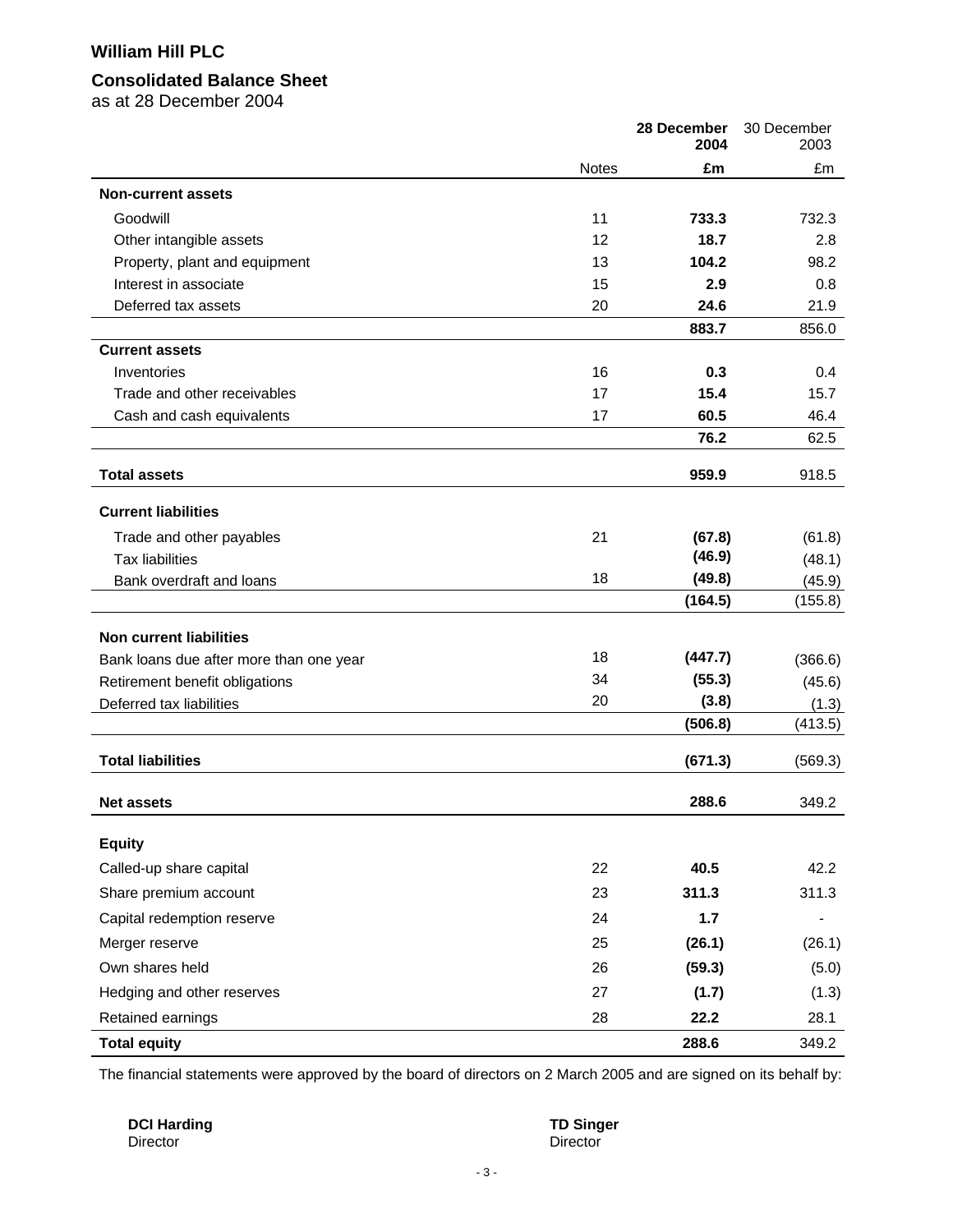# **Consolidated Cash Flow Statement**

for the 52 weeks ended 28 December 2004

|                                                         |              | 52 weeks<br>ended<br>28 December |
|---------------------------------------------------------|--------------|----------------------------------|
|                                                         |              | 2004                             |
|                                                         | <b>Notes</b> | £m                               |
|                                                         |              |                                  |
| Net cash from operating activities                      | 30           | 164.7                            |
|                                                         |              |                                  |
| <b>Investing activities</b>                             |              |                                  |
| Interest received                                       |              | 1.9                              |
| Proceeds on disposal of property, plant and equipment   |              | 0.9                              |
| Purchases of property, plant and equipment              |              | (18.5)                           |
| Purchases of betting licences                           |              | (0.6)                            |
| Expenditure on computer software                        |              | (9.7)                            |
| Acquisition of subsidiary                               | 29           | (3.2)                            |
| Net cash used in investing activities                   |              | (29.2)                           |
|                                                         |              |                                  |
| <b>Financing activities</b>                             |              |                                  |
| Purchase of own shares                                  |              | (145.5)                          |
| Dividends paid                                          |              | (59.6)                           |
| Repayments of borrowings                                |              | (6.3)                            |
| New bank loans raised                                   |              | 90.0                             |
| Net cash used in financing activities                   |              | (121.4)                          |
| Net increase in cash and cash equivalents in the period |              | 14.1                             |
| Cash and cash equivalents at start of period            |              |                                  |
|                                                         |              | 46.4                             |
| Cash and cash equivalents at end of period              |              | 60.5                             |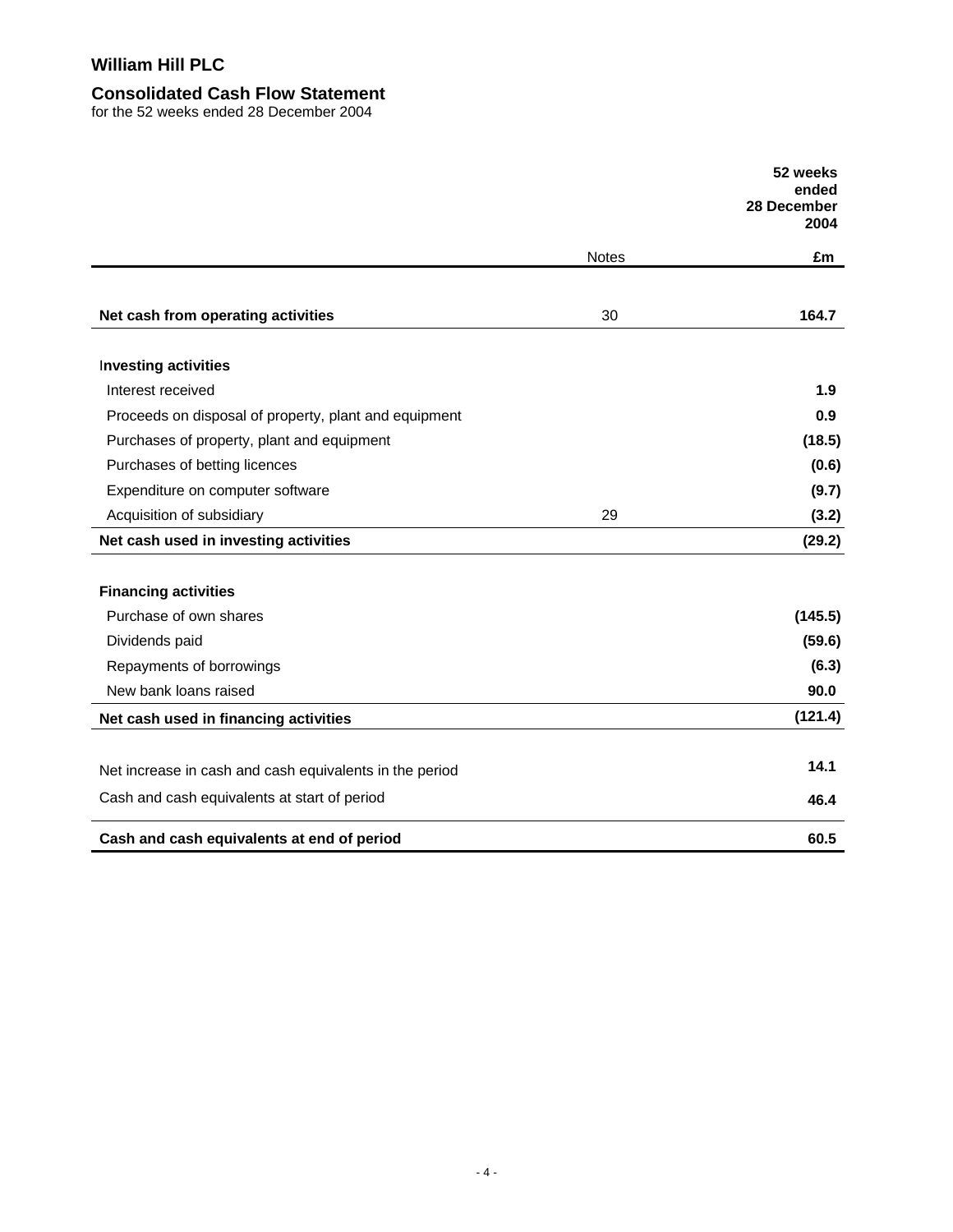### **Notes to the Financial Statements**

for the 52 weeks ended 28 December 2004

#### **General information**

William Hill PLC is a company incorporated in the United Kingdom under the Companies Act 1985. The address of the registered office is Greenside House, 50 Station Road, London N22 7TP.

These financial statements are presented in pounds sterling because that is the currency of the primary economic environment in which the Group operates. Foreign operations are included in accordance with the policies set out below.

#### **Pro forma financial information for the 52 weeks ended 28 December 2004**

The Group is preparing for the adoption of International Financial Reporting Standards as its primary accounting basis for the period ending 26 December 2006. The Group's date of adoption and transition will therefore be the 29 December 2004, as comparative information will be prepared for the accounting period beginning on this date.

The pro forma financial information for the 52 weeks ended 28 December 2004 produced here has been prepared for illustrative purposes only. It has been prepared on the basis that the IFRS transition date is 30 December 2003. The actual transition date will be 29 December 2004.

#### **Basis of accounting**

The financial information presented in this document has been prepared on the basis of International Financial Reporting Standards (IFRS), including International Accounting Standards (IAS) and interpretations issued by the International Accounting Standards Board (IASB) and its committees, and as interpreted by any regulatory bodies applicable to the Group. These are subject to ongoing amendment by the IASB and subsequent endorsement by the European Commission and are therefore subject to possible change. As a result, information contained within the IFRS financial statements will require updating for any subsequent amendment to IFRS required for first time adoption or those new standards that the Group may elect to adopt early.

In preparing this financial information, the Group has assumed that the European Commission will endorse the amendment to IAS 19 'Employee Benefits – Actuarial Gains and Losses, Group Plans and Disclosures'.

On 19 November 2004, the European Commission endorsed an amended version of IAS 39 'Financial Instruments: Recognition and Measurement' rather than the full version as previously published by the IASB. In accordance with guidance issued by the UK Accounting Standards Board, the full version of IAS 39, as issued by the IASB, has been adopted in the preparation of this financial information.

### *First-time adoption of International Financial Reporting Standards*

The financial statements have been prepared in accordance with IFRS for the first time. The disclosures required by IFRS 1 'First-time Adoption of International Financial Reporting Standards' concerning the transition from UK GAAP to IFRS are given in note 37.

IFRS 1 sets out the procedures that the Group must follow when it adopts IFRS for the first time as the basis for preparing its consolidated financial statements. Under IFRS 1 the Group will be required to establish its IFRS accounting policies as at 26 December 2006 and, in general, apply these retrospectively to determine the IFRS opening balance sheet at its date of transition, 29 December 2004.

IFRS 1 provides a number of optional exceptions to this general principle. The most significant of these are set out below, together with a description in each case of whether an exception has been adopted by the Group.

### *Business combinations*

The Group has elected not to apply IFRS 3 'Business Combinations' retrospectively to business combinations that took place before the 30 December 2003. As a result, in the opening balance sheet, goodwill arising from past business combinations amounting to £732.3m remains as stated under UK GAAP at 30 December 2003.

### *Employee benefits*

The Group has recognised actuarial gains and losses in relation to employee benefit schemes at 30 December 2003. The Group has recognised actuarial gains and losses in full in the period in which they occur in the statement of recognised income and expense in accordance with the amendment to IAS 19 'Employee Benefits', issued on 16 December 2004.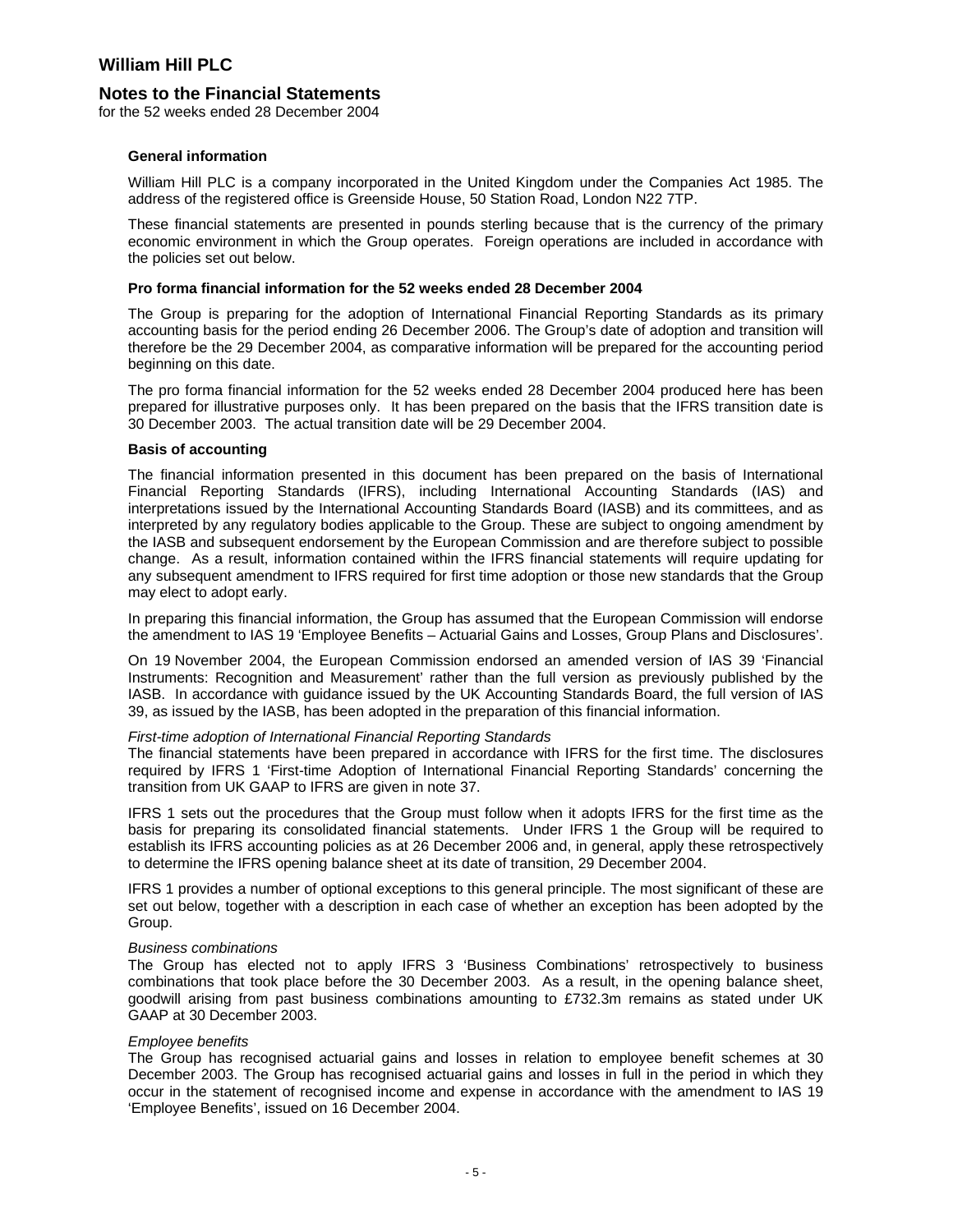### **Notes to the Financial Statements**

for the 52 weeks ended 28 December 2004

### **Basis of accounting (continued)**

#### *Share-based payments*

The Group has elected to apply IFRS 2 'Share-based Payment' to all relevant share based payment transactions granted after 7 November 2002 but not fully vested at 29 December 2004.

#### *Financial instruments*

The Group has applied IAS 32 'Financial Instruments: Disclosure and Presentation' and IAS 39 'Financial Instruments: Recognition and Measurement' for all periods presented and has therefore not taken advantage of the exemption in IFRS 1 that would enable the Group to only apply these standards from 28 December 2005.

#### *General*

The financial statements have been prepared on the historical cost basis, except for the revaluation of certain financial instruments. The principal accounting policies adopted are set out below.

### **Presentation of financial information**

The primary statements within the financial information contained in this document have been presented substantially in accordance with IAS 1 'Presentation of Financial Statements'. However, this format and presentation may require modification in the event that further guidance is issued and as practice develops.

#### **Basis of consolidation**

The consolidated financial statements incorporate the financial statements of the Company and entities controlled by the Company (its subsidiaries) made up to 28 December 2004. Control is achieved where the Company has the power to govern the financial and operating policies of an investee entity so as to obtain benefits from its activities.

On acquisition, the assets, liabilities and contingent liabilities of a subsidiary are measured at their fair values at the date of acquisition. Any excess of the cost of acquisition over the fair values of the identifiable net assets acquired is recognised as goodwill. Any deficiency of the cost of acquisition below the fair values of the identifiable net assets acquired (i.e. discount on acquisition) is credited to profit and loss in the period of acquisition.

The results of subsidiaries acquired or disposed of during the year are included in the consolidated income statement from the effective date of acquisition or up to the effective date of disposal, as appropriate.

Where necessary, adjustments are made to the financial statements of subsidiaries to bring the accounting policies used into line with those used by the Group.

All intra-Group transactions, balances, income and expenses are eliminated on consolidation.

#### **Investment in associate**

An associate is an entity over which the Group is in a position to exercise significant influence, but not control or joint control, through participation in the financial and operating policy decisions of the investee.

The results and assets and liabilities of associates are incorporated in these financial statements using the equity method of accounting. Investments in associates are carried in the balance sheet at cost as adjusted by post-acquisition changes in the Group's share of the net assets of the associate, less any impairment in the value of individual investments. Losses of the associates in excess of the Group's interest in those associates are not recognised.

Any excess of the cost of acquisition over the Group's share of the fair values of the identifiable net assets of the associate at the date of acquisition is recognised as goodwill. Any deficiency of the cost of acquisition below the Group's share of the fair values of the identifiable net assets of the associate at the date of acquisition (i.e. discount on acquisition) is credited in profit and loss in the period of acquisition.

Where a Group company transacts with an associate of the Group, profits and losses are eliminated to the extent of the Group's interest in the relevant associate. Losses may provide evidence of an impairment of the asset transferred in which case appropriate provision is made for impairment.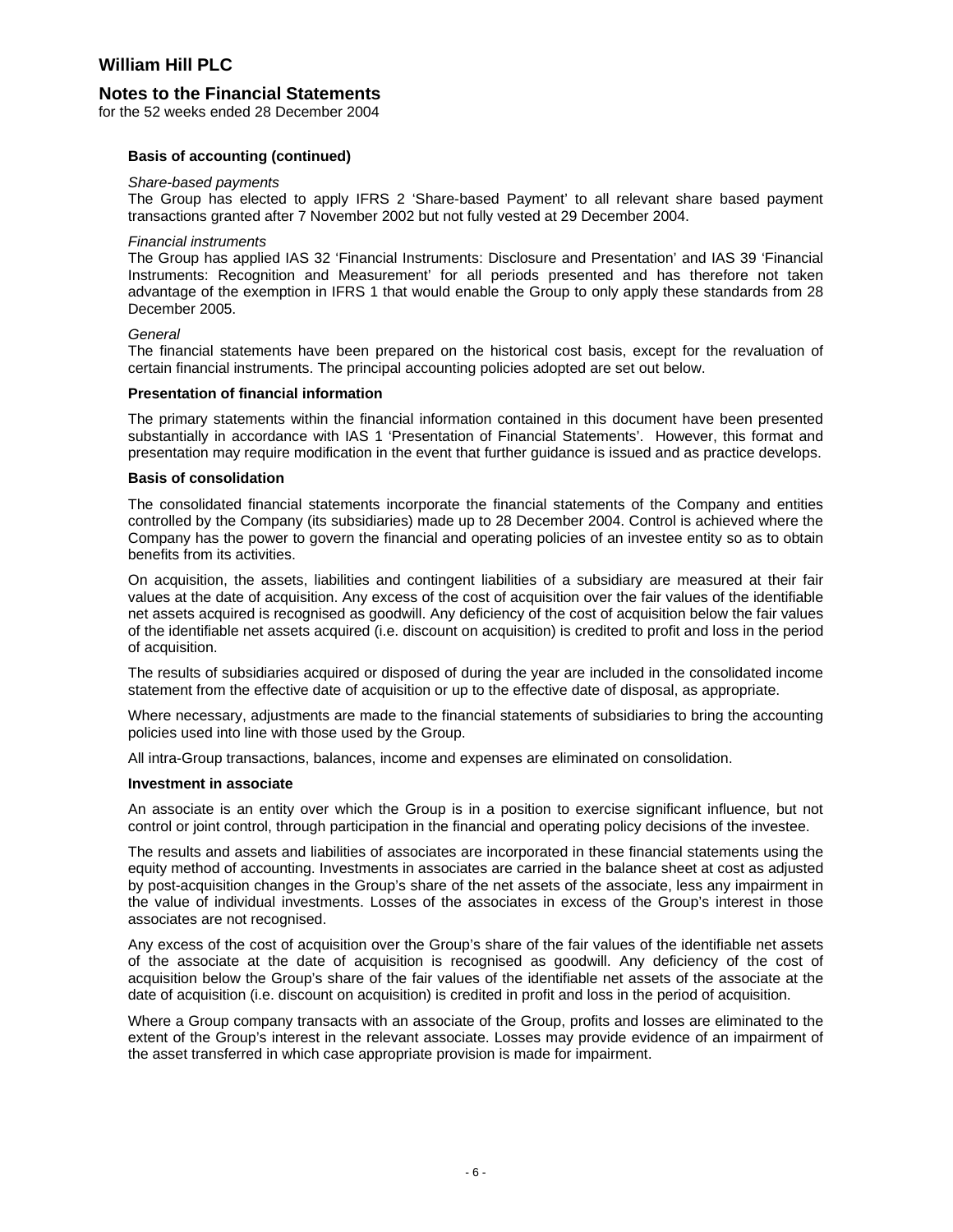### **Notes to the Financial Statements**

for the 52 weeks ended 28 December 2004

#### **Goodwill**

Goodwill arising on consolidation represents the excess of the cost of acquisition over the Group's interest in the fair value of the identifiable assets and liabilities of a subsidiary, associate or jointly controlled entity at the date of acquisition.

On disposal of a subsidiary, associate or jointly controlled entity, the attributable amount of goodwill is included in the determination of the profit or loss on disposal.

Goodwill arising on acquisitions before the date of transition to IFRS has been retained at the previous UK GAAP amounts subject to being tested for impairment at that date.

#### **Revenue recognition**

Revenue is measured at the fair value of the consideration received or receivable from customers and represents amounts receivable for goods and services that the Group is in business to provide, as set out below.

In the case of the LBO, telephone and interactive sportsbook businesses (including FOBTs, games on the online arcade and other numbers bets), revenue represents the gross takings receivable from customers in respect of individual bets placed, on events that have occurred by the period end.

In the case of AWPs and the online casino operation, revenue represents the net winnings (excluding VAT) from customers on gaming activity completed by the period end.

Turnover from the online poker business reflects the net income ('rake') earned from poker games completed by the period end.

In the case of the greyhound stadia, turnover represents income arising from the operation of the greyhound stadia in the period, including sales of refreshments and tote income.

Interest income is accrued on a time basis, by reference to the principal outstanding and at the effective interest rate applicable.

Dividend income from investments is recognised when the shareholders' rights to receive payment have been established.

#### **Leasing**

Leases are classified as finance leases whenever the terms of the lease transfer substantially all the risks and rewards of ownership to the lessee. All other leases are classified as operating leases.

Rentals payable under operating leases are charged to income on a straight-line basis over the term of the relevant lease.

Benefits received and receivable as an incentive to enter into an operating lease are also spread on a straight-line basis over the lease term.

#### **Foreign currencies**

Transactions in currencies other than pounds sterling are recorded at the rates of exchange prevailing on the dates of the transactions. At each balance sheet date, monetary assets and liabilities that are denominated in foreign currencies are retranslated at the rates prevailing on the balance sheet date. Nonmonetary assets and liabilities carried at fair value that are denominated in foreign currencies are translated at the rates prevailing at the date when the fair value was determined. Gains and losses arising on retranslation are included in net profit or loss for the period, except for exchange differences arising on non-monetary assets and liabilities where the changes in fair value are recognised directly in equity.

In order to hedge its exposure to certain foreign exchange risks, the Group makes every effort to match its foreign currency assets and liabilities.

On consolidation, the assets and liabilities of the Group's overseas operations are translated at exchange rates prevailing on the balance sheet date. Income and expense items are translated at the average exchange rates for the period unless exchange rates fluctuate significantly. Exchange differences arising, if any, are classified as equity and transferred to the Group's translation reserve. Such translation differences are recognised as income or as expenses in the period in which the operation is disposed of.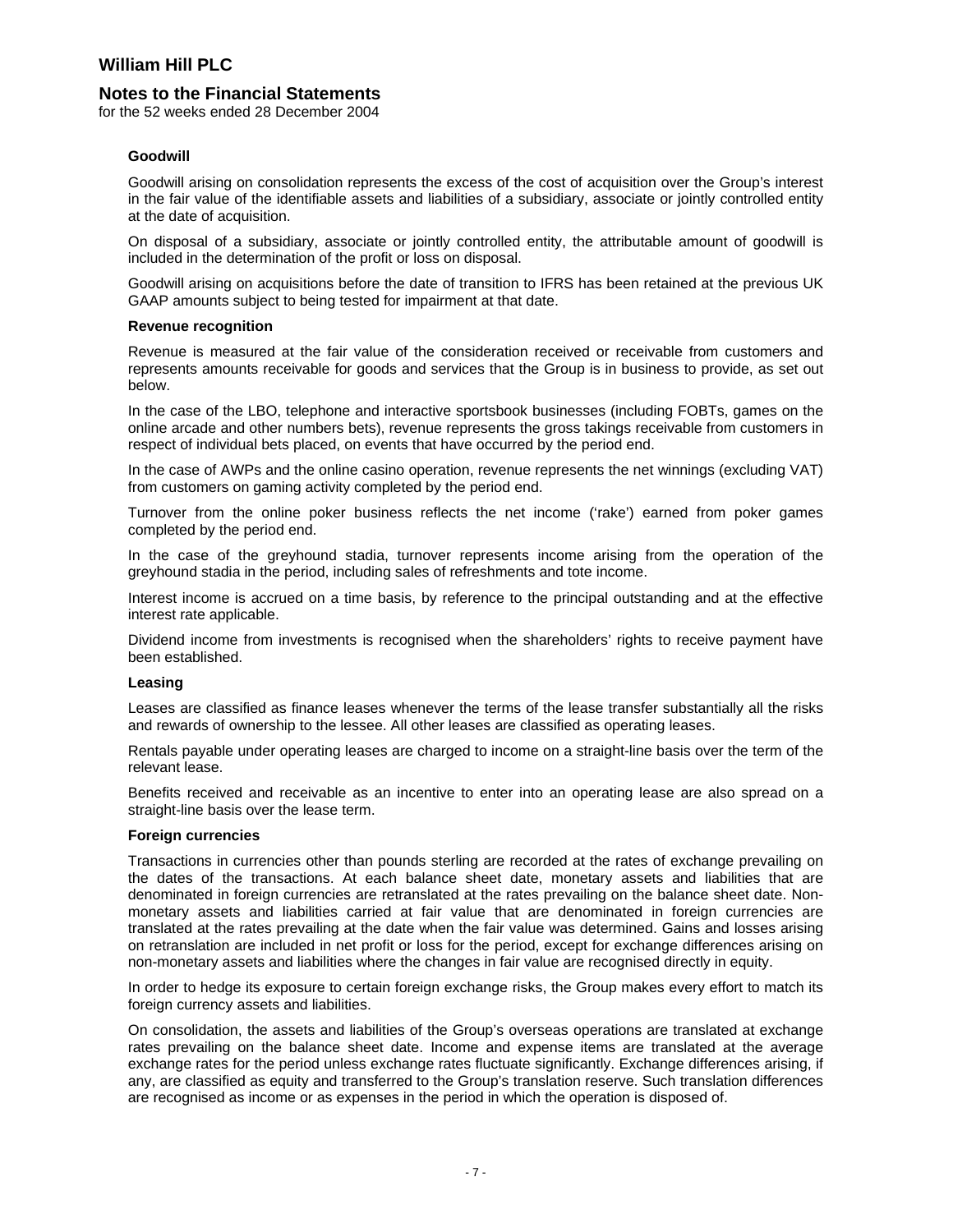### **Notes to the Financial Statements**

for the 52 weeks ended 28 December 2004

#### **Finance costs**

Finance costs of borrowings are recognised in the profit and loss account over the term of those borrowings at a constant rate on the carrying amount.

#### **Government grants**

Government grants relating to property, plant and equipment are treated as deferred income and released to profit and loss over the expected useful lives of the assets concerned.

#### **Operating profit**

Operating profit is stated after charging restructuring costs and after the share of results of associates but before investment income and finance costs.

#### **Retirement benefit costs**

Payments to defined contribution retirement benefit schemes are charged as an expense as they fall due.

For defined benefit retirement benefit schemes, the cost of providing benefits is determined using the Projected Unit Credit Method, with actuarial valuations being carried out at each balance sheet date. Actuarial gains and losses are recognised in full in the period in which they occur. They are recognised outside profit or loss and presented in the statement of recognised income and expense.

Past service cost is recognised immediately to the extent that the benefits are already vested, and otherwise is amortised on a straight-line basis over the average period until the benefits become vested. The interest cost and the expected return on assets are shown as a net amount of other finance costs or income.

The retirement benefit obligation recognised in the balance sheet represents the present value of the defined benefit obligation as adjusted for unrecognised past service cost, and as reduced by the fair value of scheme assets. Any asset resulting from this calculation is limited to past service cost, plus the present value of available refunds and reductions in future contributions to the plan.

### **Taxation**

The tax expense represents the sum of the tax currently payable and deferred tax.

The tax currently payable is based on taxable profit for the period. Taxable profit differs from net profit as reported in the income statement because it excludes items of income or expense that are taxable or deductible in other years and it further excludes items that are never taxable or deductible. The Group's liability for current tax is calculated using tax rates that have been enacted or substantively enacted by the balance sheet date.

Deferred tax is the tax expected to be payable or recoverable on differences between the carrying amounts of assets and liabilities in the financial statements and the corresponding tax bases used in the computation of taxable profit, and is accounted for using the balance sheet liability method. Deferred tax liabilities are generally recognised for all taxable temporary differences and deferred tax assets are recognised to the extent that it is probable that taxable profits will be available against which deductible temporary differences can be utilised. Such assets and liabilities are not recognised if the temporary difference arises from goodwill or from the initial recognition (other than in a business combination) of other assets and liabilities in a transaction that affects neither the tax profit nor the accounting profit.

Deferred tax liabilities are recognised for taxable temporary differences arising on investments in subsidiaries and associates, except where the Group is able to control the reversal of the temporary difference and it is probable that the temporary difference will not reverse in the foreseeable future.

The carrying amount of deferred tax assets is reviewed at each balance sheet date and reduced to the extent that it is no longer probable that sufficient taxable profits will be available to allow all or part of the asset to be recovered.

Deferred tax is calculated at the tax rates that are expected to apply in the period when the liability is settled or the asset is realised. Deferred tax is charged or credited in the income statement, except when it relates to items charged or credited directly to equity, in which case the deferred tax is also dealt with in equity.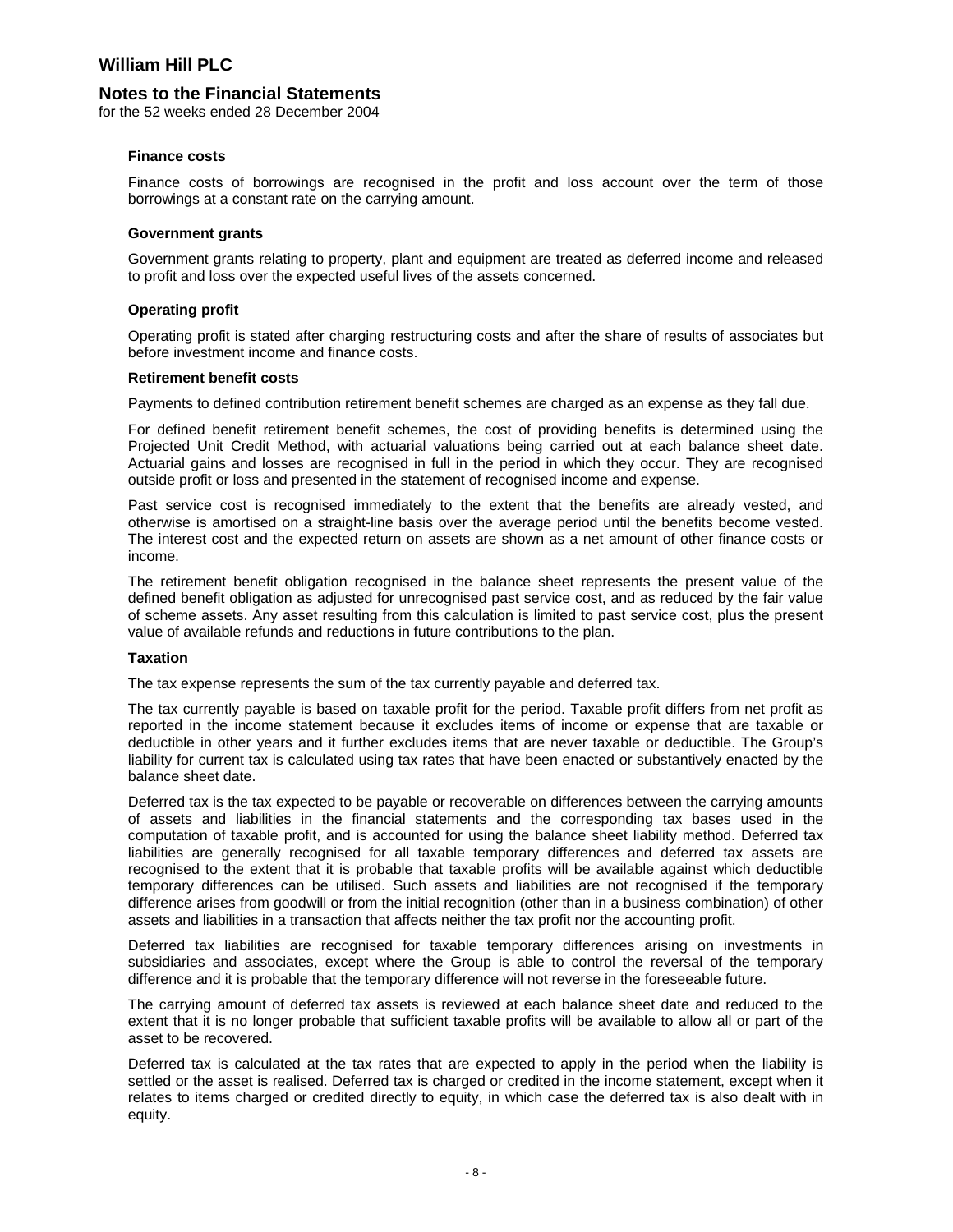### **Notes to the Financial Statements**

for the 52 weeks ended 28 December 2004

### **Property, plant and equipment**

Land and buildings held for use in the supply of goods or services, or for administrative purposes, are stated in the balance sheet at their cost, less any subsequent accumulated depreciation and subsequent accumulated impairment losses.

Fixtures and equipment are stated at cost less accumulated depreciation and any recognised impairment loss.

Depreciation is provided on all tangible fixed assets, other than freehold land, at rates calculated to write off the cost or valuation, less estimated residual value, of each asset on a straight-line basis over its expected useful life, as follows:

| Freehold buildings                                  |                | - 50 years                               |
|-----------------------------------------------------|----------------|------------------------------------------|
| Long leasehold properties                           |                | - 50 years                               |
| Short leasehold properties                          |                | - over the unexpired period of the lease |
| Fixtures, fittings and equipment and motor vehicles | $\blacksquare$ | at variable rates between 3 and 10 years |

The gain or loss arising on the disposal or retirement of an asset is determined as the difference between the sales proceeds and the carrying amount of the asset and is recognised in income.

#### **Internally generated intangible assets – computer software and systems**

Expenditure on initial investigation and design of computer software and systems is recognised as an expense in the period in which it is incurred.

An internally generated intangible asset arising from the Group's development of computer systems is recognised only if all of the following conditions are met:

- $\triangleright$  An asset is created that can be identified (such as software and new processes);
- $\triangleright$  It is probable that the asset created will generate future economic benefits; and
- $\triangleright$  The development cost of the asset can be measured reliably.

Internally generated intangible assets are amortised on a straight-line basis over their useful lives, generally between three and ten years. Where no internally generated intangible asset can be recognised, development expenditure is recognised as an expense in the period in which it is incurred.

#### **Intangible assets – licences**

Betting licences are recorded at cost or if arising in an acquisition at their fair value. They are judged to have an indefinite life and are accordingly not amortised but are subject to annual impairment reviews. The directors consider that the Group's licences have an indefinite life due to: the fact that the Group is a significant operator in a well established market; the proven and sustained demand for bookmaking services; the operation of current law that acts as a barrier to entry for new entrants; and the Group's track record of successfully renewing its betting permits and licences.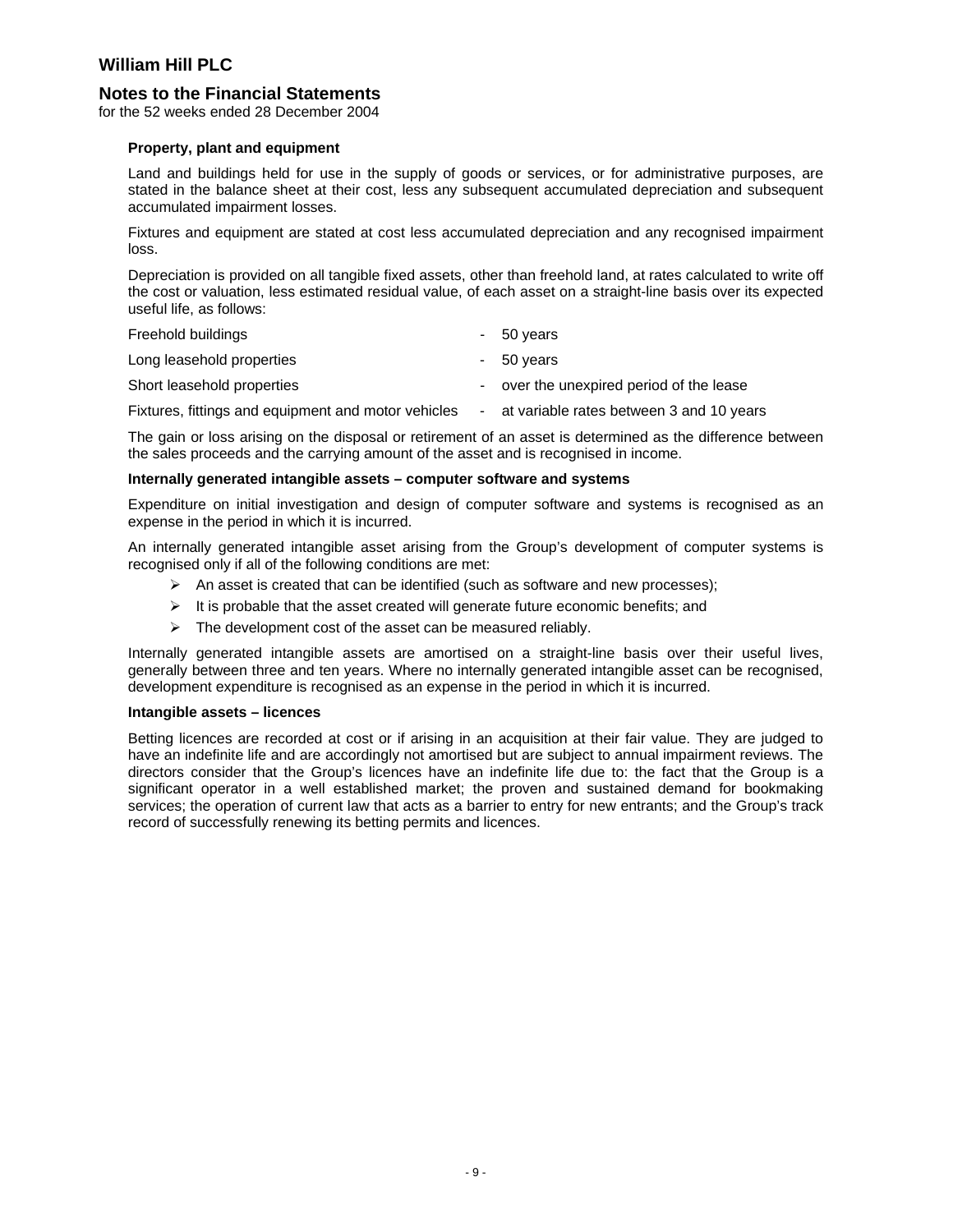### **Notes to the Financial Statements**

for the 52 weeks ended 28 December 2004

#### **Impairment of tangible and intangible assets**

At each balance sheet date, the Group reviews the carrying amounts of its goodwill, tangible and intangible assets to determine whether there is any indication that those assets have suffered an impairment loss. If any such indication exists, the recoverable amount of the asset is estimated in order to determine the extent of the impairment loss (if any). Where the asset does not generate cash flows that are independent from other assets, the Group estimates the recoverable amount of the cash-generating unit to which the asset belongs. An intangible asset with an indefinite useful life is tested for impairment annually and whenever there is an indication that the asset may be impaired.

Recoverable amount is the higher of fair value less costs to sell and value in use. In assessing value in use, the estimated future cash flows, which are based on the budgeted figures for the following year and subsequently an annual growth rate of 2.4%, are discounted to their present value using a pre-tax discount rate that reflects current market assessments of the time value of money and the risks specific to the asset for which the estimates of future cash flows have not been adjusted.

If the recoverable amount of an asset (or cash-generating unit) is estimated to be less than its carrying amount, the carrying amount of the asset (cash-generating unit) is reduced to its recoverable amount. An impairment loss is recognised as an expense immediately.

Where an impairment loss subsequently reverses, the carrying amount of the asset (cash-generating unit) is increased to the revised estimate of its recoverable amount, but so that the increased carrying amount does not exceed the carrying amount that would have been determined had no impairment loss been recognised for the asset (cash-generating unit) in prior years. A reversal of an impairment loss is recognised as income immediately.

### **Inventories**

Inventories represent stocks of consumables in stores and goods for resale within the greyhound stadia. They are stated at the lower of cost and net realisable value.

### **Share-based payments**

On 31 December 2003, the Group applied the requirements of IFRS 2 'Share-based payment'. In accordance with the transition provisions included in IFRS 2, its provisions have been applied to all grants after 7 November 2002 that were unvested as of 31 December 2003.

The Group issues equity-settled share-based payments to certain employees and operates a number of Inland Revenue approved Save As You Earn share option schemes open to all eligible employees which allow the purchase of shares at a discount. The cost to the Group of both of these share-based payments is measured at fair value at the date of grant. Fair value is expensed on a straight-line basis over the vesting period, based on the Group's estimate of shares that will eventually vest.

Fair value is measured by use of the Black-Scholes-Merton pricing formula. The expected life used in the model has been adjusted, based on management's best estimates, for the effects of non-transferability, exercise restrictions and behavioural considerations. Where relevant, the value of the option has also been adjusted to take into account any market conditions applicable to the option (e.g. TSR requirements).

Further descriptions of the Group's share based payment plans are given in note 33.

### **Cash and cash equivalents**

Cash and cash equivalents comprise cash and short-term bank deposits held by the Group with an original maturity of three months or less.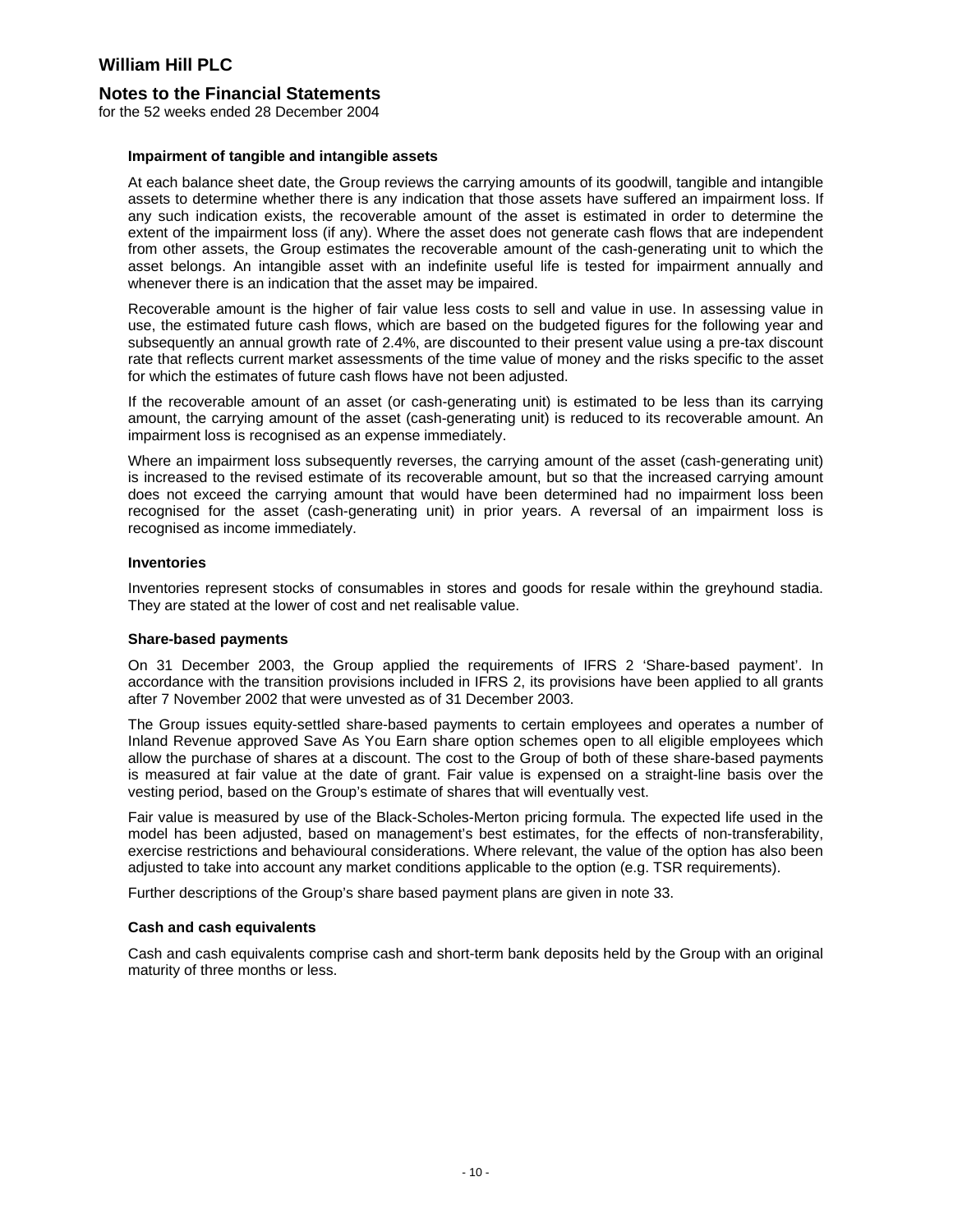### **Notes to the Financial Statements**

for the 52 weeks ended 28 December 2004

#### **Financial instruments**

Financial assets and financial liabilities are recognised on the Group's balance sheet when the Group becomes a party to the contractual provisions of the instrument.

#### *Trade receivables*

Trade receivables do not carry any interest and are stated at their nominal value as reduced by appropriate allowances for estimated irrecoverable amounts.

#### *Financial liability and equity*

Financial liabilities and equity instruments are classified according to the substance of the contractual arrangements entered into. An equity instrument is any contract that evidences a residual interest in the assets of the Group after deducting all of its liabilities.

#### *Bank borrowings*

Interest-bearing bank loans and overdrafts are recorded at the proceeds received, net of direct issue costs. Finance charges, including premiums payable on settlement or redemption and direct issue costs, are accounted for on an accrual basis to the profit and loss account using the effective interest method. Any accrued finance costs are included in accruals and deferred income within trade and other payables.

#### *Trade payables*

Trade payables are not interest-bearing and are stated at their nominal value.

#### *Equity instruments*

Equity instruments issued by the Company are recorded at the proceeds received, net of direct issue costs.

#### *Derivative financial instruments and hedge accounting*

The Group's activities expose it primarily to the financial risks of changes in interest rates and foreign currency exchange rates. The Group uses interest rate swap contracts to hedge its interest rate exposure and retains cash balances in foreign currencies matched against its foreign currency liabilities (client deposit accounts) to hedge its exposure to foreign currency exchange rates. The Group does not use derivative financial instruments for speculative purposes.

The use of financial derivatives is governed by the Group's policies approved by the board of directors, which provide written principles on the use of financial derivatives.

Changes in the fair value of derivative financial instruments that are designated and effective as hedges of future cash flows are recognised directly in equity and the ineffective portion is recognised immediately in the income statement. If the cash flow hedge of a firm commitment or forecasted transaction results in the recognition of an asset or a liability, then, at the time the asset or liability is recognised, the associated gains or losses on the derivative that had previously been recognised in equity are included in the initial measurement of the asset or liability. For hedges that do not result in the recognition of an asset or a liability, amounts deferred in equity are recognised in the income statement in the same period in which the hedged item affects net profit or loss.

Changes in the fair value of derivative financial instruments that do not qualify for hedge accounting are recognised in the income statement as they arise.

Hedge accounting is discontinued when the hedging instrument expires or is sold, terminated, or exercised, or no longer qualifies for hedge accounting. At that time, any cumulative gain or loss on the hedging instrument recognised in equity is retained in equity until the forecasted transaction occurs. If a hedged transaction is no longer expected to occur, the net cumulative gain or loss recognised in equity is transferred to net profit or loss for the period.

Derivatives embedded in other financial instruments or other host contracts are treated as separate derivatives when their risks and characteristics are not closely related to those of host contracts and the host contracts are not carried at fair value with unrealised gains or losses reported in the income statement.

### **Provisions**

Provisions for restructuring costs are recognised when the Group has a detailed formal plan for the restructuring that has been communicated to affected parties.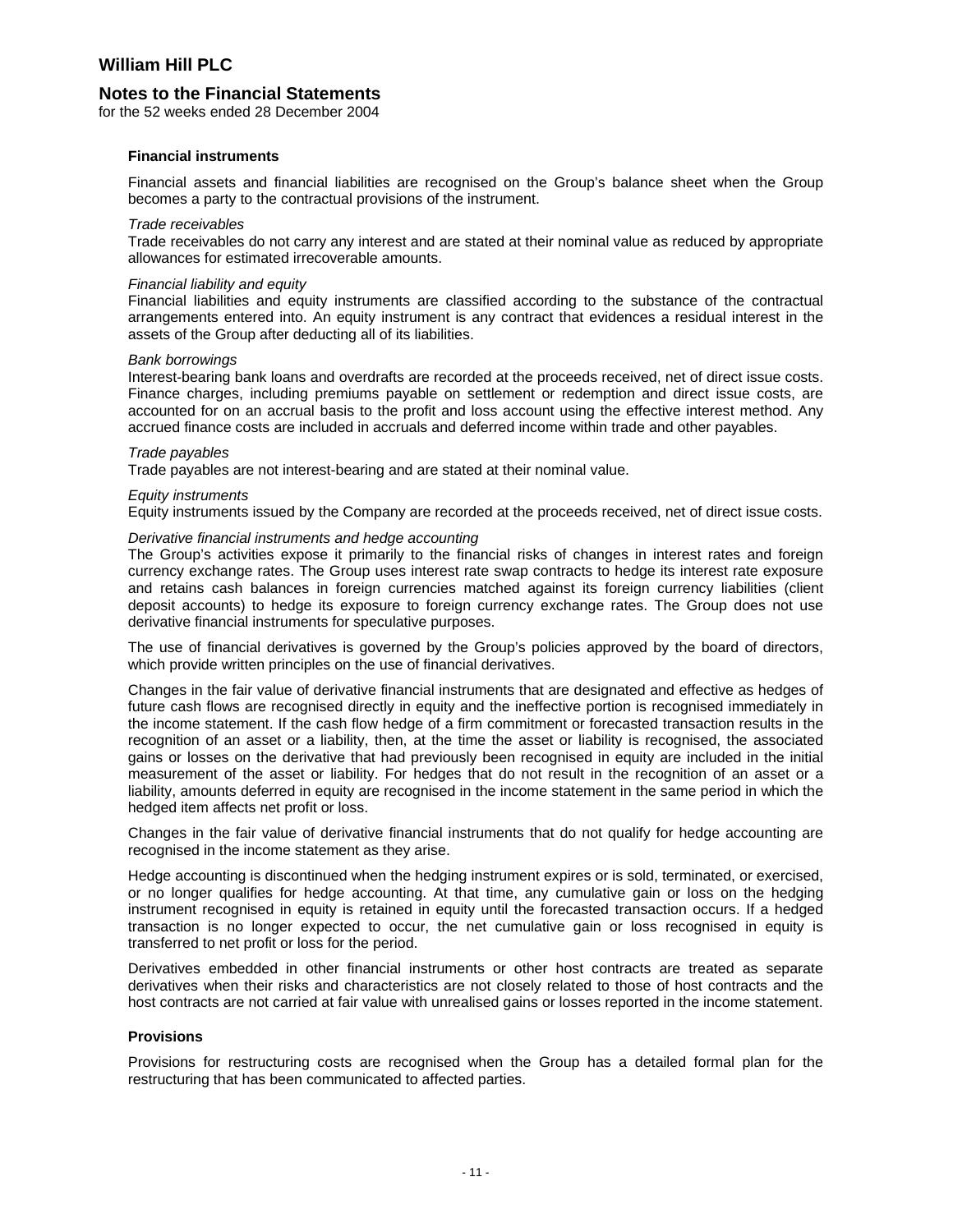### **Notes to the Financial Statements**

for the 52 weeks ended 28 December 2004

### **1. Revenue**

An analysis of the Group's revenue is as follows:

|                                                       | 52 weeks    |
|-------------------------------------------------------|-------------|
|                                                       | ended       |
|                                                       | 28 December |
|                                                       | 2004        |
|                                                       | £m          |
| Rendering of services                                 | 8,285.5     |
| Sale of goods                                         | 2.2         |
| Revenue as disclosed in Consolidated Income Statement | 8,287.7     |
| Other operating income                                | 4.3         |
| Investment income                                     | 1.9         |
| Total revenue as defined in IAS 18                    | 8,293.9     |

### **2. Segmental information**

For management purposes, the Group is currently organised into three operating divisions – retail, telephone and interactive. These divisions are the basis on which the Group reports its primary segment information.

Business segment information for the 52 weeks ended 28 December 2004:

|                                  | Retail     | Telephone | Interactive | Other  | Corporate | Group      |
|----------------------------------|------------|-----------|-------------|--------|-----------|------------|
|                                  | £m         | £m        | £m          | £m     | £m        | £m         |
| Revenue                          | 7,020.7    | 540.8     | 696.3       | 29.9   |           | 8,287.7    |
| Payout                           | (6, 472.6) | (480.5)   | (590.2)     | (22.3) |           | (7, 565.6) |
| <b>Gross win</b>                 | 548.1      | 60.3      | 106.1       | 7.6    |           | 722.1      |
| GPT, duty, levies, VAT and       |            |           |             |        |           |            |
| other cost of sales              | (123.6)    | (14.3)    | (21.9)      | (0.9)  |           | (160.7)    |
| Gross profit                     | 424.5      | 46.0      | 84.2        | 6.7    |           | 561.4      |
| Depreciation                     | (14.2)     | (0.5)     | (0.5)       | (0.3)  | (0.7)     | (16.2)     |
| Other administrative expenses    | (244.8)    | (23.4)    | (32.0)      | (6.7)  | (7.4)     | (314.3)    |
| Share of result of associate     |            |           |             |        | 2.1       | 2.1        |
| <b>Operating profit/(loss)</b>   | 165.5      | 22.1      | 51.7        | (0.3)  | (6.0)     | 233.0      |
| Investment income                |            |           |             |        | 1.9       | 1.9        |
| Finance costs                    |            |           |             |        | (28.6)    | (28.6)     |
| Profit/(loss) before tax         | 165.5      | 22.1      | 51.7        | (0.3)  | (32.7)    | 206.3      |
|                                  |            |           |             |        |           |            |
| <b>Balance sheet information</b> |            |           |             |        |           |            |
| <b>Total assets</b>              | 647.3      | 79.9      | 134.9       | 15.1   | 82.7      | 959.9      |
| <b>Total liabilities</b>         | (38.5)     | (4.2)     | (16.3)      | (0.8)  | (611.5)   | (671.3)    |
| Investment in associate          |            |           |             |        | 2.9       | 2.9        |
| Capital additions                | 31.2       | 0.8       | 2.3         | 0.6    | 0.1       | 35.0       |

The retail distribution channel comprises all activity undertaken in LBOs including AWPs and FOBTs. Other activities include on-course betting and greyhound stadia operations.

The directors believe that gross win and operating profit are more important performance metrics than revenue.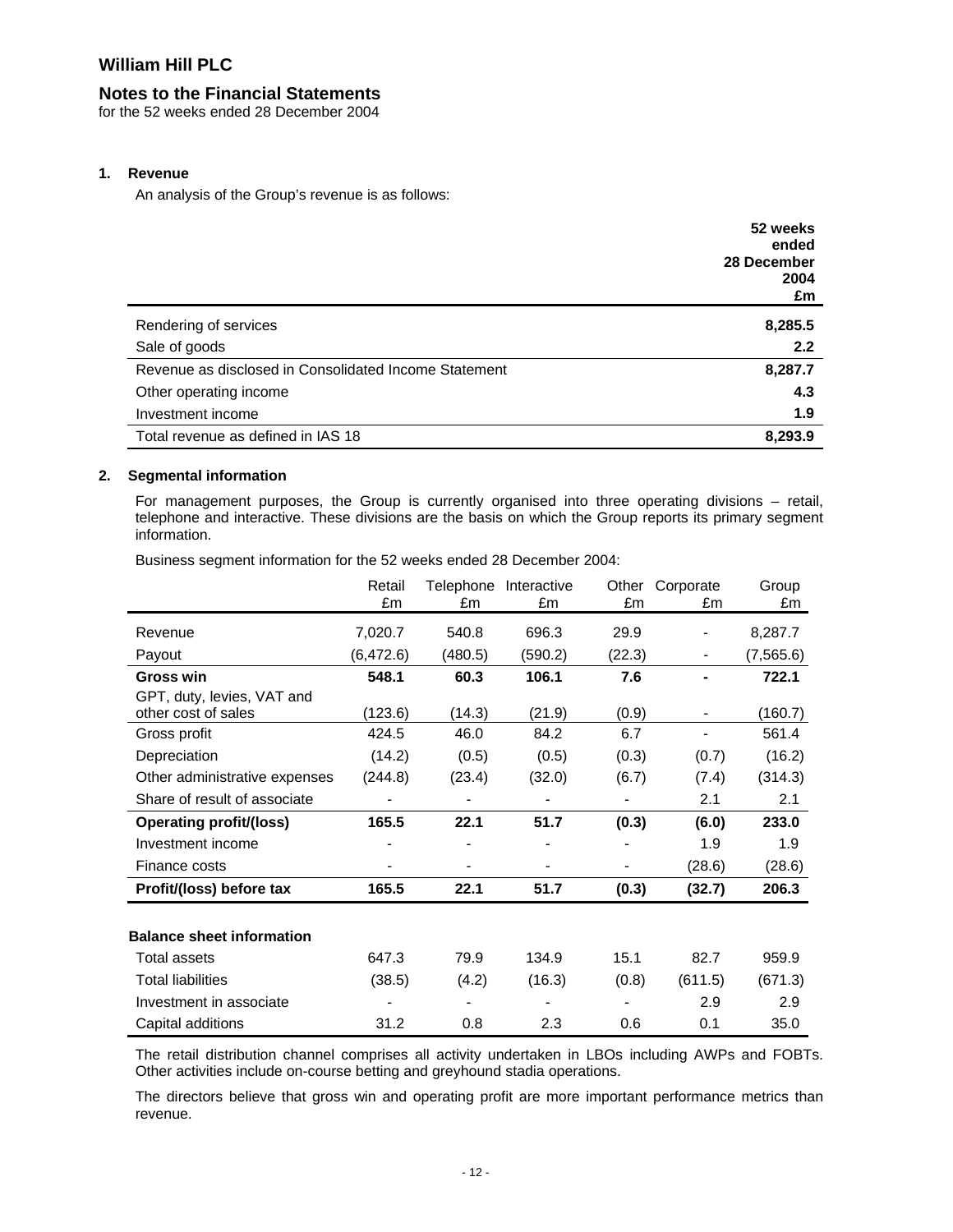### **Notes to the Financial Statements**

for the 52 weeks ended 28 December 2004

### **2. Segmental information (continued)**

Net assets/(liabilities) have been allocated by segment where assets and liabilities can be identified with a particular channel. Corporate net assets include corporation and deferred tax, net borrowings, pension liability and dividends payable as well as any assets and liabilities that cannot be allocated to a particular channel other than on an arbitrary basis. Included within total assets by segment are £535.4m, £75.0m, £115.8m and £7.1m which relates to goodwill allocated to the retail, telephone, interactive and stadia operations respectively.

There are no inter-segmental sales within the Group.

In accordance with IAS 14 'Segment Reporting', segmental information by geographical location is not presented as the Group's revenue and profits arise primarily from customers in the United Kingdom with significantly less than 10% (the minimum required by IAS 14 to necessitate disclosure) of revenue and profits generated from customers outside of this jurisdiction. All of the Group's net assets are located in the United Kingdom.

### **3. Share of results of associate**

|                                                          | 52 weeks    |
|----------------------------------------------------------|-------------|
|                                                          | ended       |
|                                                          | 28 December |
|                                                          | 2004        |
|                                                          | £m          |
|                                                          |             |
| Share of profit after taxation in associated undertaking | 21          |

The above represents the Group's share of the operating profit of Satellite Information Services (Holdings) Limited (note 15).

### **4. Operating profit**

Operating profit has been arrived at after charging:

|                                                       | 52 weeks<br>ended<br>28 December<br>2004<br>£m |
|-------------------------------------------------------|------------------------------------------------|
|                                                       |                                                |
| Net foreign exchange losses                           | 0.3                                            |
| Depreciation of property, plant and equipment         | 15.3                                           |
| Depreciation of software                              | 0.9                                            |
| Staff costs (see note 5)                              | 191.9                                          |
| Auditors' remuneration for audit services (see below) | 0.3                                            |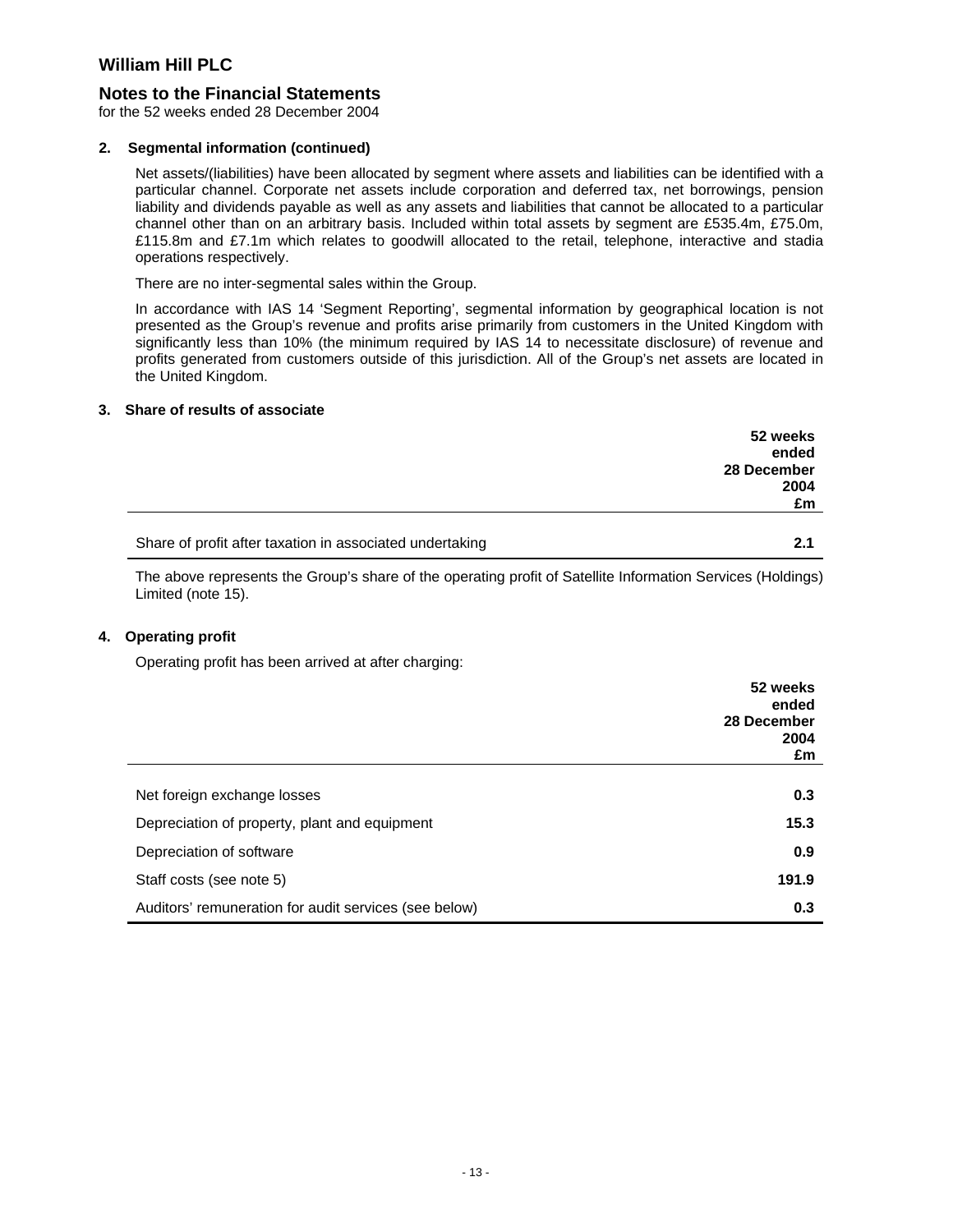### **Notes to the Financial Statements**

for the 52 weeks ended 28 December 2004

### **4. Operating profit (continued)**

Amounts payable to Deloitte & Touche LLP and their associates by the Company and its UK subsidiary undertakings in respect of non-audit services were £0.3m. A more detailed analysis of auditors' remuneration is provided below:

|                                  | 52 weeks    |
|----------------------------------|-------------|
|                                  | ended       |
|                                  | 28 December |
|                                  | 2004        |
|                                  | £m          |
|                                  |             |
| Audit services - statutory audit | 0.3         |
|                                  |             |
| Fees for other services:         |             |
| Further assurance services       | 0.1         |
| Tax services                     |             |
| - compliance services            | 0.1         |
| - advisory services              | 0.1         |
|                                  | 0.3         |

'Further assurance services' in the table above includes fees paid in respect of auditing industry levy calculations and amounts paid in respect of the audit of financial statements prepared in accordance with IFRS.

The audit fees payable to Deloitte & Touche LLP are reviewed by the Audit Committee to ensure such fees are competitive. The Committee sets the policy for awarding non-audit work to the auditors and reviews the nature and extent of such work and related fees in order to ensure that independence is maintained. The fees disclosed above consolidate all payments made to Deloitte & Touche LLP by the Company and its subsidiaries.

### **5. Staff costs**

The average monthly number of persons employed, including directors, during the period was 11,217 all of whom are engaged in the administration and provision of betting services. Their aggregate remuneration comprised:

|                               | 52 weeks    |
|-------------------------------|-------------|
|                               | ended       |
|                               | 28 December |
|                               | 2004        |
|                               | £m          |
| Wages and salaries            | 158.6       |
| Social security costs         | 14.4        |
| Other pension costs (note 34) | 18.9        |
|                               | 191.9       |

Included in other pension costs is £10.7m relating to actuarial losses, which have been charged to the statement of recognised income and expense.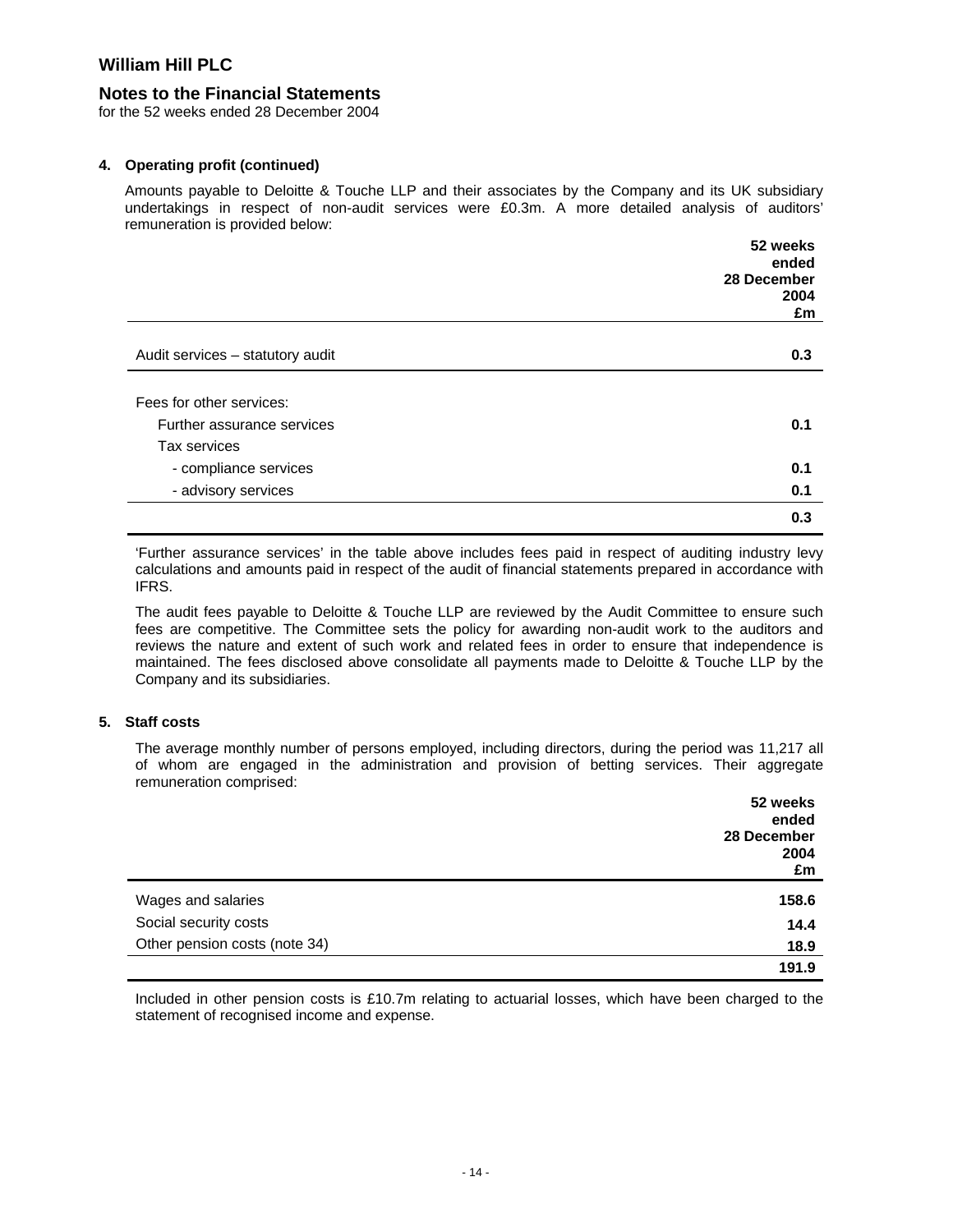### **Notes to the Financial Statements**

for the 52 weeks ended 28 December 2004

### **6. Investment income**

|    |                                                  | 52 weeks<br>ended<br>28 December<br>2004<br>£m |
|----|--------------------------------------------------|------------------------------------------------|
|    | Interest on bank deposits                        | 1.9                                            |
| 7. | <b>Finance costs</b>                             |                                                |
|    |                                                  | 52 weeks                                       |
|    |                                                  | ended                                          |
|    |                                                  | 28 December<br>2004                            |
|    |                                                  | £m                                             |
|    | Interest on bank loans and overdrafts            | 25.6                                           |
|    | Interest on guaranteed unsecured loan notes 2005 | 0.2                                            |
|    | Amortisation of finance costs                    | 1.3                                            |
|    |                                                  | 27.1                                           |
|    | Pension finance costs (note 34)                  | 1.5                                            |
|    |                                                  | 28.6                                           |
|    |                                                  |                                                |

### **8. Tax on profit on ordinary activities**

The tax charge comprises:

|                                                               | 52 weeks             |
|---------------------------------------------------------------|----------------------|
|                                                               | ended<br>28 December |
|                                                               | 2004                 |
|                                                               | £m                   |
|                                                               |                      |
| UK corporation tax at 30%                                     | 57.4                 |
| UK corporation $tax - prior$ periods                          | (1.7)                |
| Overseas tax                                                  | 0.3                  |
| Total current tax charge                                      | 56.0                 |
| Deferred tax – origination and reversal of timing differences | 1.4                  |
| Total tax on profit on ordinary activities                    | 57.4                 |

The effective tax rate in respect of ordinary activities before exceptional items was 27.8%. The tax charge is lower than the statutory tax rate of 30% mainly due to brought forward losses for which deferred tax was not recognised.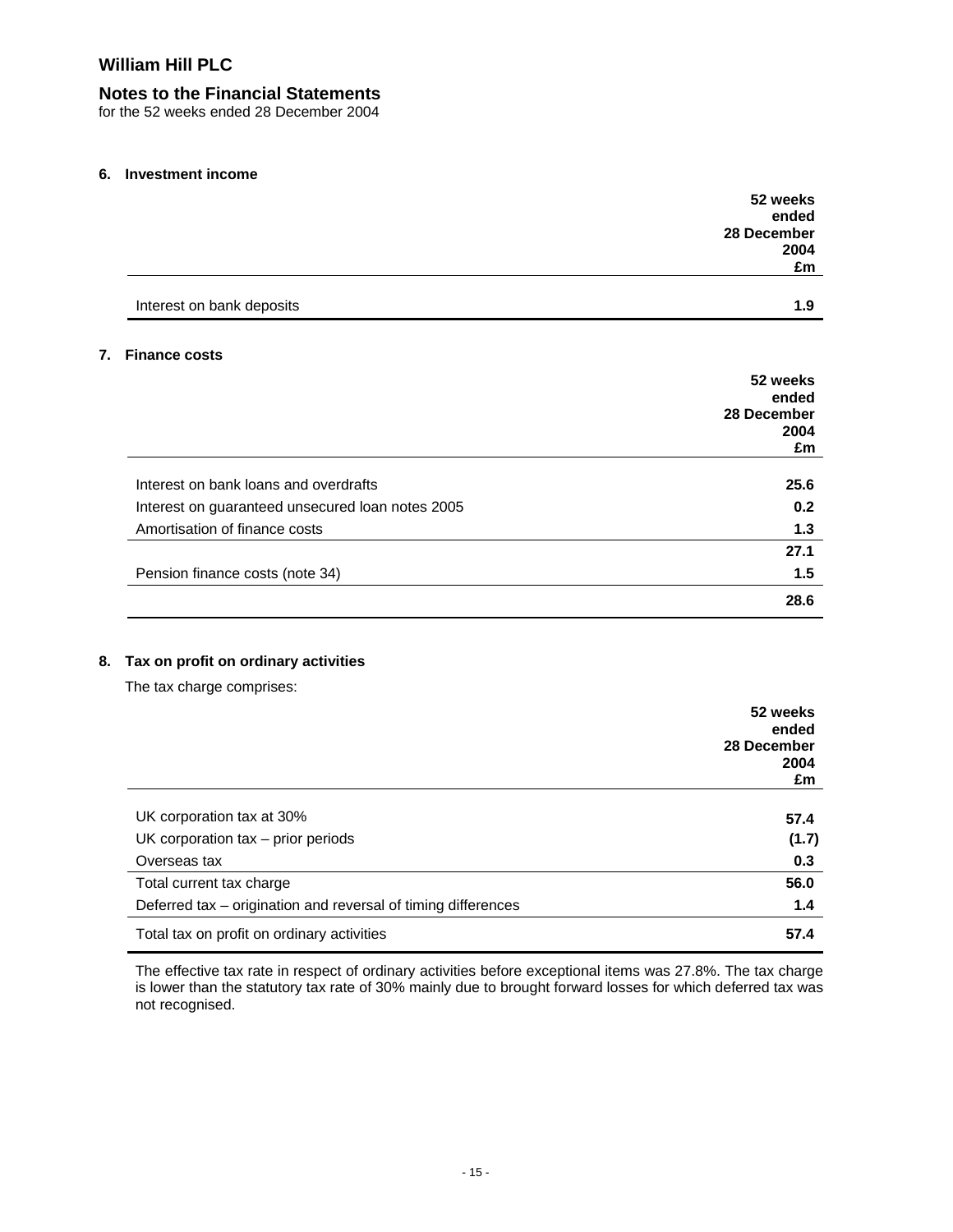### **Notes to the Financial Statements**

for the 52 weeks ended 28 December 2004

### **8. Tax on profit on ordinary activities (continued)**

The differences between the total current tax shown above and the amount calculated by applying the standard rate of UK corporation tax to the profit before tax is as follows:

|                                                                | 52 weeks ended<br>28 December<br>2004 |       |
|----------------------------------------------------------------|---------------------------------------|-------|
|                                                                | £m                                    | %     |
| Profit before tax                                              | 206.3                                 | 100.0 |
| Tax on Group profit at standard UK corporation tax rate of 30% | 61.9                                  | 30.0  |
| Non taxable income of associate                                | (0.7)                                 | (0.3) |
| Adjustment in respect of prior periods                         | (1.7)                                 | (0.8) |
| Permanent differences                                          | 0.5                                   | 0.2   |
| Held over gains crystallising                                  | 1.3                                   | 0.6   |
| Utilisation of tax losses                                      | (3.9)                                 | (1.9) |
| Total tax charge                                               | 57.4                                  | 27.8  |

The Group earns its profits primarily in the UK, therefore the tax rate used for tax on profit on ordinary activities is the standard rate for UK corporation tax, currently 30%.

### **9. Dividends proposed and paid**

|                                                                                      | 52 weeks<br>ended<br>28 December<br>2004<br>£m |
|--------------------------------------------------------------------------------------|------------------------------------------------|
| Equity shares:                                                                       |                                                |
| - final dividend of 9.0p per share for the 52 weeks ended 30<br>December 2003        | 37.6                                           |
| - interim dividend of 5.5p per share for the 26 weeks ended 29 June<br>December 2004 | 22.0                                           |
|                                                                                      | 59.6                                           |
| Proposed final dividend of 11.0p per share for the 52 weeks ended 28                 |                                                |
| December 2004.                                                                       | 43.1                                           |

The proposed final dividend is subject to approval by shareholders at the Annual General Meeting and has not been included as a liability in these financial statements. The proposed final dividend of 11.0p will be paid on 2 June 2005 to all shareholders on the register on 6 May 2005.

Under an agreement signed in November 2002, The William Hill Holdings 2001 Employee Benefit Trust agreed to waive all dividends. As at 28 December 2004, the trust held 2.8m ordinary shares. In addition, the Company does not pay dividends on the 10.5m shares held in Treasury. The Company estimates that 391.6m shares will qualify for the final dividend.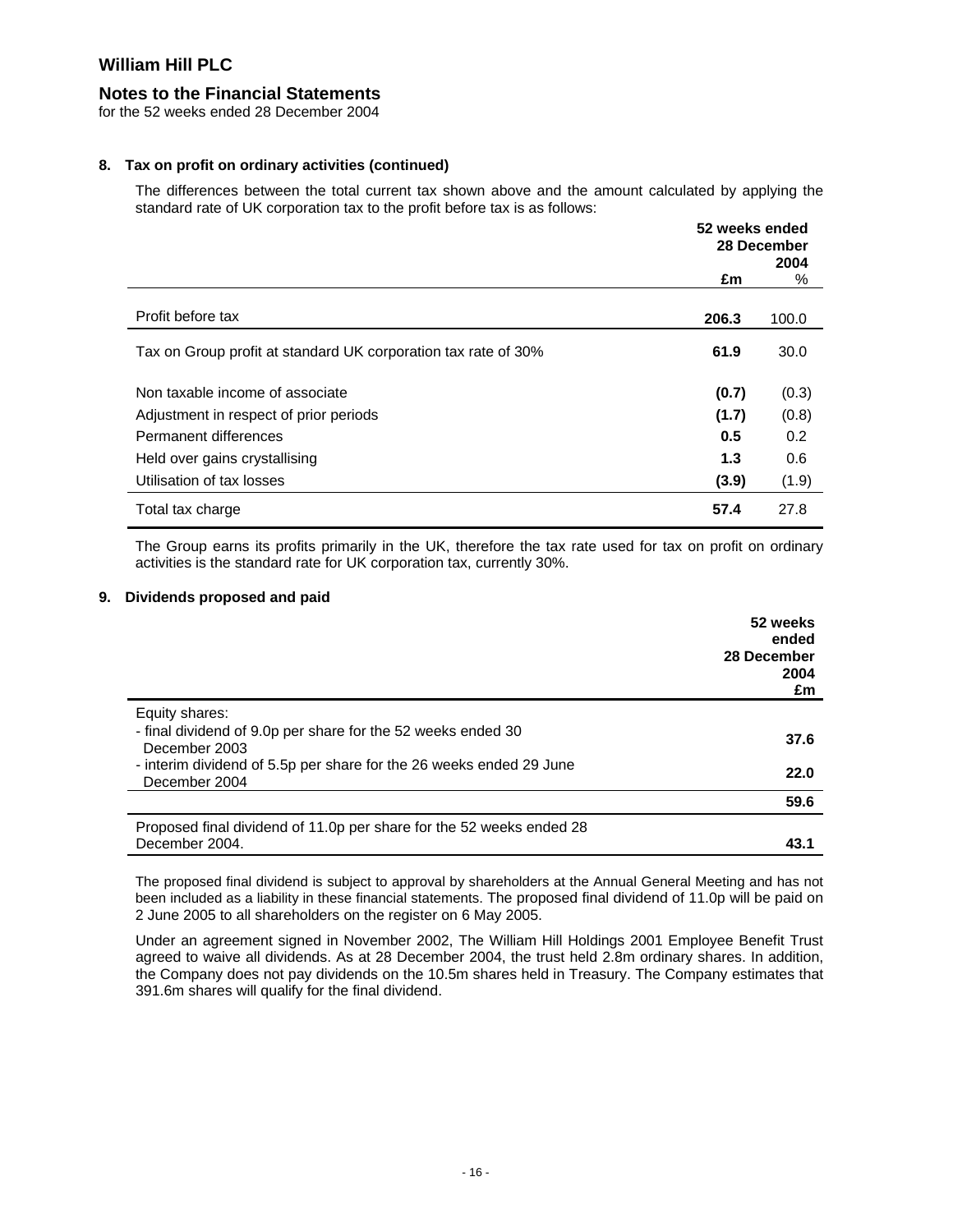### **Notes to the Financial Statements**

for the 52 weeks ended 28 December 2004

### **10. Earnings per share**

The calculation of the basic and diluted earnings per share is based on the following data:

|                                                                                            | 52 weeks    |
|--------------------------------------------------------------------------------------------|-------------|
|                                                                                            | ended       |
|                                                                                            | 28 December |
|                                                                                            | 2004        |
|                                                                                            | £m          |
| Profit after tax for the financial period                                                  | 148.9       |
|                                                                                            |             |
|                                                                                            | Number (m)  |
| Weighted average number of ordinary shares for the purposes<br>of basic earnings per share | 410.1       |
| Effect of dilutive potential ordinary shares:                                              |             |
| Employee share awards and options                                                          | 7.4         |
| Weighted average number of ordinary shares for the purposes                                |             |
| of diluted earnings per share                                                              | 417.5       |

The basic weighted average number of shares excludes shares held by The William Hill Holdings 2001 Employee Benefit Trust and those shares held in treasury as such shares do not qualify for dividends. The effect of this is to reduce the average number of shares in the 52 weeks ended 28 December 2004 by 8.7m.

### **11. Goodwill**

|                                                     | £m    |
|-----------------------------------------------------|-------|
|                                                     |       |
| Cost and net book value:                            |       |
| At 31 December 2003                                 | 732.3 |
| Recognised on acquisition of a subsidiary (note 29) | 1.0   |
| At 28 December 2004                                 | 733.3 |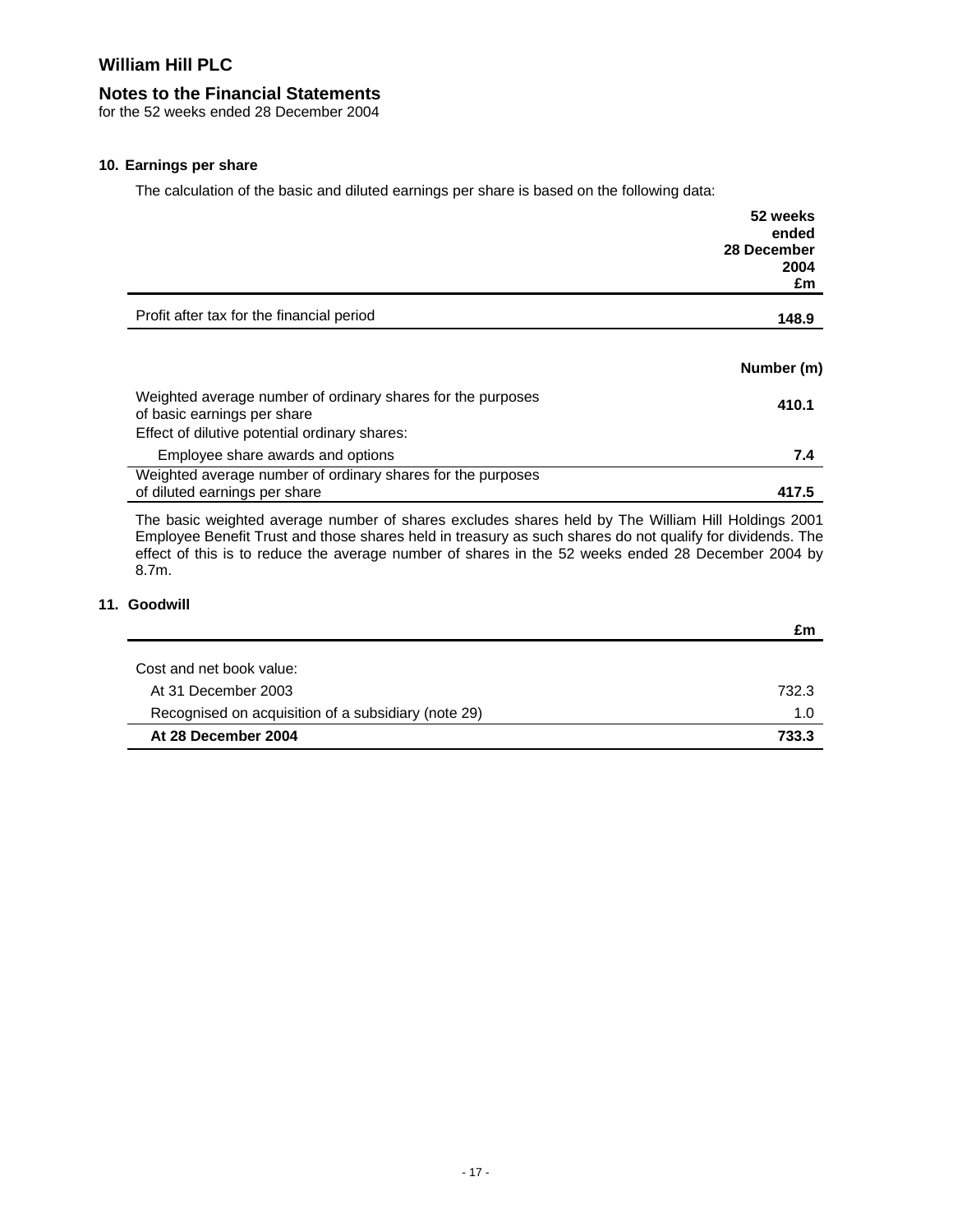### **Notes to the Financial Statements**

for the 52 weeks ended 28 December 2004

### **12. Other intangible assets**

|                                       | Licence                  | Computer       |             |
|---------------------------------------|--------------------------|----------------|-------------|
|                                       | value<br>£m              | software<br>£m | Total<br>£m |
|                                       |                          |                |             |
| Cost:                                 |                          |                |             |
| At 31 December 2003                   | $\overline{\phantom{a}}$ | 3.5            | 3.5         |
| Additions                             | 0.6                      | 12.9           | 13.5        |
| Acquired on acquisition of subsidiary | 3.3 <sub>2</sub>         |                | 3.3         |
| At 28 December 2004                   | 3.9                      | 16.4           | 20.3        |
| Accumulated amortisation:             |                          |                |             |
| At 31 December 2003                   |                          | 0.7            | 0.7         |
| Charge for the period                 |                          | 0.9            | 0.9         |
| At 28 December 2004                   |                          | 1.6            | 1.6         |
| Net book value:                       |                          |                |             |
| At 28 December 2004                   | 3.9                      | 14.8           | 18.7        |
| At 30 December 2003                   |                          | 2.8            | 2.8         |

The amortisation period for the Group's computer software is between three and ten years. The use of a ten year life in respect of some of the software is supported by warranties written into the relevant software supply contract.

Licences are judged to have an indefinite life and are accordingly not amortised but are subject to annual impairment reviews. The directors consider that the Group's licences have an indefinite life due to: the fact that the Group is a significant operator in a well established market; the proven and sustained demand for bookmaking services; the operation of current law that acts as a barrier to entry for new entrants; and the Group's track record of successfully renewing its betting permits and licences.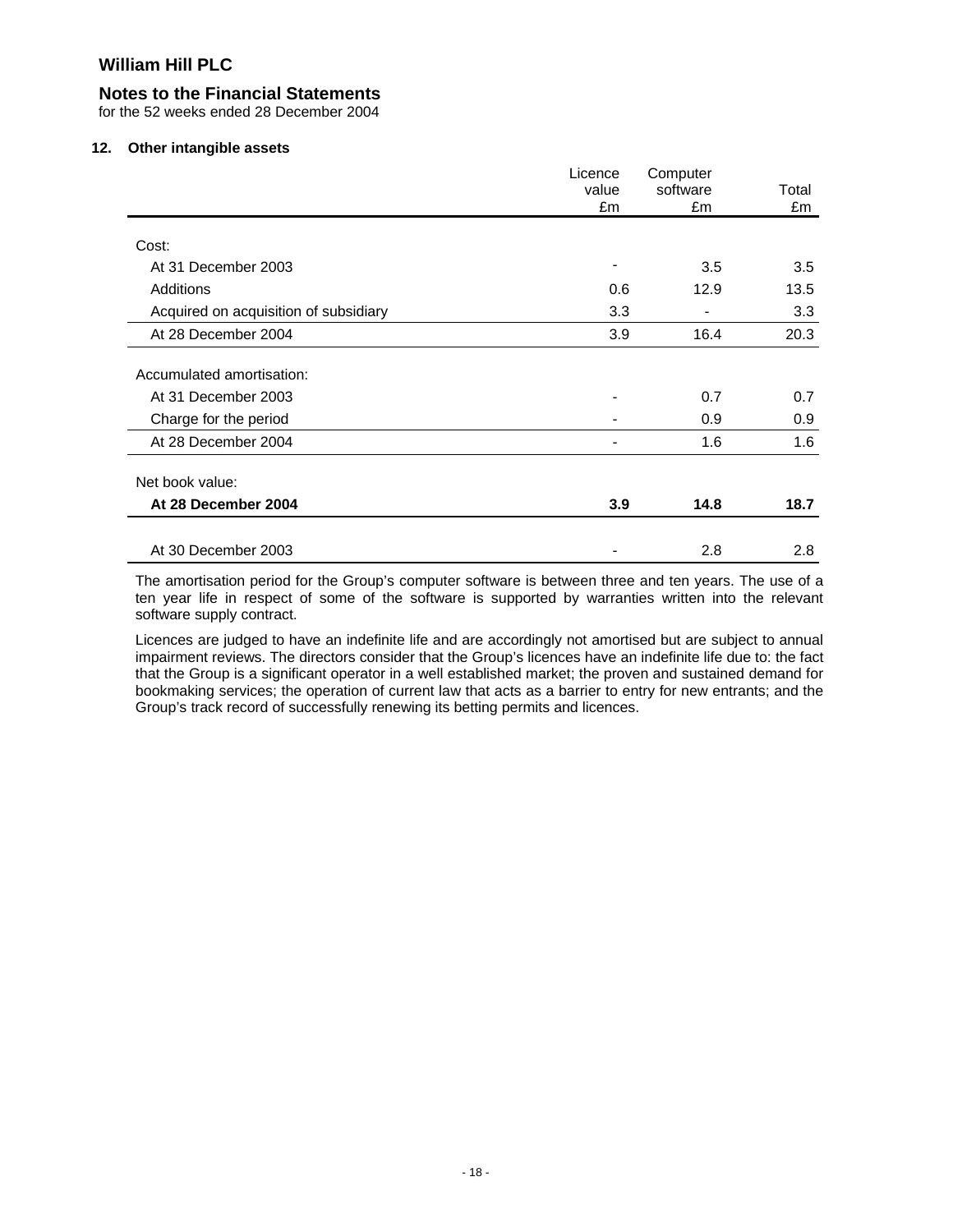### **Notes to the Financial Statements**

for the 52 weeks ended 28 December 2004

### **13. Property, plant and equipment**

|                                                     |           | Fixtures,                    |             |             |
|-----------------------------------------------------|-----------|------------------------------|-------------|-------------|
|                                                     | Land and  | fittings and                 | Motor       |             |
|                                                     | buildings | equipment                    | vehicles    | Total       |
|                                                     | £m        | £m                           | £m          | £m          |
| Cost:                                               |           |                              |             |             |
| At 31 December 2003                                 | 125.3     | 81.9                         | 4.3         | 211.5       |
| Additions                                           | 16.3      | 4.4                          | 0.8         | 21.5        |
| Acquisition of subsidiary undertaking               | 0.1       | $\qquad \qquad \blacksquare$ |             | 0.1         |
| <b>Disposals</b>                                    | (2.6)     | (6.0)                        | (0.9)       | (9.5)       |
| At 28 December 2004                                 | 139.1     | 80.3                         | 4.2         | 223.6       |
| Accumulated depreciation:                           |           |                              |             |             |
| At 31 December 2003                                 | 44.4      | 66.4                         | 2.5         | 113.3       |
| Charge for the period                               | 10.3      | 4.2                          | 0.8         | 15.3        |
| <b>Disposals</b>                                    | (2.4)     | (6.0)                        | (0.8)       | (9.2)       |
| At 28 December 2004                                 | 52.3      | 64.6                         | 2.5         | 119.4       |
| Net book value:                                     |           |                              |             |             |
| At 28 December 2004                                 | 86.8      | 15.7                         | 1.7         | 104.2       |
|                                                     |           |                              |             |             |
| At 30 December 2003                                 | 80.9      | 15.5                         | 1.8         | 98.2        |
| The net book value of land and buildings comprises: |           |                              |             |             |
|                                                     |           |                              | 28 December | 30 December |
|                                                     |           |                              | 2004        | 2003        |
|                                                     |           |                              | £m          | £m          |
| Freehold                                            |           |                              | 32.6        | 32.5        |
| Long leasehold                                      |           |                              | 5.0         | 5.1         |

Out of the total net book value of land and buildings, £2.2m (30 December 2003 - £2.3m) relates to administration buildings and the remainder represents licensed betting offices. The gross value of assets on which depreciation is not provided amounts to £1.1m representing freehold land (30 December 2003 - £1.1m).

Short leasehold **49.2** 43.3

 **86.8** 80.9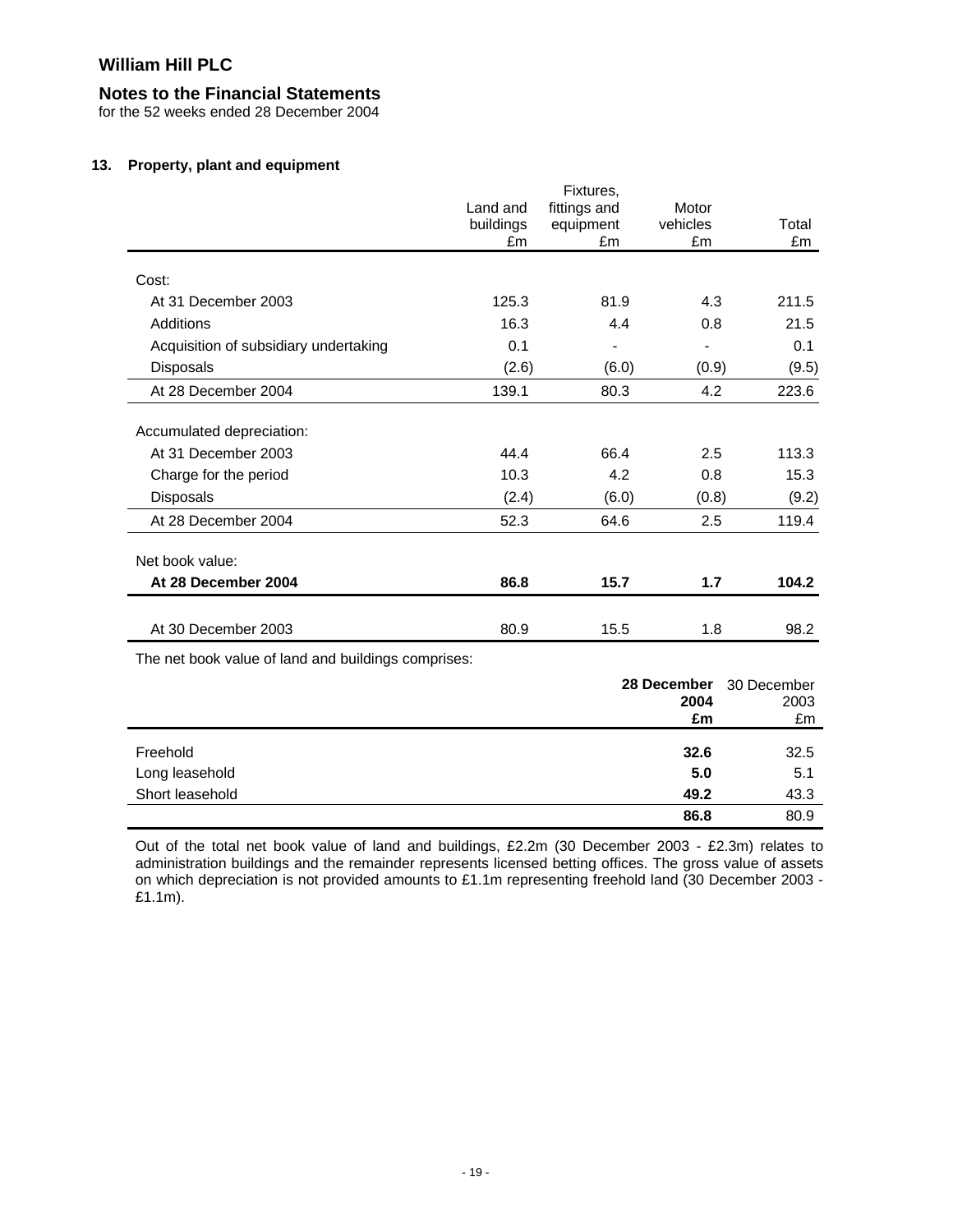### **Notes to the Financial Statements**

for the 52 weeks ended 28 December 2004

### **14. Subsidiaries**

The principal subsidiaries of the Company, their country of incorporation, ownership of their share capital and the nature of their trade are listed below:

| Directly owned:                                                                                                                                                                                                                                                                                                                                                                                                                                                                                                                                                                                                                                                                                                                                                                                                                                                              | <b>Country of</b><br>incorporation                                                                                                                                                                                                                                                                                                                                                                                                                                                                                                                                                   | <b>Proportion of</b><br>all classes of<br>issued share<br>capital<br>owned by the<br>Company                                                                                                                 | Nature of trade                                                                                                                                                                                                                                                                                                                                                                                                                                                                                                                                                                                                                                                                                    |
|------------------------------------------------------------------------------------------------------------------------------------------------------------------------------------------------------------------------------------------------------------------------------------------------------------------------------------------------------------------------------------------------------------------------------------------------------------------------------------------------------------------------------------------------------------------------------------------------------------------------------------------------------------------------------------------------------------------------------------------------------------------------------------------------------------------------------------------------------------------------------|--------------------------------------------------------------------------------------------------------------------------------------------------------------------------------------------------------------------------------------------------------------------------------------------------------------------------------------------------------------------------------------------------------------------------------------------------------------------------------------------------------------------------------------------------------------------------------------|--------------------------------------------------------------------------------------------------------------------------------------------------------------------------------------------------------------|----------------------------------------------------------------------------------------------------------------------------------------------------------------------------------------------------------------------------------------------------------------------------------------------------------------------------------------------------------------------------------------------------------------------------------------------------------------------------------------------------------------------------------------------------------------------------------------------------------------------------------------------------------------------------------------------------|
| William Hill Holdings Limited                                                                                                                                                                                                                                                                                                                                                                                                                                                                                                                                                                                                                                                                                                                                                                                                                                                | <b>Great Britain</b>                                                                                                                                                                                                                                                                                                                                                                                                                                                                                                                                                                 | 100%                                                                                                                                                                                                         | Holding company                                                                                                                                                                                                                                                                                                                                                                                                                                                                                                                                                                                                                                                                                    |
| Held through intermediate companies:                                                                                                                                                                                                                                                                                                                                                                                                                                                                                                                                                                                                                                                                                                                                                                                                                                         |                                                                                                                                                                                                                                                                                                                                                                                                                                                                                                                                                                                      |                                                                                                                                                                                                              |                                                                                                                                                                                                                                                                                                                                                                                                                                                                                                                                                                                                                                                                                                    |
| William Hill Investments Limited<br>Will Hill Limited<br>Windsors (Sporting Investments) Limited<br><b>Camec Limited</b><br>William Hill Organization Limited<br>William Hill (Course) Limited<br>William Hill Credit Limited<br>William Hill (North Eastern) Limited<br>William Hill (North Western) Limited<br>William Hill (Southern) Limited<br>William Hill (Football) Limited<br>William Hill (Strathclyde) Limited<br>William Hill (Caledonian) Limited<br>William Hill (Grampian) Limited<br>William Hill (London) Limited<br>William Hill (Midlands) Limited<br>William Hill (Scotland) Limited<br>William Hill (Western) Limited<br>William Hill (Essex) Limited<br>Camec (Provincial) Limited<br>Camec (Scotland) Limited<br>Camec (Southern) Limited<br>Laystall Limited<br><b>Brooke Bookmakers Limited</b><br>James Lane Group Limited<br>Arena Racing Limited | Great Britain<br>Great Britain<br>Great Britain<br><b>Great Britain</b><br><b>Great Britain</b><br><b>Great Britain</b><br><b>Great Britain</b><br>Great Britain<br>Great Britain<br><b>Great Britain</b><br><b>Great Britain</b><br><b>Great Britain</b><br><b>Great Britain</b><br><b>Great Britain</b><br><b>Great Britain</b><br>Great Britain<br><b>Great Britain</b><br><b>Great Britain</b><br><b>Great Britain</b><br><b>Great Britain</b><br><b>Great Britain</b><br>Great Britain<br><b>Great Britain</b><br><b>Great Britain</b><br><b>Great Britain</b><br>Great Britain | 100%<br>100%<br>100%<br>100%<br>100%<br>100%<br>100%<br>100%<br>100%<br>100%<br>100%<br>100%<br>100%<br>100%<br>100%<br>100%<br>100%<br>100%<br>100%<br>100%<br>100%<br>100%<br>100%<br>100%<br>100%<br>100% | Holding company<br>Holding company<br>Holding company<br><b>Betting services</b><br><b>Betting services</b><br><b>Betting services</b><br><b>Betting services</b><br><b>Betting services</b><br><b>Betting services</b><br><b>Betting services</b><br><b>Betting services</b><br><b>Betting services</b><br><b>Betting services</b><br><b>Betting services</b><br><b>Betting services</b><br><b>Betting services</b><br><b>Betting services</b><br><b>Betting services</b><br><b>Betting services</b><br><b>Betting services</b><br><b>Betting services</b><br><b>Betting services</b><br><b>Betting services</b><br><b>Betting services</b><br><b>Betting services</b><br><b>Betting services</b> |
| Transdawn Limited<br>The Regal Sunderland Stadium Limited                                                                                                                                                                                                                                                                                                                                                                                                                                                                                                                                                                                                                                                                                                                                                                                                                    | <b>Great Britain</b><br><b>Great Britain</b>                                                                                                                                                                                                                                                                                                                                                                                                                                                                                                                                         | 100%<br>100%                                                                                                                                                                                                 | <b>Betting services</b><br>Greyhound                                                                                                                                                                                                                                                                                                                                                                                                                                                                                                                                                                                                                                                               |
| Team Greyhounds (Brough Park) Limited                                                                                                                                                                                                                                                                                                                                                                                                                                                                                                                                                                                                                                                                                                                                                                                                                                        | <b>Great Britain</b>                                                                                                                                                                                                                                                                                                                                                                                                                                                                                                                                                                 | 100%                                                                                                                                                                                                         | stadium operation<br>Greyhound<br>stadium operation                                                                                                                                                                                                                                                                                                                                                                                                                                                                                                                                                                                                                                                |
| William Hill Casino NV<br>William Hill Online NV                                                                                                                                                                                                                                                                                                                                                                                                                                                                                                                                                                                                                                                                                                                                                                                                                             | <b>Netherland Antilles</b><br><b>Netherland Antilles</b>                                                                                                                                                                                                                                                                                                                                                                                                                                                                                                                             | 100%<br>100%                                                                                                                                                                                                 | On-line casino<br>On-line casino                                                                                                                                                                                                                                                                                                                                                                                                                                                                                                                                                                                                                                                                   |

The proportion of voting rights held is the same as the proportion of shares held.

A full list of the Company's subsidiaries will be appended to the Company's Annual Return.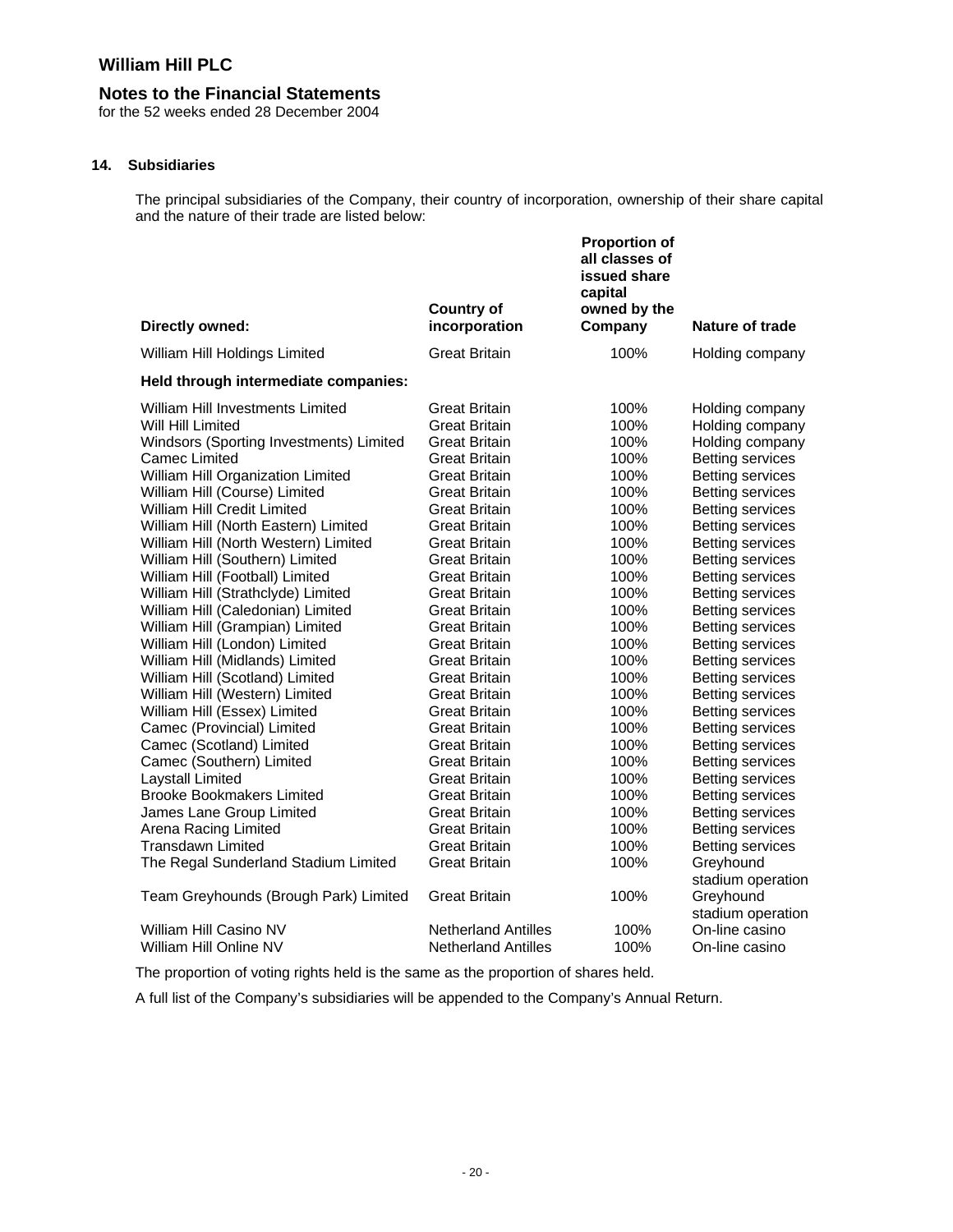### **Notes to the Financial Statements**

for the 52 weeks ended 28 December 2004

### **15. Interests in associate**

|                                                       | Goodwill<br>£m | Provision for<br>impairment of Share of net<br>goodwill<br>£m | assets<br>£m | Total<br>£m |
|-------------------------------------------------------|----------------|---------------------------------------------------------------|--------------|-------------|
| At 31 December 2003<br>Share of profit after taxation | 24.0           | (24.0)<br>$\blacksquare$                                      | 0.8<br>2.1   | 0.8<br>2.1  |
| At 28 December 2004                                   | 24.0           | (24.0)                                                        | 2.9          | 2.9         |

At 28 December 2004 William Hill Organization Limited, a principal subsidiary of the Company, held an investment of 19% of the ordinary share capital of Satellite Information Services (Holdings) Limited (SIS), a company incorporated in Great Britain. The investment has been accounted for as an associated undertaking using the net equity method and the change in the Group's share of its net assets is shown above. Although the Group does not own more than 20% of the share capital of SIS, it can exercise significant influence over SIS as evidenced by its representation on its board of directors and due to the fact that it is a significant customer for SIS's services.

The SIS group of companies provides real time pre-event information and results, as well as live coverage of horse racing, greyhound racing and certain numbers draws, via satellite. The statutory financial statements of SIS are prepared to the year ending 31 March. The consolidated figures above are based on management accounts for the calendar year 2004.

A provision was made in 1999 against goodwill relating to the acquisition of shares in SIS to recognise impairment in the carrying value.

The following financial information relates to SIS:

|                          | 28 December<br>2004<br>£m |
|--------------------------|---------------------------|
| <b>Total assets</b>      | 46.5                      |
| <b>Total liabilities</b> | (30.7)                    |
| Total revenue            | 114.7                     |
| Total profit after tax   | 11.3                      |

William Hill Organization Limited also holds directly or indirectly 33% of the entire share capital of Lucky Choice Limited and of 49's Limited. These companies were formed for the purpose of promoting and publicising certain numbers betting formats. In the opinion of the directors, the results of these companies are not material to the results of the Group. Consequently, the investments have been stated at cost and have not been accounted for under the net equity method, which would normally be appropriate for an associated undertaking.

### **16. Inventories**

| 28 December 30 December                          |      |
|--------------------------------------------------|------|
| 2004                                             | 2003 |
| £m                                               | £m   |
|                                                  |      |
| Raw materials, consumables and bar stocks<br>0.3 | 0.4  |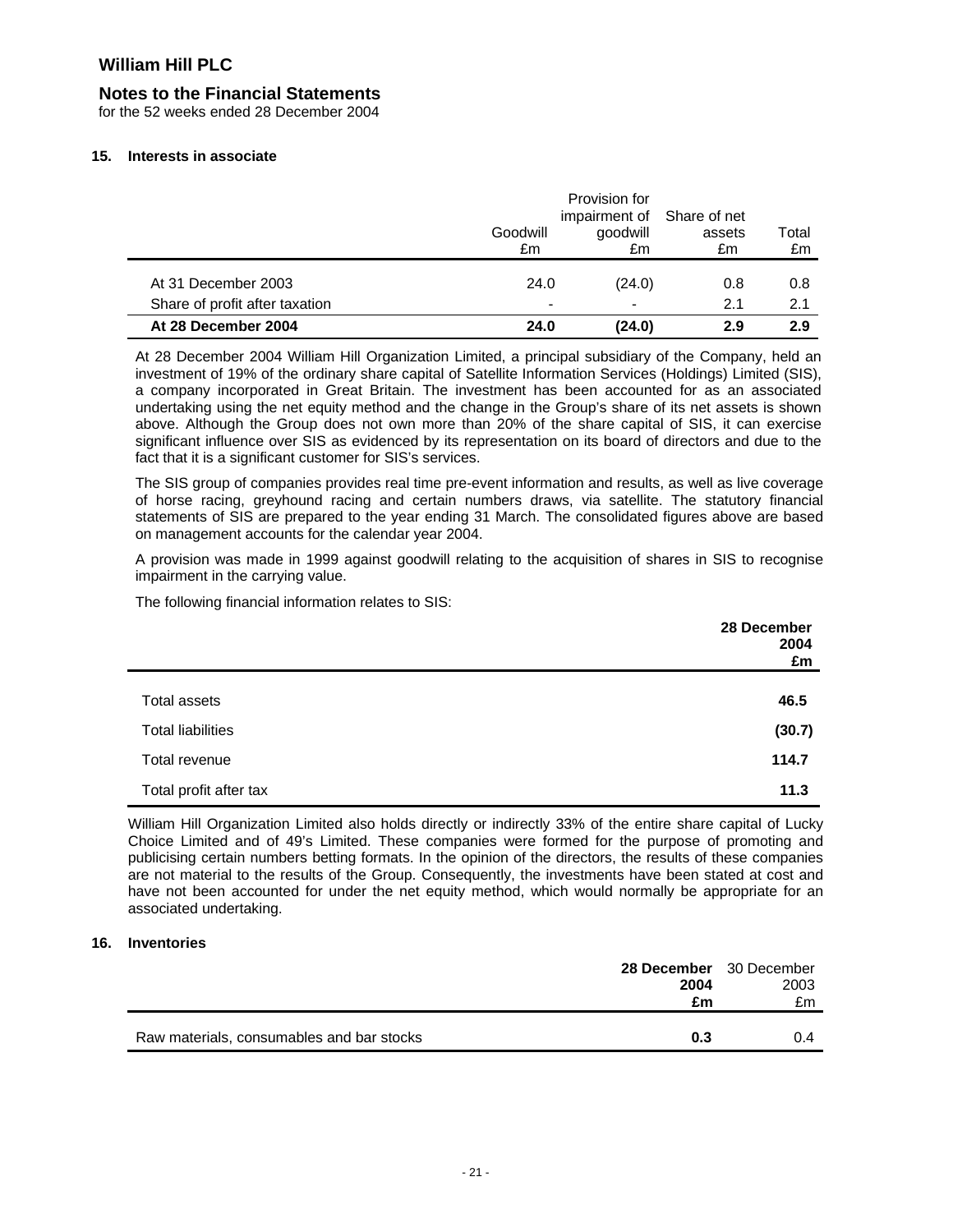### **Notes to the Financial Statements**

for the 52 weeks ended 28 December 2004

### **17. Other financial assets**

Trade and other receivables comprise:

|               | 28 December | 30 December |
|---------------|-------------|-------------|
|               | 2004        | 2003        |
|               | £m          | £m          |
|               |             |             |
| Trade debtors | 1.9         | 2.7         |
| Other debtors | 1.1         | 3.5         |
| Prepayments   | 12.4        | 9.5         |
|               | 15.4        | 15.7        |

The directors consider that the carrying amount of trade and other receivables approximates their fair value.

Bank balances and cash comprise cash and short-term bank deposits held by the Group with an original maturity of three months or less. The carrying amount of these assets approximates their fair value.

### **Credit risk**

The Group's principal financial assets are bank balances and cash and trade and other receivables, which represent the Group's maximum exposure to credit risk in relation to financial assets. The Group's credit risk is primarily attributable to its trade receivables. The amounts presented in the balance sheet are net of allowances for doubtful receivables, estimated by the Group's management based on prior experience and their assessment of the current economic environment. The credit risk on liquid funds and derivative financial instruments is limited because the counterparties are banks with high credit ratings assigned by international credit-rating agencies. The Group has no significant concentration of credit risk, with exposure spread over a large number of counterparties and customers.

### **18. Bank overdrafts and loans**

|                                                                                       | 28 December<br>2004 | 30 December<br>2003 |
|---------------------------------------------------------------------------------------|---------------------|---------------------|
|                                                                                       | £m                  | £m                  |
| <b>Bank loans</b>                                                                     | 500.0               | 410.0               |
| Guaranteed unsecured loan notes 2005                                                  |                     | 6.3                 |
|                                                                                       | 500.0               | 416.3               |
|                                                                                       |                     |                     |
| The borrowings are repayable as follows:                                              |                     |                     |
| On demand or within one year                                                          | 50.0                | 46.3                |
| In the second year                                                                    | 60.0                | 50.0                |
| In the third to fifth years inclusive                                                 | 390.0               | 320.0               |
|                                                                                       | 500.0               | 416.3               |
| Less: expenses relating to loan                                                       | (2.5)               | (3.8)               |
|                                                                                       | 497.5               | 412.5               |
| Less: amount due for settlement within 12 months (shown<br>under current liabilities) | (49.8)              | (45.9)              |
| Amount due for settlement after 12 months                                             | 447.7               | 366.6               |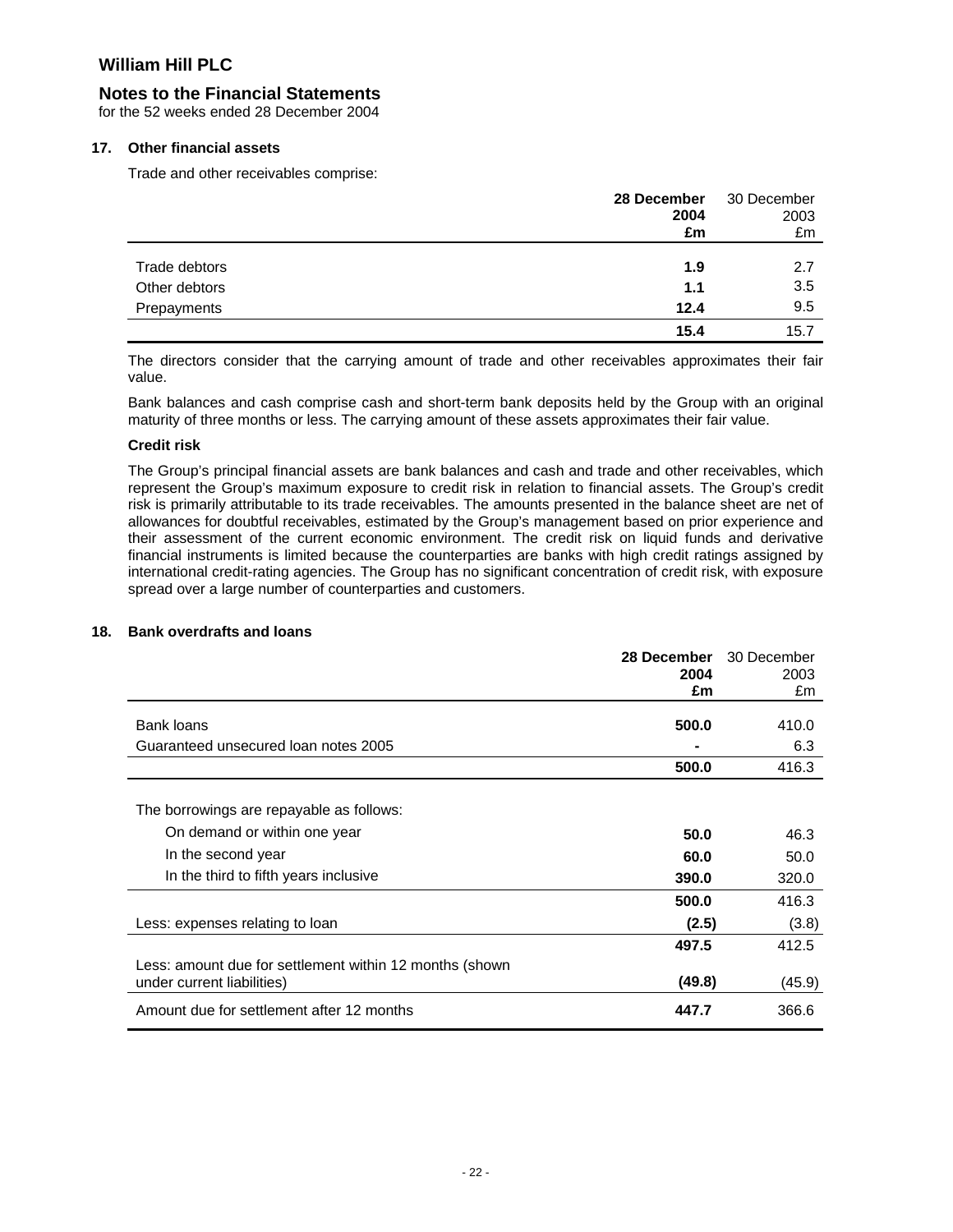### **Notes to the Financial Statements**

for the 52 weeks ended 28 December 2004

#### **18. Bank overdrafts and loans (continued)**

*Bank loans* 

|                                                           | 52 weeks    |
|-----------------------------------------------------------|-------------|
|                                                           | ended       |
|                                                           | 28 December |
|                                                           | 2004        |
|                                                           | %           |
| The weighted average interest rates paid were as follows: |             |
| Bank loans                                                | 6.0         |

At 28 December 2004, the Group has a total bank facility of £620.0m available to it, split into two tranches:

- ¾ Tranche A comprising a term loan of £170.0m repayable over the next two years, £50.0m of which was repaid on 31 December 2004;
- $\triangleright$  Tranche B comprising a revolving facility of £450.0m effective until 28 May 2007.

Mandatory repayments are required to be made under the terms of the loan documentation, including, but not limited to, the net proceeds of certain asset sales. The maturity profile above is analysed on the basis of calendar years from the balance sheet date.

The bank facilities bear interest at a variable margin of between 0.7% and 1.45% above LIBOR, dependent on certain financial ratios. The applicable margin at 28 December 2004 was 0.7%.

A commitment fee of half the applicable margin is payable on the undrawn element of the revolving facility. The revolving facility drawn down at 28 December 2004 was £330.0m (30 December 2003 - £200.0m).

The total facility is secured by guarantees given by the Company and certain of its subsidiaries.

### *Guaranteed unsecured loan notes 2005*

|                    | <b>28 December</b> 30 December |      |
|--------------------|--------------------------------|------|
|                    | 2004                           | 2003 |
|                    | £m                             | £m   |
|                    |                                |      |
| Less than one year | -                              | 6.3  |

As part of the acquisition of The Regal Sunderland Stadium Limited, guaranteed unsecured loan notes 2005 (2005 Notes) of £8.4m were issued by the Group to the vendors. Holders of the 2005 Notes redeemed all of the outstanding notes at par during the period. Interest payable relating to the 2005 Notes was paid quarterly and was set at 0.5% above base lending rate.

### *Overdraft facility*

At 28 December 2004, the Group had an overdraft facility with National Westminster Bank plc of £5.0m (30 December 2003 - £5.0m). The balance of this facility at 28 December 2004 was £nil (30 December 2003 - £nil).

### *Fair value of loans and facilities*

It is the directors' opinion that due to the floating nature of the Group's borrowings and the proven cash generation of the Group, there is no significant difference between book and fair value of the Group's bank facilities and other borrowings.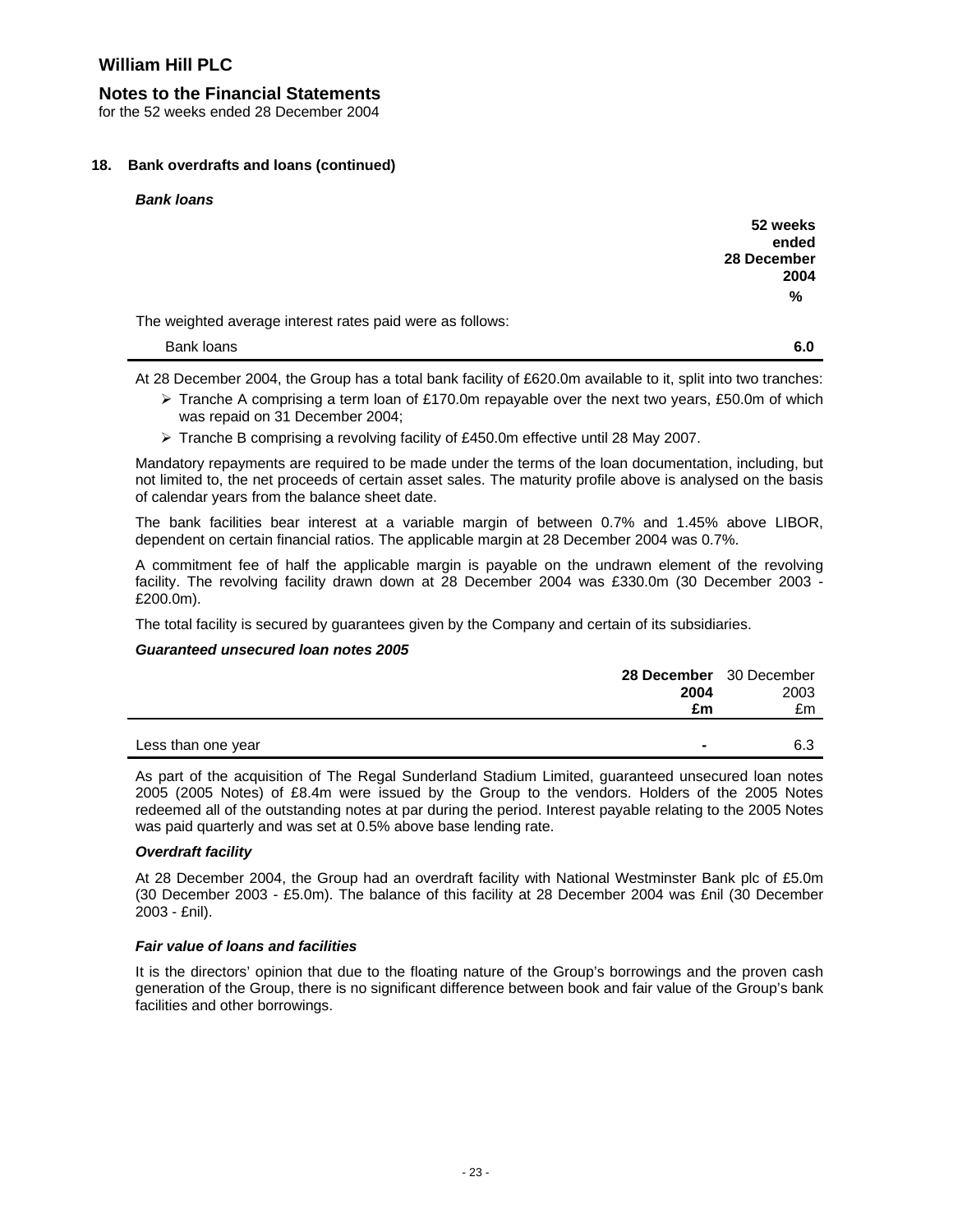### **Notes to the Financial Statements**

for the 52 weeks ended 28 December 2004

### **19. Derivatives and other financial instruments**

#### *Interest rate swaps*

The Group uses interest rate swaps to manage its exposure to interest rate movements on its bank borrowings. The Group had the following interest rate hedging arrangements at 28 December 2004 under which the LIBOR element of the interest payable is swapped for fixed rate payments:

- $\triangleright$  Two amortising interest rate swaps, each for a notional principal of £12.5m and expiring on 23 June 2006. The average fixed rate to be paid under these swaps is 5.11725%;
- ¾ Four amortising interest rate swaps, each for a notional principal of £68.8m at 28 December 2004 reducing to £26.3m by 30 September 2006 and expiring on 31 December 2006. The average fixed rate to be paid under these swaps is 5.35%;
- ¾ One interest rate swap, entered into during the period but not taking effect until 31 December 2004, for an initial notional principal of £85.0m increasing to £120.0m by 30 September 2006 and expiring on 31 December 2007. The average fixed rate to be paid under this swap is 4.925%.

The fair value of swaps entered into at 28 December 2004 is estimated at a liability of £2.5m (30 December 2003 - £4.8m). Derivative pricing models have been used to calculate these fair values. All of these interest rate swaps are designated and effective as cash flow hedges and the fair value thereof has been deferred in equity. An amount of £2.6m has been paid against hedged interest payments made in the period.

### *Currency risk*

The main functional currency of the Group is sterling. A number of transactions are conducted in other currencies which give rise to monetary assets and liabilities denominated in other currencies. None of these currency amounts are considered material enough to disclose separately.

Net foreign currency monetary assets at 28 December 2004 are as follows:

|                  | <b>Sterling</b><br>£m    | Other<br>currencies<br>£m | <b>Total</b><br>£m |
|------------------|--------------------------|---------------------------|--------------------|
| Currency:        |                          |                           |                    |
| Sterling         | $\blacksquare$           | $\,$                      |                    |
| Other currencies | $\blacksquare$           | $\,$                      | -                  |
|                  | $\overline{\phantom{0}}$ | $\overline{\phantom{a}}$  |                    |

Net foreign currency monetary assets at 30 December 2003:

|                  | Sterling<br>£m | Other<br>currencies<br>£m | Total<br>£m              |
|------------------|----------------|---------------------------|--------------------------|
| Currency:        |                |                           |                          |
| Sterling         | $\,$           | 1.5                       | $1.5^{\circ}$            |
| Other currencies | $\,$           | $\,$                      | $\overline{\phantom{0}}$ |
|                  | $\blacksquare$ | 1.5                       | 1.5                      |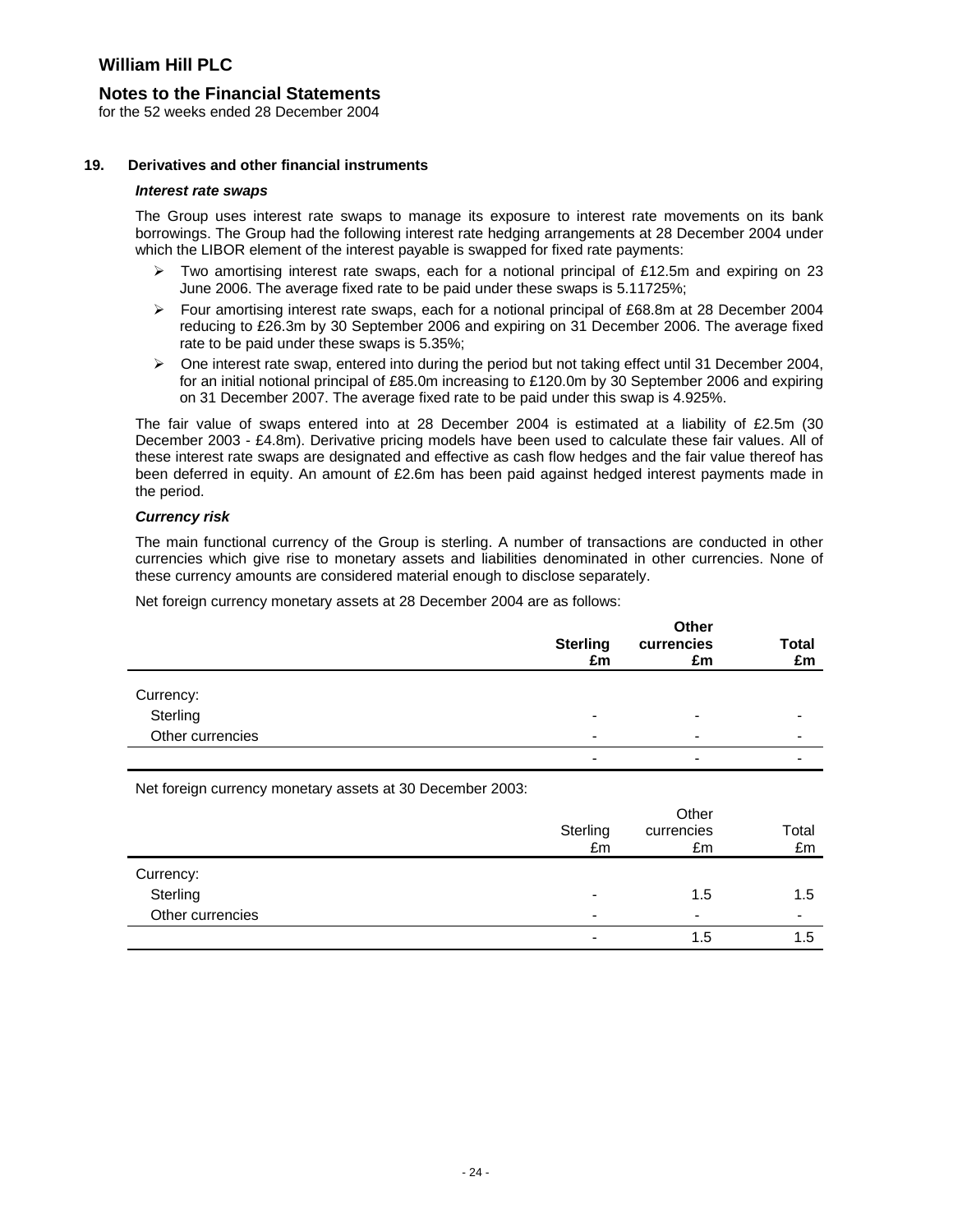### **Notes to the Financial Statements**

for the 52 weeks ended 28 December 2004

### **20. Deferred tax**

The following are the major deferred tax (liabilities) and assets recognised by the Group and movements thereon during the current period:

|                           |          |               |              | Amount<br>credited / |                 |
|---------------------------|----------|---------------|--------------|----------------------|-----------------|
|                           |          |               |              | (charged) to         |                 |
|                           |          |               | Amount       | statement of         |                 |
|                           | At 31    |               | credited /   | recognised           | At 28           |
|                           | December | Acquired      | (charged) to | income and           | <b>December</b> |
|                           | 2003     | during period | income       | expenses             | 2004            |
|                           | £m       | £m            | £m           | £m                   | £m              |
| Accelerated capital       |          |               |              |                      |                 |
| allowances                | 1.0      |               | (2.2)        |                      | (1.2)           |
| Held over gains           | (0.6)    |               | 0.5          |                      | (0.1)           |
| Retirement benefit        |          |               |              |                      |                 |
| obligations               | 13.7     |               | (0.3)        | 3.2                  | 16.6            |
| Licences                  |          | (1.0)         |              |                      | (1.0)           |
| Share remuneration        |          |               | 0.7          |                      | 0.7             |
| Rolled over capital gains | (0.7)    |               | (0.8)        |                      | (1.5)           |
| Derivatives               | 1.4      |               |              | (0.6)                | 0.8             |
| Tax losses                | 5.8      |               | 0.7          |                      | 6.5             |
|                           | 20.6     | (1.0)         | (1.4)        | 2.6                  | 20.8            |

The current rate of UK corporation tax of 30% has been used to calculate the amount of deferred tax.

Certain deferred tax assets and liabilities have been offset. The following is the analysis of the deferred tax balances (after offset) for financial reporting purposes:

|                          | 30 December<br>28 December |       |
|--------------------------|----------------------------|-------|
|                          | 2004                       | 2003  |
|                          | £m                         | £m    |
|                          |                            |       |
| Deferred tax liabilities | (3.8)                      | (1.3) |
| Deferred tax assets      | 24.6                       | 21.9  |
|                          | 20.8                       | 20.6  |

Deferred tax assets of £10.1m (30 December 2003 - £13.4m) in respect of carried forward tax losses have not been recognised, as it is not expected that taxable profits will arise in the foreseeable future in the companies with the losses.

Temporary differences arising in connection with interests in associate are insignificant.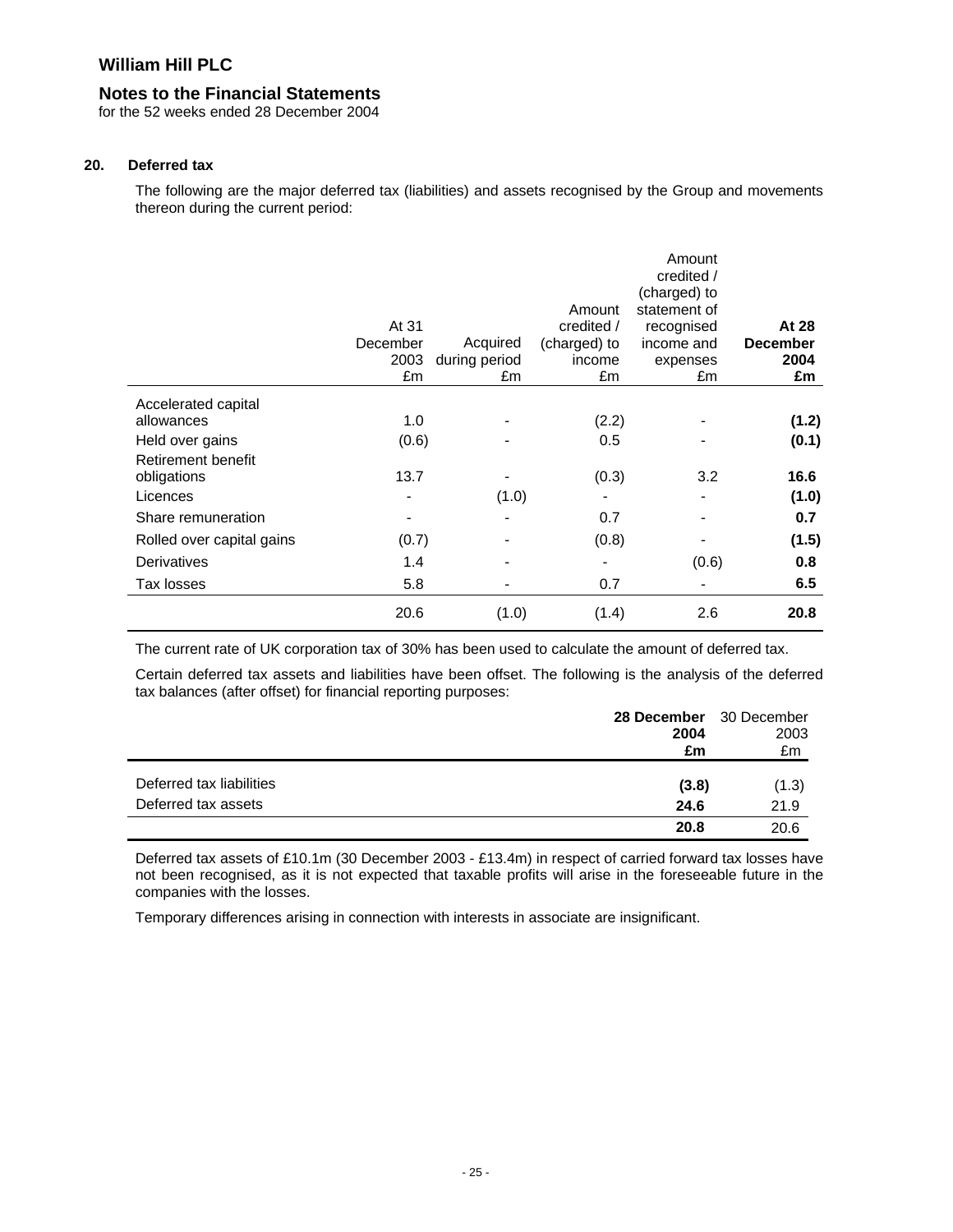### **Notes to the Financial Statements**

for the 52 weeks ended 28 December 2004

### **21. Other financial liabilities**

Trade and other payables comprise:

|                                 | 28 December<br>2004<br>£m | 30 December<br>2003<br>£m |
|---------------------------------|---------------------------|---------------------------|
|                                 |                           |                           |
| Trade creditors                 | 23.7                      | 18.2                      |
| Financial derivatives (note 19) | 2.5                       | 4.8                       |
| Other creditors                 | 3.0                       | 3.2                       |
| Accruals and deferred income    | 38.6                      | 35.6                      |
|                                 | 67.8                      | 61.8                      |

The average credit period taken for trade purchases is 20 days.

The directors consider that the carrying amount of trade payables approximates to their fair value.

Included in trade creditors is an amount of £13.1m (30 December 2003 - £8.6m) in respect of amounts due to clients, representing deposits received and customer winnings. This is offset by an equivalent amount of client funds held, which are included in cash at bank and in hand.

### **22. Called up share capital**

|                                                                      | 28 December 2004<br>Number of |       | 30 December 2003<br>Number of |                |
|----------------------------------------------------------------------|-------------------------------|-------|-------------------------------|----------------|
|                                                                      | shares                        | £m    | shares                        | £m             |
| Authorised - ordinary shares of 10p each:                            |                               |       |                               |                |
| At 28 December 2004 and 30 December 2003                             | 800,000,000                   | 80.0  | 800.000.000                   | 80.0           |
| Called-up, allotted and fully paid - ordinary<br>shares of 10p each: |                               |       |                               |                |
| At start of period                                                   | 421,811,111                   | 42.2  | 421.811.111                   | 42.2           |
| Shares cancelled                                                     | (16,929,722)                  | (1.7) |                               | $\blacksquare$ |
| At end of period                                                     | 404,881,389                   | 40.5  | 421,811,111                   | 42.2           |

The shares were cancelled during the period as part of the Company's share buy back programme.

The Company has one class of ordinary shares, which carry no right to fixed income.

### **23. Share premium**

|                                          | £m    |
|------------------------------------------|-------|
|                                          |       |
| At 31 December 2003 and 28 December 2004 | 311.3 |

The share premium reserve records the excess of the cash actually received on the issue of shares over the nominal amount of the share capital issued.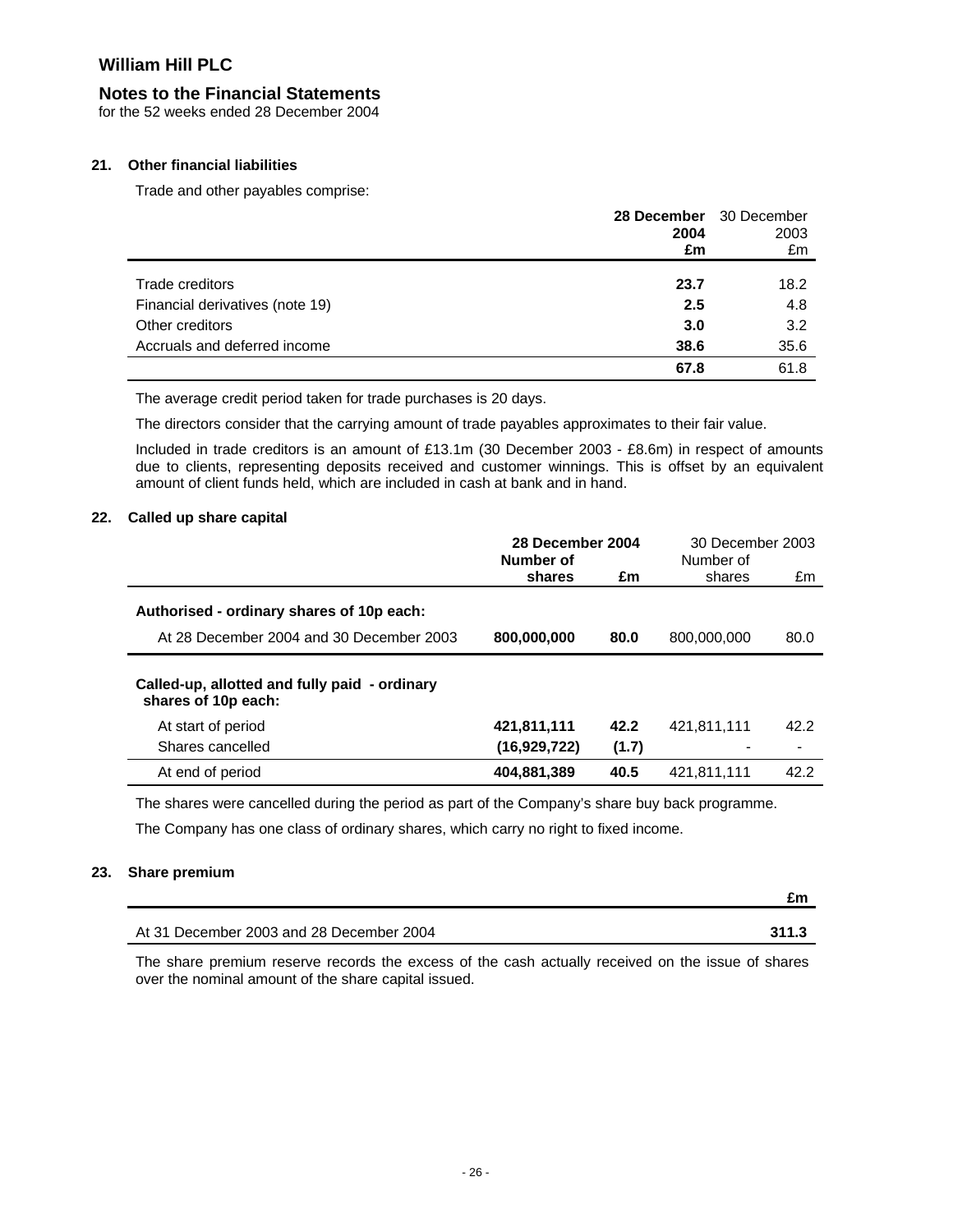### **Notes to the Financial Statements**

for the 52 weeks ended 28 December 2004

### **24. Capital redemption reserve**

|                            | £m   |
|----------------------------|------|
| At 31 December 2003        |      |
| Shares cancelled (note 22) | 17   |
| At 28 December 2004        | -1.7 |

The capital redemption reserve arose on the cancellation of previously issued shares and represents the nominal value of those shares cancelled.

#### **25. Merger reserve**

|                                          | £m     |
|------------------------------------------|--------|
|                                          |        |
| At 31 December 2003 and 28 December 2004 | (26.1) |

The merger reserve arose following a Group reorganisation in 2002 in preparation for the flotation of the Company.

### **26. Own shares**

|                                                        | £m     |
|--------------------------------------------------------|--------|
| At 31 December 2003                                    | (5.0)  |
| Treasury shares purchased                              | (56.1) |
| Movements on reserves due to transfer of own shares to |        |
| recipients                                             | 1.8    |
| At 28 December 2004                                    | (59.3) |

Own shares held at 28 December 2004 amounting to £59.3m comprise 10.5m shares (nominal value - £1.1m) held in treasury purchased for £56.1m and 2.8m shares (nominal value - £0.3m) held in The William Hill Holdings 2001 Employee Benefit Trust purchased for £3.2m. The shares held in treasury were purchased at a weighted average price of £5.32. At 28 December 2004 the total market value of own shares held was £74.5m.

### **27. Hedging and other reserves**

|                                             | <b>Other</b><br>reserve | <b>Hedging</b><br>reserve | Total |
|---------------------------------------------|-------------------------|---------------------------|-------|
|                                             | £m                      | £m                        | £m    |
| At 31 December 2003                         | 2.1                     | (3.4)                     | (1.3) |
| Change in fair value of hedging derivatives | ۰                       | (0.3)                     | (0.3) |
| Transferred to retained earnings            | (2.1)                   | ۰                         | (2.1) |
| Transfer to income                          | ۰                       | 2.6                       | 2.6   |
| Deferred tax arising                        |                         | (0.6)                     | (0.6) |
| At 28 December 2004                         |                         | (1.7)                     | (1.7) |

Other reserve arose on the granting of share options that were to be met by issuing shares. The options were exercised in the period and consequently the reserve was transferred to retained earnings.

Hedging reserve records the movements on derivative fair values, where those derivatives have qualified to be deferred to equity.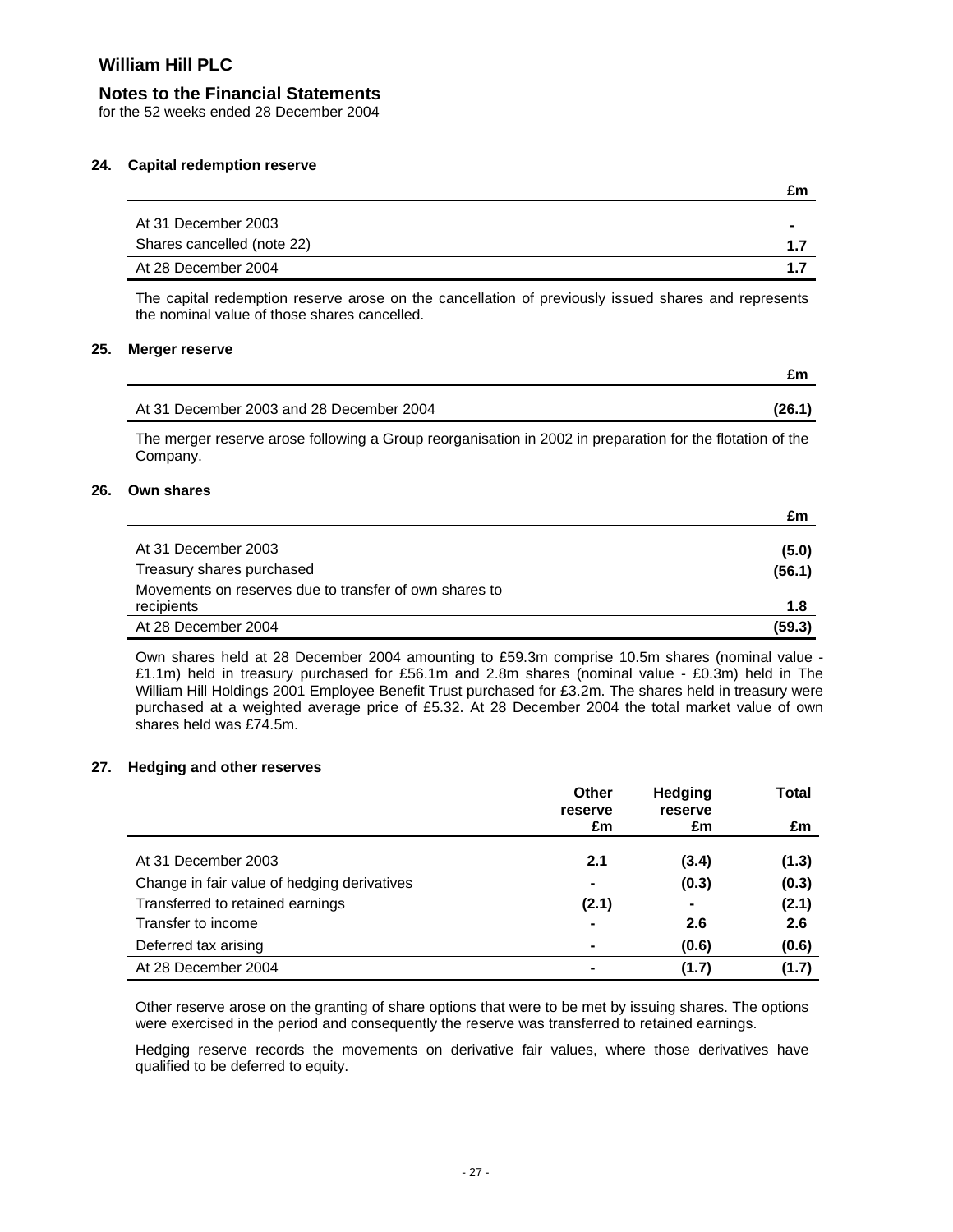### **Notes to the Financial Statements**

for the 52 weeks ended 28 December 2004

### **28. Retained earnings**

|                                                        | £m     |
|--------------------------------------------------------|--------|
| At 31 December 2003                                    | 28.1   |
| Dividends paid (note 9)                                | (59.6) |
| Net profit for the period                              | 148.9  |
| Actuarial loss recognised in the pension scheme        | (10.7) |
| Deferred tax arising thereon                           | 3.2    |
| Treasury shares purchased                              | (89.3) |
| Expense recognised in respect of share remuneration    | 1.3    |
| Transferred from other reserve                         | 2.1    |
| Movements on reserves due to transfer of own shares to |        |
| recipients                                             | (1.8)  |
| At 28 December 2004                                    | 22.2   |

### **29. Acquisition of subsidiary**

On 9 September 2004, the Group acquired all of the issued share capital of Arena Racing Limited ('Arena') for total cash consideration of £2.6m including costs of £0.1m. Arena operates a small chain of LBOs.

On 17 December 2004, the Group acquired all of the issued share capital of Transdawn Limited ('Transdawn') for total cash consideration of £0.7m including costs of less than £0.1m. Transdawn also operates a small chain of LBOs.

Both of these transactions have been accounted for by the purchase method of accounting. The goodwill arising on these transactions are subject to an annual impairment review in accordance with IAS 36 'Impairment of assets'.

The following table sets out the book values of the identifiable assets and liabilities of Arena and Transdawn acquired during the period and their fair value to the Group:

|                            | Book values |           |       |                           |                        |
|----------------------------|-------------|-----------|-------|---------------------------|------------------------|
|                            | Arena       | Transdawn | Total | Fair value<br>adjustments | Fair value<br>to Group |
|                            | £m          | £m        | £m    | £m                        | £m                     |
| Net assets acquired        |             |           |       |                           |                        |
| Intangible - licence value |             | 0.1       | 0.1   | 3.2                       | 3.3                    |
| Tangible                   | 0.1         |           | 0.1   |                           | 0.1                    |
| Debtors and prepayments    |             | 0.1       | 0.1   |                           | 0.1                    |
| Cash                       | 0.1         |           | 0.1   |                           | 0.1                    |
| Creditors and accruals     | (0.1)       | (0.2)     | (0.3) |                           | (0.3)                  |
| Deferred tax provisions    |             |           |       | (1.0)                     | (1.0)                  |
|                            | 0.1         |           | 0.1   | 2.2                       | 2.3                    |
| Goodwill                   |             |           |       |                           | 1.0                    |
| Total consideration        |             |           |       |                           | 3.3                    |

The £3.2m fair value adjustment to intangible assets represents the value of betting licences held by Arena and Transdawn. The deferred tax liability of £1.0m relates to the recognition of those licences.

No reorganisation costs have been incurred in respect of these acquisitions.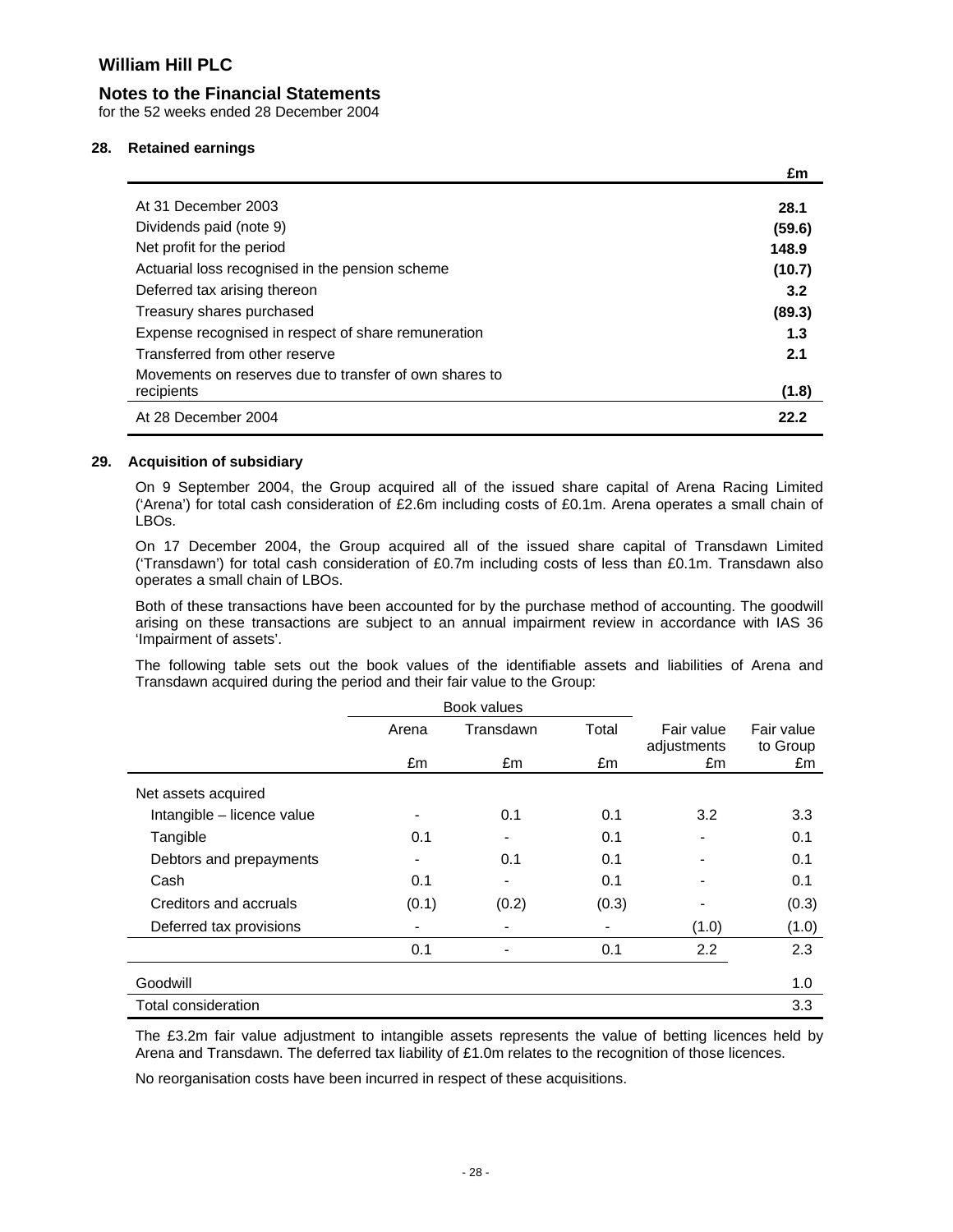### **Notes to the Financial Statements**

for the 52 weeks ended 28 December 2004

### **29. Acquisition of subsidiary (continued)**

Net cash outflows in respect of the acquisition comprised:

|                                   | £m    |
|-----------------------------------|-------|
| Cash consideration                | 3.3   |
| Cash at bank and in hand acquired | (0.1) |
|                                   | 3.2   |

Arena recorded a small loss after taxation of less than £0.1m in the period between its acquisition by the Group and 28 December 2004. Transdawn also recorded a small loss after taxation of less than £0.1m in the period between its acquisition by the Group and 28 December 2004.

If the acquisition of Arena had been completed on the first day of the financial period, Group revenues for the period would have been £8,295.0m and Group profit attributable to equity holders of the parent would have been £149.2m.

### **30. Notes to the cash flow statement**

|                                                           | 52 weeks    |
|-----------------------------------------------------------|-------------|
|                                                           | ended       |
|                                                           | 28 December |
|                                                           | 2004        |
|                                                           | £m          |
| Operating profit                                          | 233.0       |
| Adjustments for:                                          |             |
| Share of result of associate                              | (2.1)       |
| Depreciation of property, plant and equipment             | 15.3        |
| Depreciation of computer software                         | 0.9         |
| Gain on disposal of property, plant and equipment         | (0.6)       |
| Cost charged in respect of share remuneration             | 1.3         |
| Defined benefit pension cost less cash contributions      | (2.6)       |
|                                                           | 245.2       |
| Operating cash flows before movements in working capital: |             |
| Decrease in receivables                                   | 0.5         |
| Increase in payables                                      | 1.6         |
| Cash generated by operations                              | 247.3       |
| Income taxes paid                                         | (57.4)      |
| Interest paid                                             | (25.2)      |
| Net cash from operating activities                        | 164.7       |

Cash and cash equivalents (which are presented as a single class of assets on the face of the balance sheet) comprise cash at bank and other short-term highly liquid investments with a maturity of three months or less.

None of the acquisitions detailed in note 29 generated significant cash flows during the period of their ownership by the Group.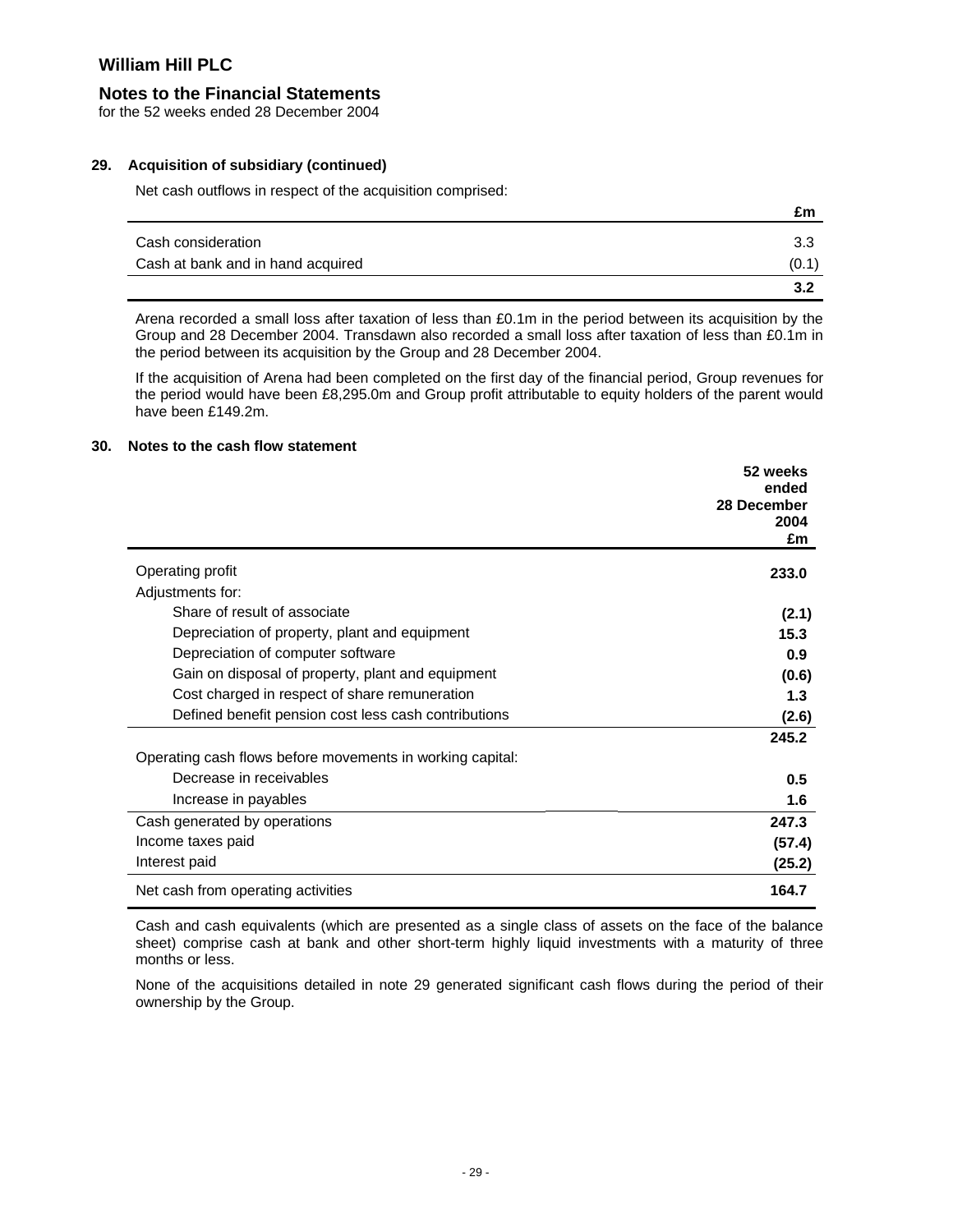### **Notes to the Financial Statements**

for the 52 weeks ended 28 December 2004

#### **31. Contingent liabilities**

At 28 December 2004 the Group has given a guarantee to third parties in respect of the rental of office premises on behalf of Satellite Information Services Limited, a subsidiary of SIS. The guarantees are given by Camec Limited (a principal subsidiary of the Group) but it has an indemnity from other parties for each of those parties' proportion of the liability. The guarantees are to the value of:

|            | 28 December<br>2004 |
|------------|---------------------|
|            | £m                  |
|            |                     |
| Guarantees | 0.2                 |

#### **32. Operating lease arrangements**

At the balance sheet date, the Group had outstanding commitments for future minimum lease payments under non-cancellable operating leases, which fall due as follows:

|                                        | 28 December<br>2004<br>£m |
|----------------------------------------|---------------------------|
|                                        |                           |
| Within one year                        | 28.2                      |
| In the second to fifth years inclusive | 94.9                      |
| After five years                       | 130.9                     |
|                                        | 254.0                     |

Operating lease payments represent rentals payable by the Group for certain of its LBO, office properties and amounts payable for the use of certain office and computer equipment.

### **33. Share based payments**

The Group had the following share-based payment schemes in operation during the period, all of which will be settled by equity:

- (a) Long Term Incentive Plans (LTIP) encompassing awards made in 2003 and 2004;
- (b) Save As You Earn share option schemes granted after 7 November 2002 (SAYE) encompassing awards made in 2003 and 2004;
- (c) Float bonus;
- (d) Executive Director Incentive Plan (EDIP); and
- (e) Save As You Earn share option schemes granted before 7 November 2002 (2002 SAYE) encompassing an award made in 2002.

In accordance with the transition provisions included in IFRS 2, the Group has recognised an expense in respect of all grants after 7 November 2002 that were unvested as of 31 December 2003. In the context of the Group's schemes, this includes (a) LTIP and (b) 2003 and 2004 SAYE schemes above. The total expense recognised (excluding employers' National Insurance costs) in respect of these schemes was £1.0m in the 52 weeks ended 28 December 2004.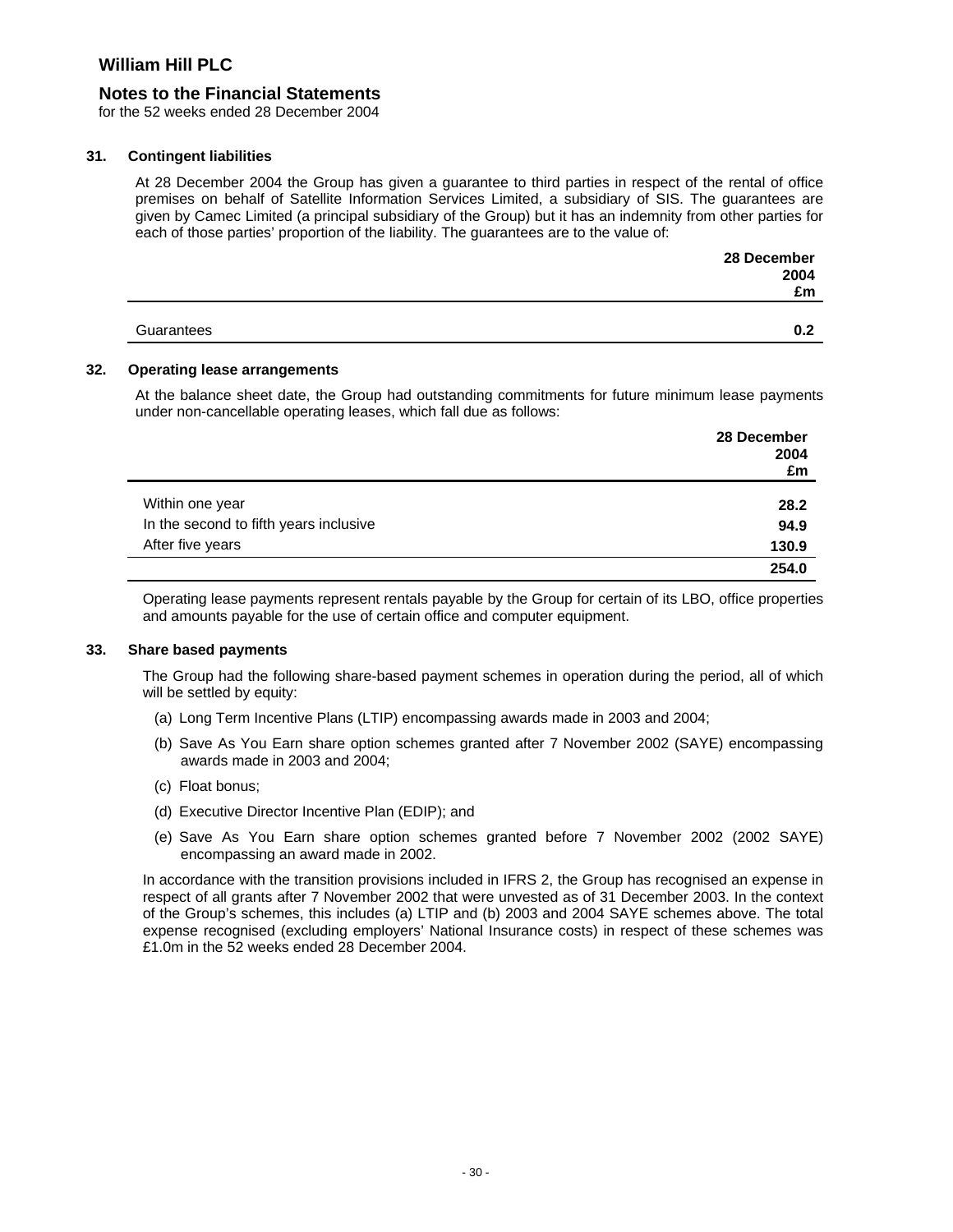### **Notes to the Financial Statements**

for the 52 weeks ended 28 December 2004

### **33. Share based payments (continued)**

(a) Long Term Incentive Plans (LTIP)

The LTIP provides a conditional award of shares dependant on the Group's Total Shareholder Return (TSR) performance over a three-year period and continued employment of the individual at the date of vesting (options are forfeited if the employee leaves the Group before the options vest). If the options remain unexercised after a period of ten years from the date of grant, the option lapses.

|                                        | 28 December<br>2004 |
|----------------------------------------|---------------------|
|                                        | <b>Number</b>       |
| Outstanding at beginning of the period | 1,749,011           |
| Granted during the period              | 981,307             |
| Lapsed during the period               | (372, 504)          |
| Exercised during the period            | (70, 286)           |
| Outstanding at the end of the period   | 2,287,528           |
| Exercisable at the end of the period   |                     |

As the LTIP is a conditional award of shares and therefore the recipients do not have to pay an exercise price, the shares have, in effect, a zero cost exercise price. The weighted average share price at the date of exercise for share options exercised during the period was £5.31. The options outstanding at 28 December 2004 had a remaining weighted average contractual life of 8.6 years.

The inputs into the Black-Scholes-Merton pricing formula in respect of these awards were as follows:

|                                               | 28 December<br>2004 |
|-----------------------------------------------|---------------------|
| Weighted average share price at date of grant | £3.17               |
| Weighted average exercise price               | Nil                 |
| <b>Expected volatility</b>                    | 31%                 |
| Expected life                                 | 3.5 years           |
| Risk free interest rate                       | 4.5%                |
| Expected dividend yield                       | 3.4%                |

Expected volatility was determined by calculating the historical volatility of the Group's shares over a period matching the option life where possible and where this is not possible (due to the fact that the Company was only listed in June 2002), historical volatility has been calculated to a period from the date of option grant to a date three months after the listing of the Company. This ensures that the volatility calculation is not unduly affected by erratic price movements that arose immediately after flotation. The expected life of the option used in the model has been adjusted, based on management's best estimate, for the effects of non-transferability, exercise restrictions and behavioural considerations. The value of the option has also been adjusted to take into account the market conditions applicable to the option (i.e. TSR requirements) by applying a discount to the option price. This discount is calculated based on an estimate of the probability of achieving the relevant condition.

The weighted average fair value of the options granted under the LTIP schemes at the date of grant was £0.94 per option. The expense recognised (excluding employers' national insurance costs) in respect of relevant LTIP schemes in the 52 weeks ended 28 December 2004 was £0.6m.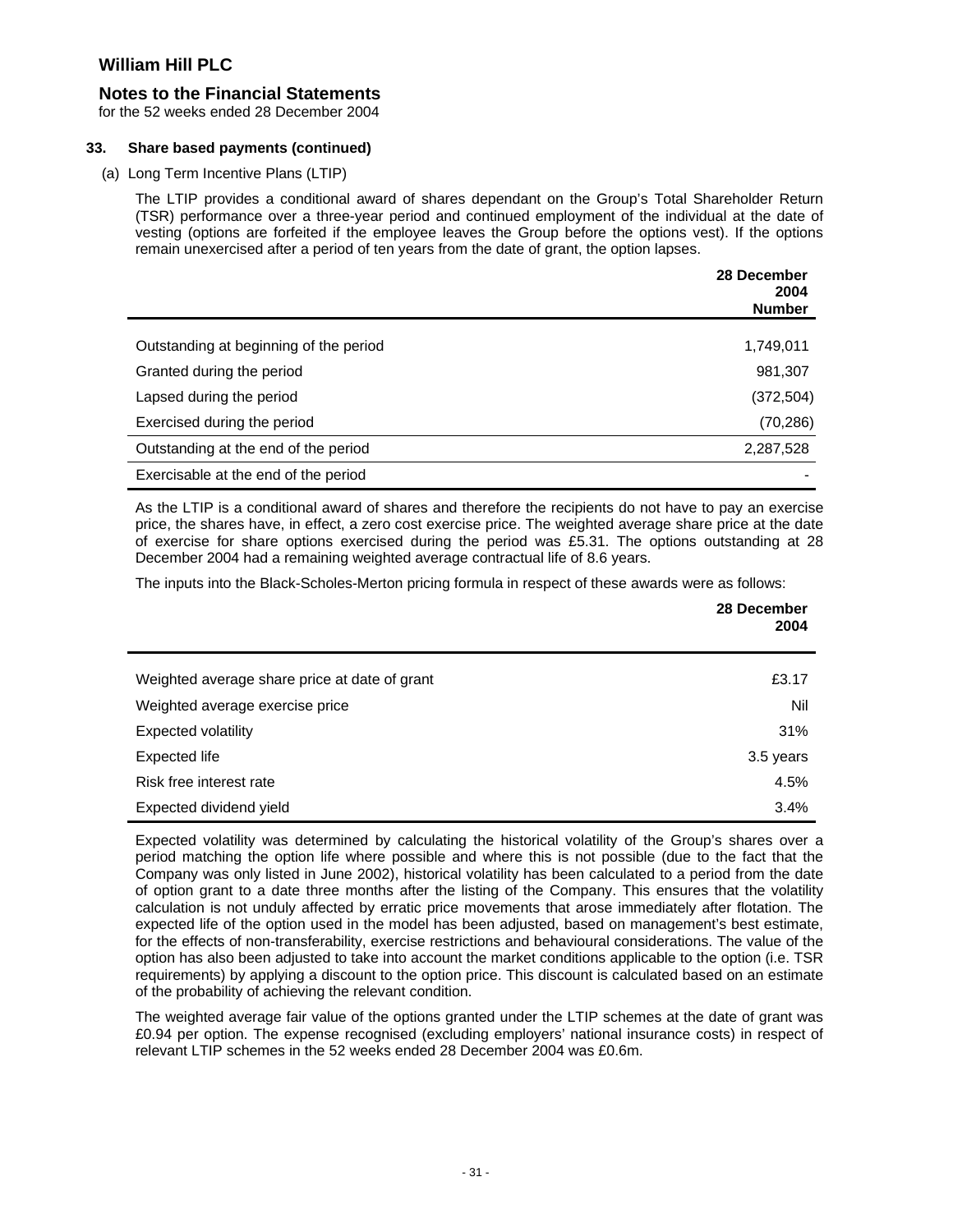# **Notes to the Financial Statements**

for the 52 weeks ended 28 December 2004

### **33. Share based payments (continued)**

(b) SAYE schemes for 2003 and 2004

The SAYE Share Option Schemes, which are open to all eligible employees, are based on a three, five or seven year monthly savings contract. Options under the schemes are granted with an exercise price up to 20% below the share price when the savings contract is entered into. The options remain valid for six months beyond the end of the relevant savings contract.

|                                        | 28 December 2004<br>Weighted<br>average<br>exercise<br>price |        |
|----------------------------------------|--------------------------------------------------------------|--------|
|                                        | <b>Number</b>                                                | £      |
| Outstanding at beginning of the period | 1,262,604                                                    | 1.76   |
| Granted during the period              | 782,534                                                      | 3.93   |
| Lapsed during the period               | (215, 114)                                                   | (2.36) |
| Exercised during the period            | (1,743)                                                      | (1.76) |
| Outstanding at the end of the period   | 1,828,281                                                    | 2.62   |
| Exercisable at the end of the period   |                                                              |        |

The exercise price for the 2003 and 2004 SAYE schemes was £1.76 and £3.93 respectively.

The weighted average share price at the date of exercise for share options exercised during the period was £4.89. The options outstanding at 28 December 2004 had a remaining weighted average contractual life of 4.8 years.

The inputs into the Black-Scholes-Merton pricing formula in respect of these options were as follows:

|                                               | 28 December<br>2004 |
|-----------------------------------------------|---------------------|
| Weighted average share price at date of grant | £3.51               |
| Weighted average exercise price               | £2.56               |
| <b>Expected volatility</b>                    | 31%                 |
| Expected life                                 | 4.6 years           |
| Risk free interest rate                       | 4.8%                |
| Expected dividend yield                       | 3.1%                |

Expected volatility was determined by calculating the historical volatility of the Group's shares over a period matching the option life where possible and where this is not possible (due to the fact that the Company was only listed in June 2002), historical volatility has been calculated to a period from the date of option grant to a date three months after the listing of the Company. This ensures that the volatility calculation is not unduly affected by erratic price movements that arose immediately after flotation. The expected life of the option used in the model has been adjusted, based on management's best estimate, for the effects of non-transferability, exercise restrictions and behavioural considerations.

The weighted average fair value of the options granted under these SAYE schemes at the date of grant was £1.26 per option. The expense recognised in respect of relevant SAYE schemes in the 52 weeks ended 28 December 2004 was £0.4m.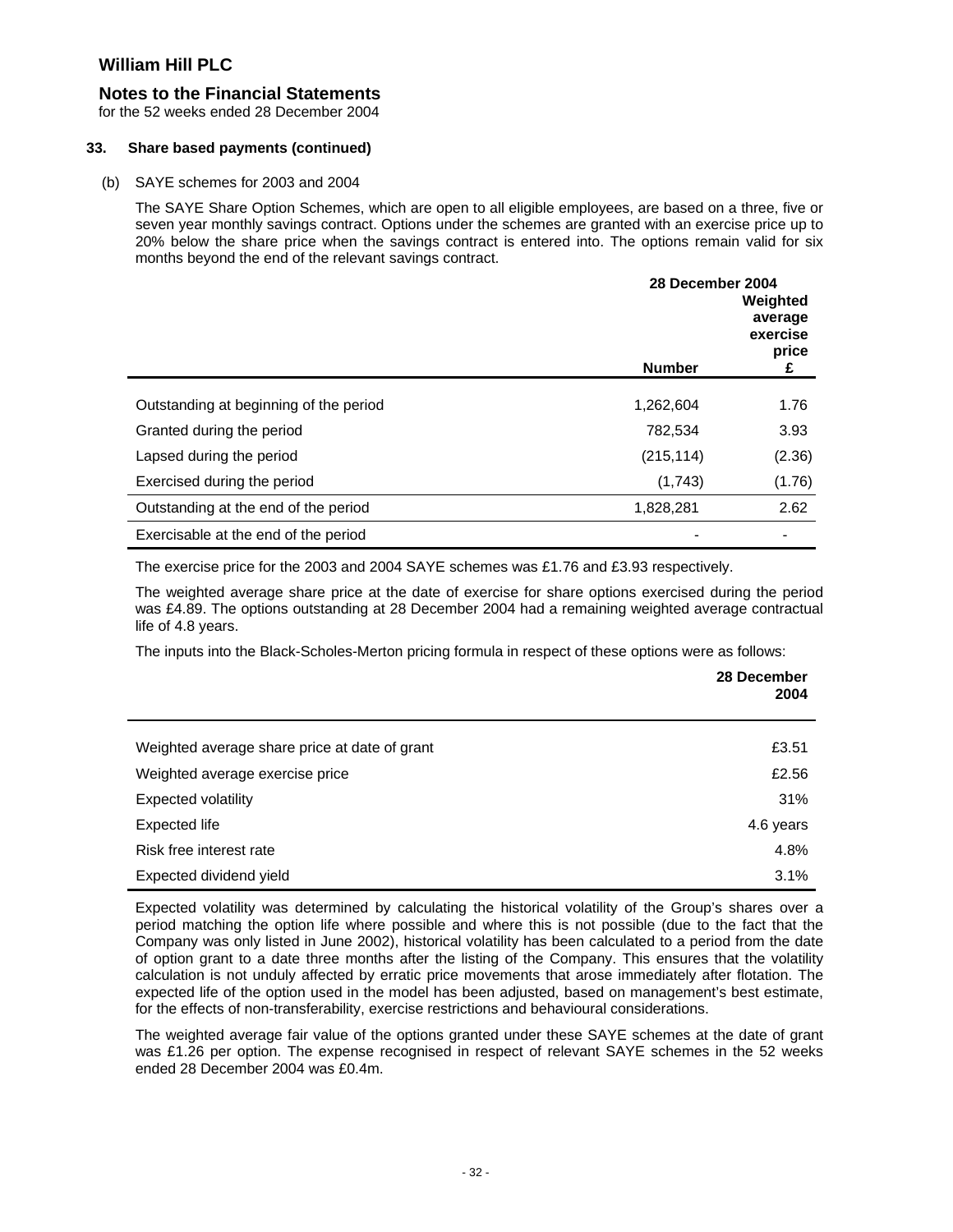### **Notes to the Financial Statements**

for the 52 weeks ended 28 December 2004

### **33. Share based payments (continued)**

(c) Pre 7 November 2002 schemes

In accordance with the transition provisions included in IFRS 2, the Group has not recognised an expense in respect of all grants before 7 November 2002 that were unvested as of 31 December 2003. In the context of the Group's schemes, this includes options outstanding in relation to a float bonus, the Executive Director Incentive Plan (EDIP) and the 2002 SAYE Share Option Scheme. The float bonus and EDIP were incentive arrangements for Messrs Harding and Singer arising out of the flotation of the Group. They were structured as zero cost options. The float bonus and 30% of the EDIP arrangement were exercised during the period. A further 30% of the EDIP vested during the period but was not exercised by the period end.

|                                        | 28 December 2004 | Weighted<br>average<br>exercise<br>price |
|----------------------------------------|------------------|------------------------------------------|
|                                        | <b>Number</b>    | £                                        |
| Outstanding at beginning of the period | 7,581,833        | 1.14                                     |
| Lapsed during the period               | (179, 526)       | (1.80)                                   |
| Exercised during the period            | (1,521,714)      | (0.03)                                   |
| Outstanding at the end of the period   | 5,880,593        | 1.41                                     |
| Exercisable at the end of the period   | 550,000          | N/a                                      |

The weighted average share price at the date of exercise for share options exercised during the period was £5.31. The options outstanding at 28 December 2004 had a remaining weighted average contractual life of 3.4 years.

### **34. Retirement benefit schemes**

The Group operates a number of defined contribution and defined benefit pension schemes in the United Kingdom. The respective costs of these schemes are as follows:

|                                                                   | 52 weeks<br>ended<br>28 December<br>2004<br>£m |
|-------------------------------------------------------------------|------------------------------------------------|
|                                                                   |                                                |
| Defined contribution scheme (charged to operating profit)         | 0.6                                            |
| Defined benefit scheme (charged to operating profit)              | 6.1                                            |
| Defined benefit scheme (charged to finance costs)                 | 1.5                                            |
| Defined benefit scheme (charged to statement of recognised income |                                                |
| and expense)                                                      | 10.7                                           |
|                                                                   | 18.9                                           |

### *Defined contribution scheme*

The Group operates a defined contribution retirement benefit scheme for all eligible employees. The assets of the scheme are held separately from those of the Group in funds under the control of trustees. The Group is required to contribute a specified percentage of payroll costs to the retirement benefit scheme to fund the benefits. The only obligation of the Group with respect to the retirement benefit scheme is to make the specified contributions.

The total cost charged to income in respect of the scheme represents contributions payable to this scheme by the Group at rates specified in the rules of the scheme. As at 28 December 2004, contributions of £nil due in respect of the current reporting period had not been paid over to the scheme.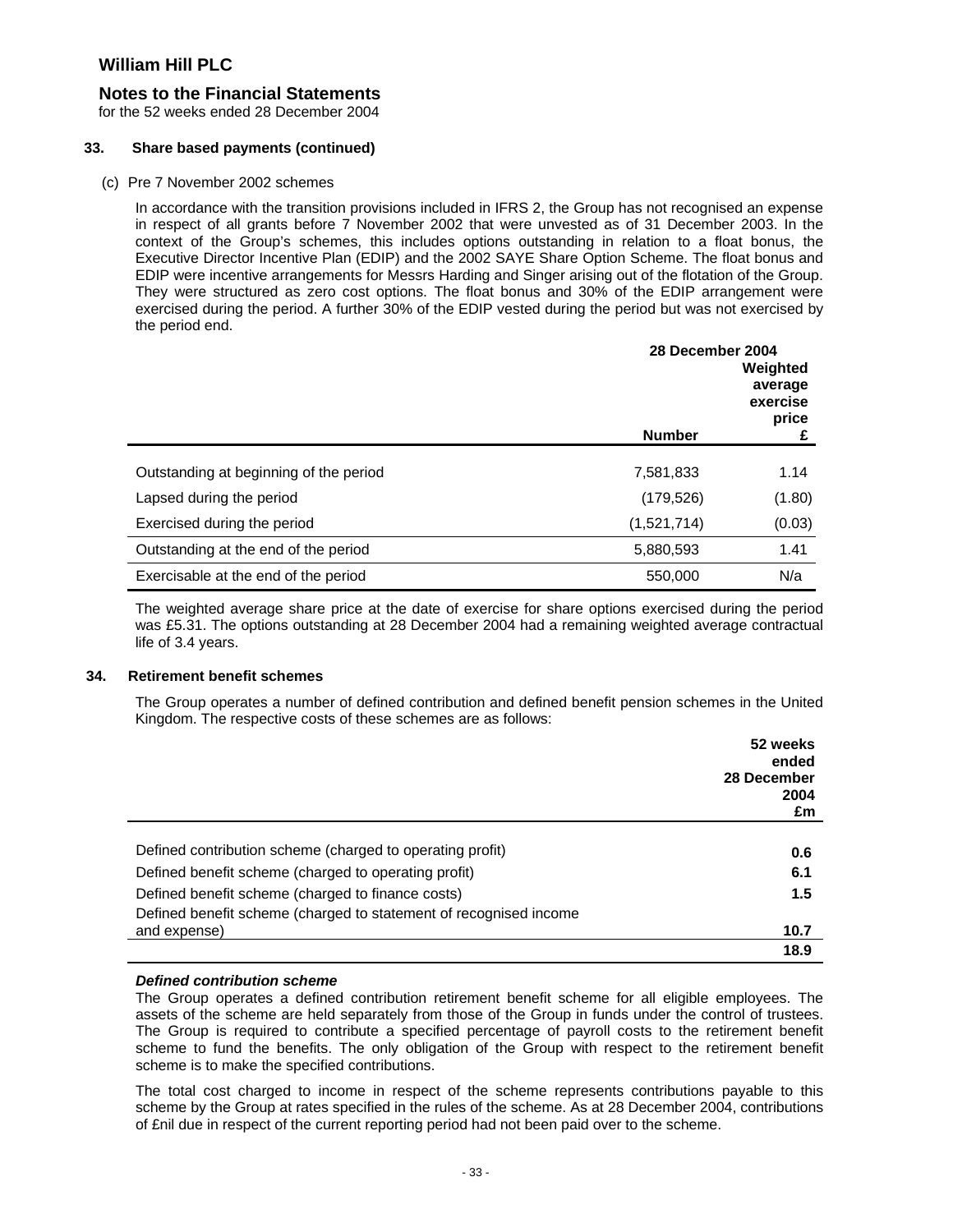### **Notes to the Financial Statements**

for the 52 weeks ended 28 December 2004

### **34. Retirement benefit schemes (continued)**

### *Defined benefit scheme*

The Group operates a defined benefit scheme for eligible employees however it is now closed to new members. Under the scheme, the employees are entitled to retirement benefits varying between 1.67% and 3.33% of final salary for each year of service on attainment of a retirement age of 63. No other postretirement benefits are provided. The scheme is a funded scheme and the contribution rate for 2004 was 17% of pensionable pay. This rate is subject to regular review and for 2005 the intention is to pay a contribution rate of 19% of pensionable pay to meet the cost of pension provision. In addition, the Group made a £3.5m additional contribution to the scheme in February 2004 to help to reduce the deficit.

A full actuarial valuation of the scheme was carried out at 30 September 2004 and updated to 28 December 2004 by a qualified independent actuary. The present value of the defined benefit obligation, the related current service cost and past service cost were measured using the projected unit credit method.

The major assumptions used by the actuary were:

|                                         | 28 December<br>2004 |
|-----------------------------------------|---------------------|
|                                         |                     |
| Rate of increase of salaries            | 3.75%               |
| Rate of increase of pensions in payment | 2.75%               |
| Discount rate                           | 5.25%               |
| Inflation assumption                    | 2.75%               |

The assets in the scheme and their expected rate of return were as follows:

|                                     | 28 December 2004 |         |          | 30 December 2003 |
|-------------------------------------|------------------|---------|----------|------------------|
|                                     | <b>Expected</b>  |         | Expected |                  |
|                                     | return           | Value   | return   | Value            |
|                                     | %                | £m      | %        | £m               |
|                                     |                  |         |          |                  |
| Equities                            | 6.50             | 114.0   | 6.10     | 102.1            |
| Corporate bonds                     | 5.25             | 9.0     | 5.50     | 4.5              |
| Gilts and cash                      | 4.50             | 8.2     | 4.50     | 5.9              |
| Total market value of assets        |                  | 131.2   |          | 112.5            |
| Present value of scheme liabilities |                  | (186.5) |          | (158.1)          |
| Deficit in scheme                   |                  | (55.3)  |          | (45.6)           |

Analysis of the amount charged to operating profit:

|                        | 52 weeks    |
|------------------------|-------------|
|                        | ended       |
|                        | 28 December |
|                        | 2004        |
|                        | £m          |
|                        |             |
| Current service cost   | 5.7         |
| Past service cost      | 0.4         |
| Total operating charge | 6.1         |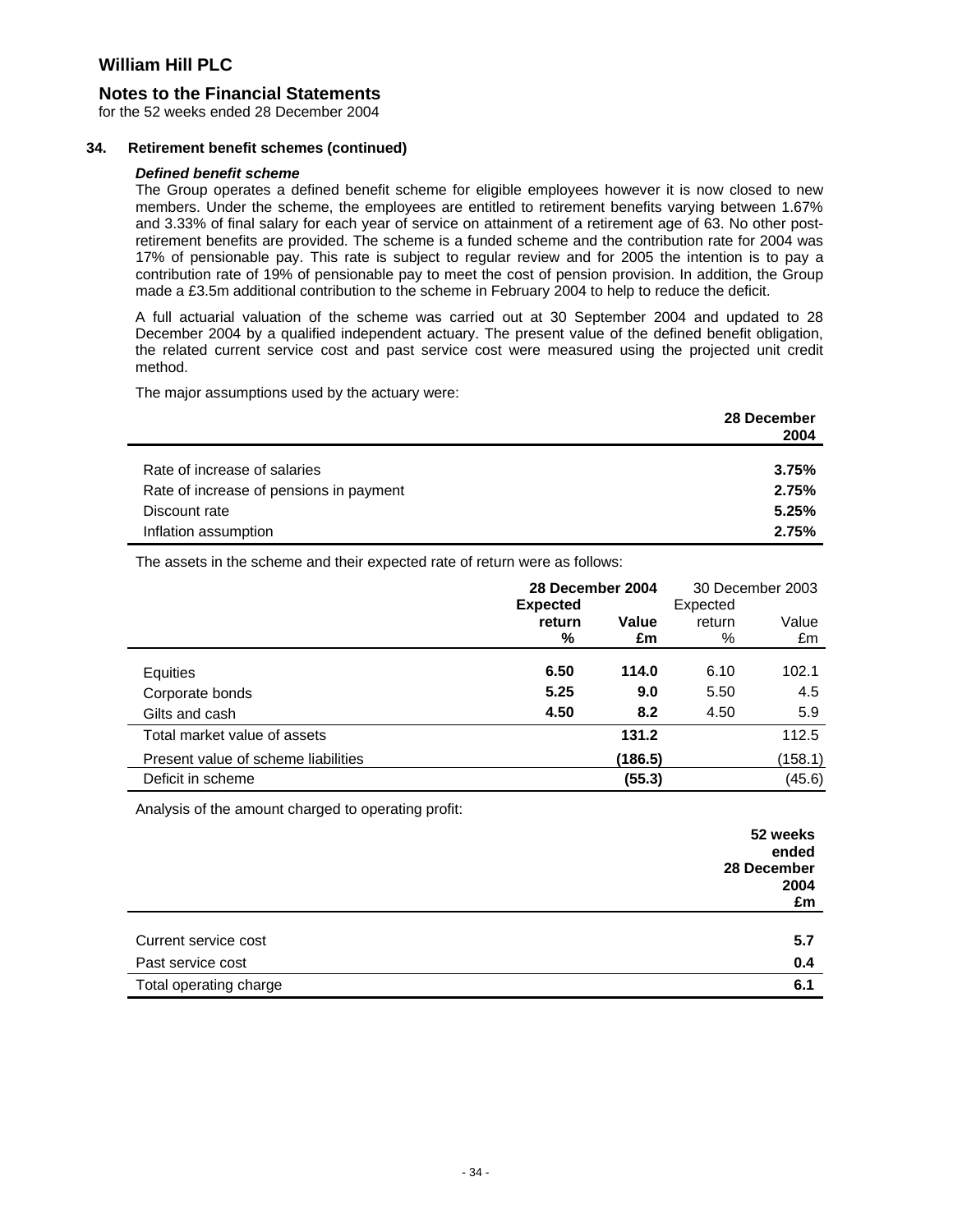**Notes to the Financial Statements** 

for the 52 weeks ended 28 December 2004

### **34. Retirement benefit schemes (continued)**

Analysis of the amount charged to finance costs:

|                                          | 52 weeks    |
|------------------------------------------|-------------|
|                                          | ended       |
|                                          | 28 December |
|                                          | 2004        |
|                                          | £m          |
| Expected return on pension scheme assets | (7.1)       |
| Interest on pension scheme liabilities   | 8.6         |
| Net return                               | 1.5         |

Analysis of the amount recognised in statement of recognised (income) and expenses:

|                                                                   | 52 weeks    |
|-------------------------------------------------------------------|-------------|
|                                                                   | ended       |
|                                                                   | 28 December |
|                                                                   | 2004        |
|                                                                   | £m          |
|                                                                   |             |
| Actual return less expected return on pension scheme assets       | (4.3)       |
| Experience gains and losses arising on the scheme liabilities     | (2.6)       |
| Changes in assumptions underlying the present value of the scheme | 17.6        |
|                                                                   | 10.7        |

Movements in the present value of defined benefit obligations in the current period were as follows:

|                                   | 28 December<br>2004<br>£m |
|-----------------------------------|---------------------------|
| At beginning of period            | 158.1                     |
| Movement in period:               |                           |
| Service cost                      | 5.7                       |
| Interest cost                     | 8.6                       |
| Contributions from scheme members | 1.4                       |
| Actuarial gains and losses        | 15.0                      |
| Benefits paid                     | (2.7)                     |
| Past service cost                 | 0.4                       |
| At end of period                  | 186.5                     |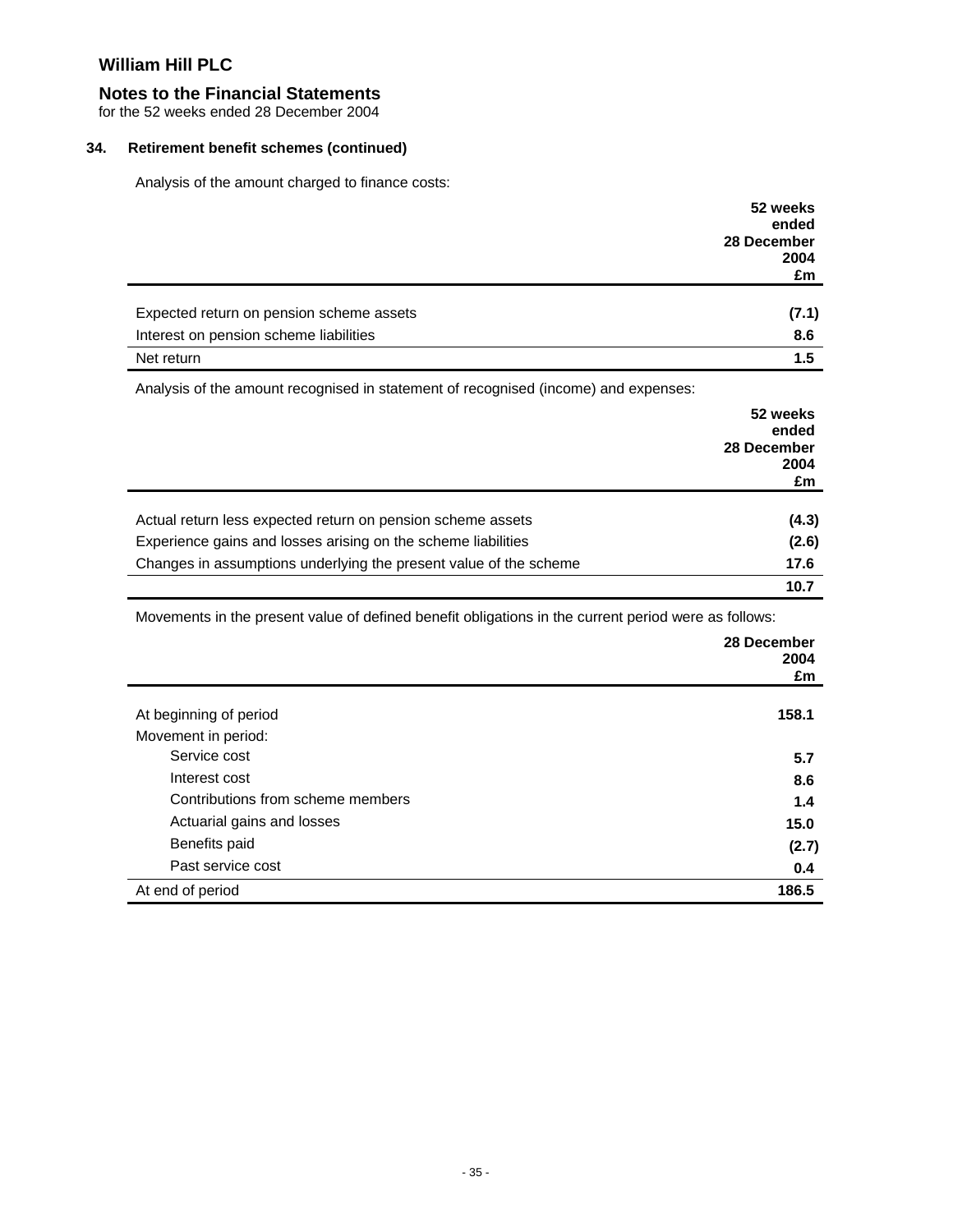**Notes to the Financial Statements** 

for the 52 weeks ended 28 December 2004

### **34. Retirement benefit schemes (continued)**

Movements in the present value of fair value of scheme assets in the current period were as follows:

|                                             | 28 December<br>2004<br>£m |
|---------------------------------------------|---------------------------|
| At beginning of period                      | 112.5                     |
| Movement in period:                         |                           |
| Expected return on scheme assets            | 7.1                       |
| Actuarial gains and losses                  | 4.3                       |
| Contributions from the sponsoring companies | 8.7                       |
| Contributions from scheme members           | 1.4                       |
| Benefits paid                               | (2.8)                     |
| At end of period                            | 131.2                     |

History of experience gains and losses:

|                                                                     | 52 weeks<br>ended<br>28 December<br>2004 |
|---------------------------------------------------------------------|------------------------------------------|
| Difference between the expected and actual return on scheme assets: |                                          |
| Amount (£m)                                                         | 4.3                                      |
| % of scheme assets                                                  | 3%                                       |
| Experience gains and losses on scheme liabilities:                  |                                          |
| Amount (£m)                                                         | 2.6                                      |
| % of the present value of the scheme liabilities                    | $1\%$                                    |

### **35. Events after the balance sheet date**

The Group intends to make a significant return in surplus capital in 2005. In order to fund this return, the Group has secured new loan facilities of £1.2bn with a consortium of banks (the 'new facilities'). Subject to the satisfaction of various conditions precedent, the new facilities became available from 2 March 2005 on a committed and underwritten basis and are structured as a £600m five year term loan and a £600m five year revolving credit facility.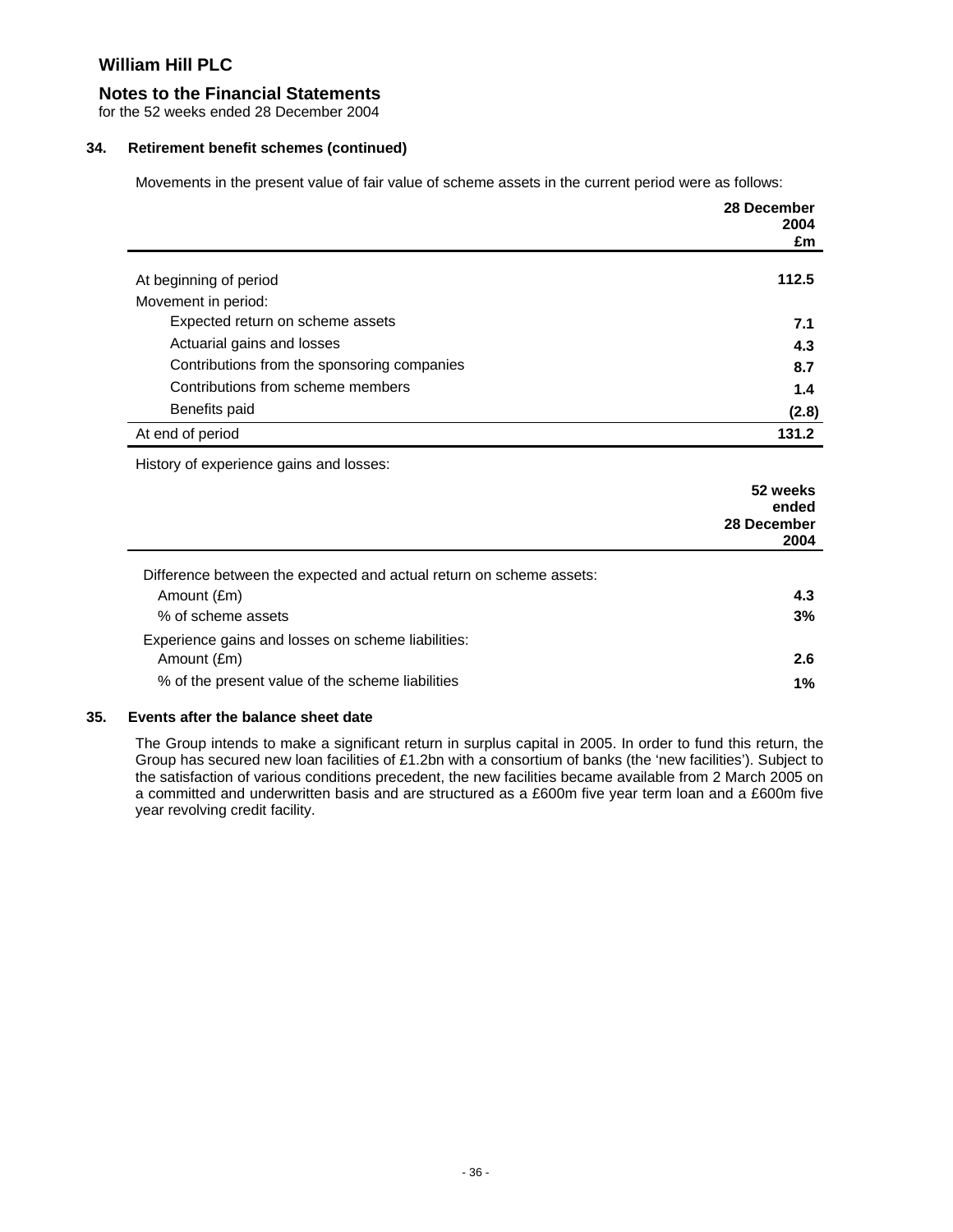### **Notes to the Financial Statements**

for the 52 weeks ended 28 December 2004

#### **36. Related party transactions**

Transactions between the Company and its subsidiaries, which are related parties, have been eliminated on consolidation and are not disclosed in this note. Transactions between the Group and its associates are disclosed below. Transactions between the Company and its subsidiaries and associates are disclosed in the Company's separate financial statements.

### *Trading transactions*

During the period the Group made purchases of £18.6m from Satellite Information Services Limited, a subsidiary of the Group's associated undertaking, SIS. At 28 December 2004 the amount payable to Satellite Information Services Limited by the Group was £nil.

Purchases were made at market price. The amounts outstanding are unsecured and will be settled in cash. No guarantees have been given or received except as disclosed in note 31.

### *Remuneration of key management personnel*

The remuneration of the directors, who are the key management personnel of the Group, is set out below in aggregate for each of the categories specified in IAS 24 'Related Party Disclosures'.

|                                                    | 52 weeks<br>ended<br>28 December<br>2004<br>£m |
|----------------------------------------------------|------------------------------------------------|
|                                                    |                                                |
| Short-term employee benefits (including salaries)  | 1.6                                            |
| Post-employment benefits (employer's contribution) | 0.1                                            |
| Other long-term benefits                           | ۰                                              |
| Share-based payment (IFRS 2 charges)               | 0.2                                            |
|                                                    | 1.9                                            |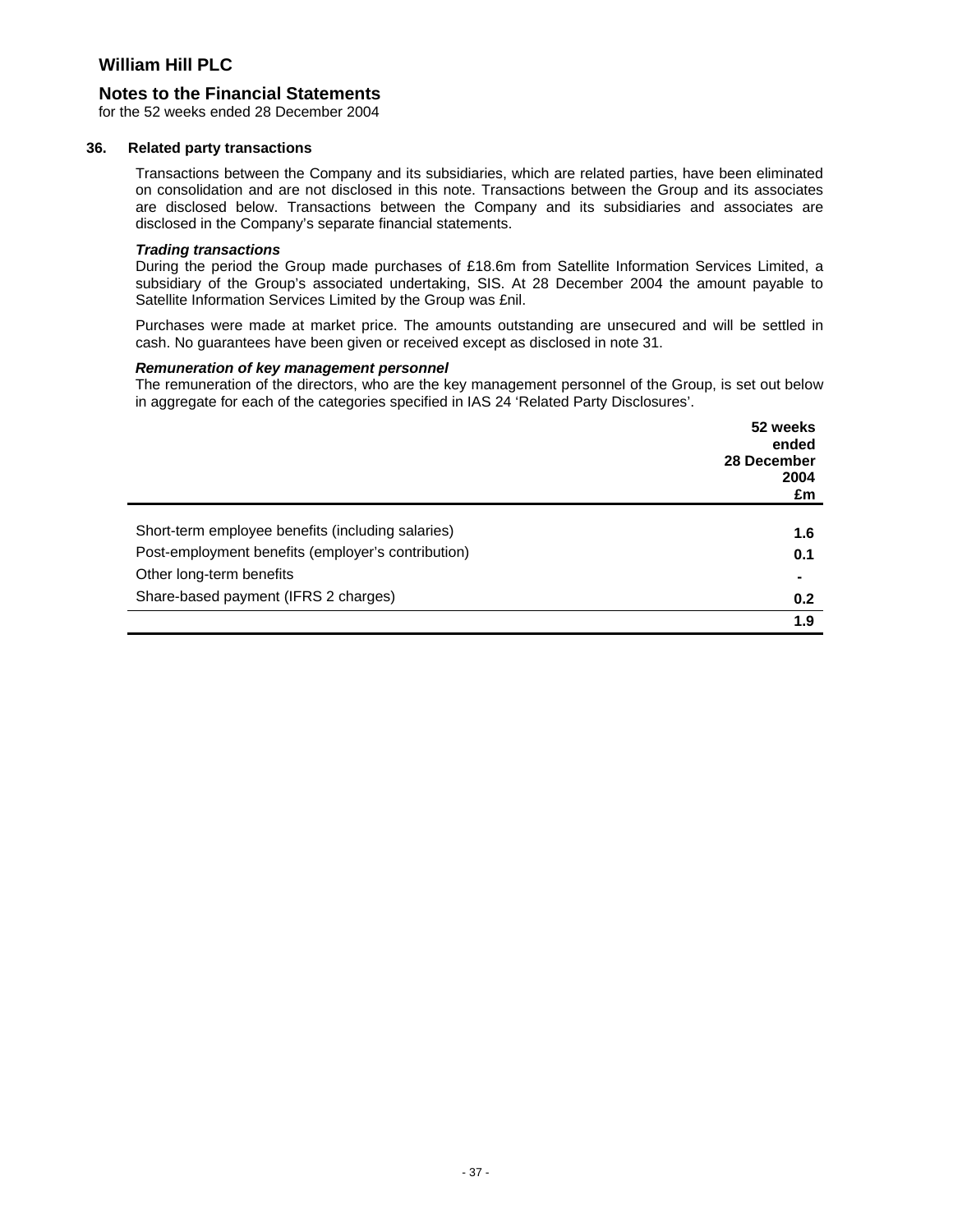# **Notes to the Financial Statements**

for the 52 weeks ended 28 December 2004

### **37. Explanation of transition to IFRSs**

This is the first year that the Group has presented its financial statements under IFRS. The following disclosures are required in the year of transition. For the purposes of these financial statements, the last financial statements prepared under UK GAAP were for the 52 weeks ended 30 December 2003 and the date of transition to IFRS was taken to be 31 December 2003.

# *Reconciliation of equity at 31 December 2003 (date of transition to IFRS):*

|                                         |              | <b>UK GAAP</b> | Effects of<br>transition to<br><b>IFRS</b> | <b>IFRS</b> |
|-----------------------------------------|--------------|----------------|--------------------------------------------|-------------|
|                                         |              |                |                                            |             |
|                                         | <b>Notes</b> | £m             | £m                                         | £m          |
| Goodwill                                |              | 732.3          | $\overline{a}$                             | 732.3       |
| Other intangible assets                 | a            |                | 2.8                                        | 2.8         |
| Property, plant and equipment           | a            | 101.0          | (2.8)                                      | 98.2        |
| Interest in associate                   |              | 0.8            |                                            | 0.8         |
| Deferred tax assets                     | b,c,d,g      | 6.2            | 15.7                                       | 21.9        |
| Total non-current assets                |              | 840.3          | 15.7                                       | 856.0       |
| Inventories                             |              | 0.4            |                                            | 0.4         |
| Trade and other receivables             |              | 15.7           |                                            | 15.7        |
| Cash and cash equivalents               |              | 46.4           |                                            | 46.4        |
| Total current assets                    |              | 62.5           |                                            | 62.5        |
| <b>Total assets</b>                     |              | 902.8          | 15.7                                       | 918.5       |
| Trade and other payables                | d,e,f        | (93.1)         | 31.3                                       | (61.8)      |
| <b>Tax liabilities</b>                  |              | (48.1)         |                                            | (48.1)      |
| Bank overdraft and loans                |              | (45.9)         |                                            | (45.9)      |
| Bank loans due after more than one year |              | (366.6)        |                                            | (366.6)     |
| Retired benefit obligations             | b,g          | (31.7)         | (13.9)                                     | (45.6)      |
| Deferred tax liabilities                | C            |                | (1.3)                                      | (1.3)       |
| <b>Total liabilities</b>                |              | (585.4)        | 16.1                                       | (569.3)     |
| Net assets                              |              | 317.4          | 31.8                                       | 349.2       |
| <b>Equity</b>                           |              |                |                                            |             |
| Called-up share capital                 |              | 42.2           |                                            | 42.2        |
| Share premium account                   |              | 311.3          |                                            | 311.3       |
| Merger reserve                          |              | (26.1)         |                                            | (26.1)      |
| Own shares                              |              | (5.0)          |                                            | (5.0)       |
| Hedging and other reserves              | d            | 2.1            | (3.4)                                      | (1.3)       |
| Retained earnings                       | c,e,f,g      | (7.1)          | 35.2                                       | 28.1        |
| Total equity                            |              | 317.4          | 31.8                                       | 349.2       |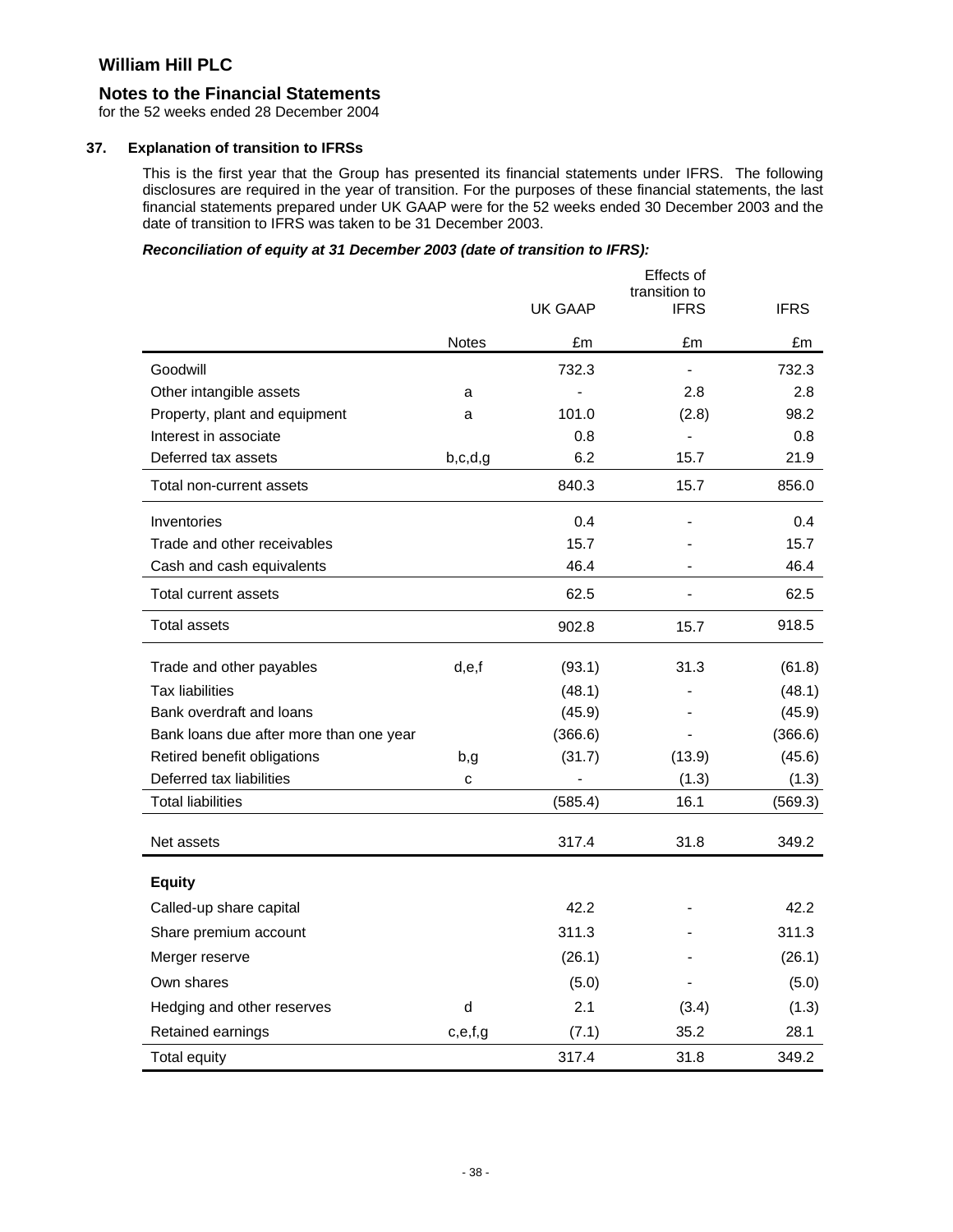### **Notes to the Financial Statements**

for the 52 weeks ended 28 December 2004

# **37. Explanation of transition to IFRS (continued)**

### *Reconciliation of equity at 28 December 2004:*

|                                         |              | UK GAAP | Effects of<br>transition to<br><b>IFRS</b> | <b>IFRS</b> |
|-----------------------------------------|--------------|---------|--------------------------------------------|-------------|
|                                         | <b>Notes</b> | £m      | £m                                         | £m          |
| Goodwill                                | h            | 736.2   | (2.9)                                      | 733.3       |
| Other intangible assets                 | a,h          |         | 18.7                                       | 18.7        |
| Property, plant and equipment           | a            | 119.0   | (14.8)                                     | 104.2       |
| Interest in associate                   |              | 2.9     |                                            | 2.9         |
| Deferred tax assets                     | b,c,d,g,i    | 6.5     | 18.1                                       | 24.6        |
| Total non-current assets                |              | 864.6   | 19.1                                       | 883.7       |
| Inventories                             |              | 0.3     |                                            | 0.3         |
| Trade and other receivables             |              | 15.4    |                                            | 15.4        |
| Cash and cash equivalents               |              | 60.5    |                                            | 60.5        |
| Total current assets                    |              | 76.2    |                                            | 76.2        |
| <b>Total assets</b>                     |              | 940.8   | 19.1                                       | 959.9       |
| Trade and other payables                | d,e,f        | (106.9) | 39.1                                       | (67.8)      |
| <b>Tax liabilities</b>                  |              | (46.9)  |                                            | (46.9)      |
| Bank overdraft and loans                |              | (49.8)  |                                            | (49.8)      |
| Bank loans due after more than one year |              | (447.7) |                                            | (447.7)     |
| Retired benefit obligations             | b,g          | (38.5)  | (16.8)                                     | (55.3)      |
| Deferred tax liabilities                | c,h          |         | (3.8)                                      | (3.8)       |
| <b>Total liabilities</b>                |              | (689.8) | 18.5                                       | (671.3)     |
| Net assets                              |              | 251.0   | 37.6                                       | 288.6       |
| <b>Equity</b>                           |              |         |                                            |             |
| Called-up share capital                 |              | 40.5    |                                            | 40.5        |
| Share premium account                   |              | 311.3   |                                            | 311.3       |
| Capital redemption reserve              |              | 1.7     |                                            | 1.7         |
| Merger reserve                          |              | (26.1)  |                                            | (26.1)      |
| Own shares                              |              | (59.3)  |                                            | (59.3)      |
| Hedging and other reserves              | d            |         | (1.7)                                      | (1.7)       |
| Retained earnings                       | c,e,f,g,i    | (17.1)  | 39.3                                       | 22.2        |
| Total equity                            |              | 251.0   | 37.6                                       | 288.6       |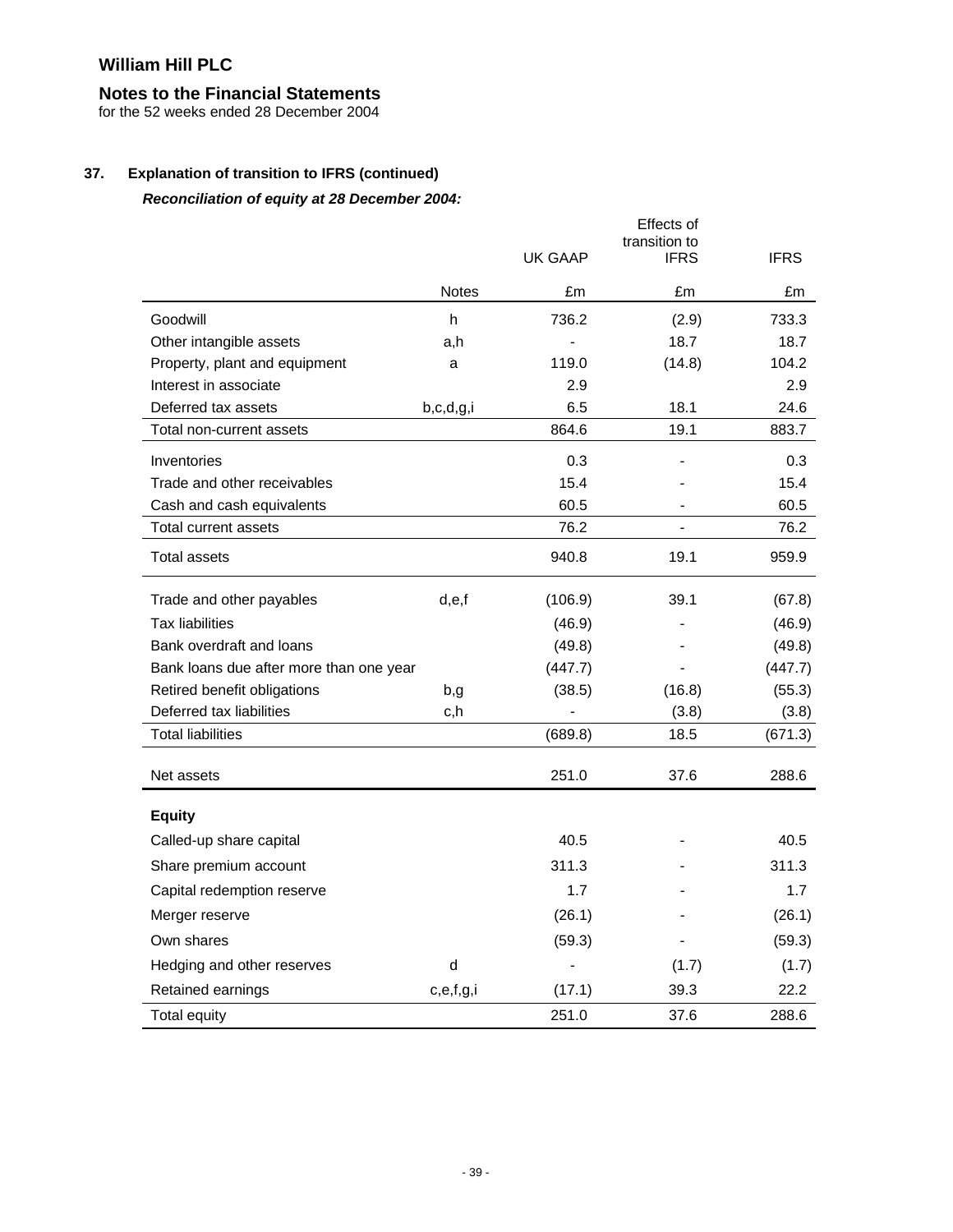### **Notes to the Financial Statements**

for the 52 weeks ended 28 December 2004

### **37. Explanation of transition to IFRS (continued)**

### *Notes to the reconciliation of equity*

- (a) Software classification application software, which can be run independently from any specific hardware configuration, is typically included within other intangibles under IFRS rather than tangible assets as is the norm under UK GAAP. The effect of this is to reclassify software of £14.8m (30 December 2003 - £2.8m) from tangible assets to intangible assets. Total net assets are not affected by this adjustment.
- (b) Deferred tax associated with pension liabilities under IFRS deferred tax relating to the pension scheme cannot be netted off against the pension liability as it is under UK GAAP. This has the effect of increasing the Group's deferred tax asset by £16.5m (30 December 2003 - £13.6m) with a consequent increase in the net pension liability presented. Net assets are not affected by this adjustment.
- (c) Deferred tax on rolled over gains under IFRS deferred tax on rolled over capital gains must be provided for, while under UK GAAP this is not necessary if the intention is to retain (for the foreseeable future) the assets into which the capital gains have been rolled. The effect of this is an increase of £1.5m (30 December 2003 - £0.7m) in recognised deferred tax liabilities. In addition, due to more restrictive rules on the ability to offset deferred tax liabilities and assets, the deferred tax liabilities and assets are grossed up by £1.3m (30 December 2003 - £0.6m).
- (d) Financial instruments all derivative instruments are required by IFRS to be carried on the balance sheet at fair value. Under IFRS, hedge accounting for derivatives is only allowed where detailed documentation in accordance with IAS 39 is in place. This allows the movements in fair values of the relevant derivative instrument (but not the related borrowings) to be recognised directly in reserves and therefore not impact earnings. This issue will have no impact on the Group's earnings as acceptable hedge accounting documentation has been in place since 30 December 2003. However the balance sheet does reflect a financial liability of £2.5m (30 December 2003 - £4.8m) representing the fair value of the relevant derivatives, as well as a related deferred tax asset of £0.8m (30 December 2003 - £1.4m) offset by corresponding entries in a new 'hedging reserve'.
- (e) Dividends under IFRS dividends payable may only be recorded as a liability of the Group when a legal or constructive liability has been incurred. This is likely to be when the dividend proposed by the Board is made public on the announcement of the Group's results. Currently under UK GAAP, dividends are recorded in the period to which they relate, even if only proposed after the period end. This has the effect of increasing the net assets of the Group by the amount of the proposed dividend of £43.1m (30 December 2003 - £37.6m).
- (f) Holiday pay it is accepted practice under IFRS to provide for pay for holidays to which staff are entitled but which they have not yet taken. This has resulted in the recognition of an accrual for holiday pay of £1.5m (30 December 2003 - £1.5m).
- (g) Pensions a small difference arises in the valuation of the pension scheme assets under IFRS, because pension assets must be valued using bid prices rather than using mid-market prices as is the convention under UK GAAP. This results in an increase in the pension scheme liability of £0.3m (30 December 2003 - £0.3m) and a consequent adjustment to deferred tax assets of £0.1m (30 December 2003 - £0.1m).
- (h) Acquisitions the Group has elected not to apply IFRS 3 'Business Combinations' retrospectively to business combinations that took place before the 30 December 2003.

The Group has adopted IFRS 3 'Business combinations' in full for the 52 weeks ended 28 December 2004. This has resulted in the recognition of additional intangible fixed assets of £3.9m and related deferred tax liabilities of £1.0m. Under UK GAAP the intangible fixed assets would have been recognised in goodwill and the deferred tax liability would not have arisen.

(i) Deferred tax assets have been reduced by £0.6m to reflect the reduced charge for share remuneration (see IFRS income statement reconciliation).